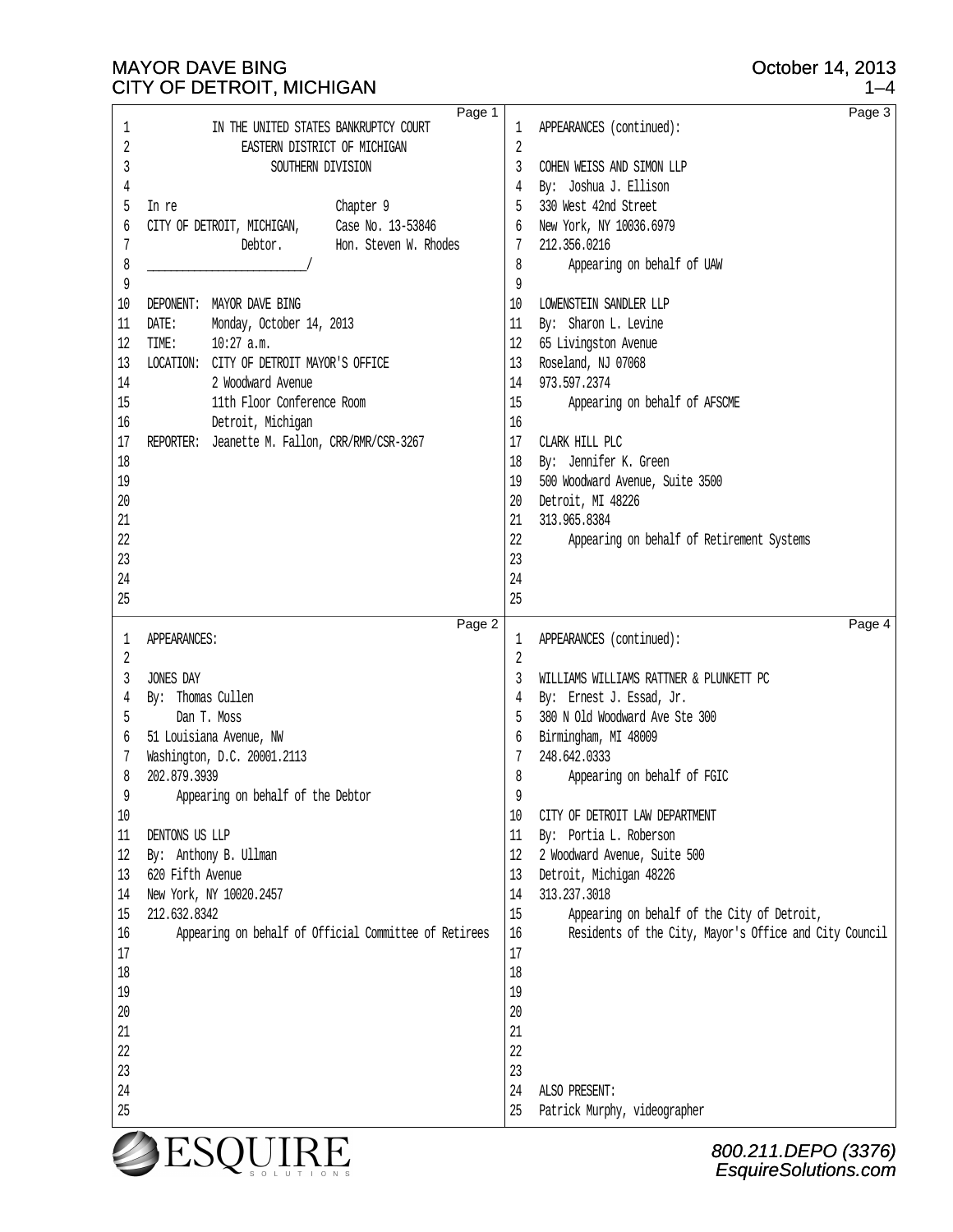| 1       | Page 5<br>TABLE OF CONTENTS                                                                                        | 1        | Page 7<br>Williams, Rattner & Plunkett, on behalf of the FGIC.                                              |
|---------|--------------------------------------------------------------------------------------------------------------------|----------|-------------------------------------------------------------------------------------------------------------|
| 2       |                                                                                                                    | 2        | MR. CULLEN: Tim Cullen, Jones Day, for the                                                                  |
| 3       | PAGE<br><b>WITNESS</b>                                                                                             | 3        | City and the Emergency Manager.                                                                             |
| 4       |                                                                                                                    | 4        | MS. ROBERSON: Portia Roberson, corporation                                                                  |
|         | 5 MAYOR DAVE BING                                                                                                  | 5        | counsel for the City of Detroit, for Residents of the                                                       |
|         | 6 Examination by Mr. Ullman<br>7                                                                                   | 6        | City, Mayor's Office and City Council.                                                                      |
|         | 7 Examination by Mr. Ellison<br>98                                                                                 | 7        | MR. MOSS: Dan Moss, Jones Day, for the                                                                      |
|         | 8 Examination by Ms. Levine<br>100                                                                                 | 8        | City.                                                                                                       |
|         |                                                                                                                    | 9        | <b>MAYOR DAVE BING</b>                                                                                      |
| 9<br>10 |                                                                                                                    | 10       | was thereupon called as a witness herein, and after having                                                  |
| 11      | <b>EXHIBITS</b>                                                                                                    | 11       | first been duly sworn to tell the truth, the whole truth,                                                   |
|         |                                                                                                                    | 12       | and nothing but the truth, was examined and testified as                                                    |
| 12      |                                                                                                                    | 13       | follows:                                                                                                    |
|         | 13 NUMBER IDENTIFICATION<br>PAGE                                                                                   | 14       | <b>EXAMINATION</b>                                                                                          |
| 14      |                                                                                                                    |          | BY MR. ULLMAN:                                                                                              |
|         | 15 Exhibit 1 Email from Andrews to Bing, 12/6/12<br>16                                                             | 15       |                                                                                                             |
|         | 16 Exhibit 2 Emails dated 11/27/12<br>40                                                                           | 16       | Q. Good morning, Mr. Mayor.                                                                                 |
|         | 17 Exhibit 3 City of Detroit Restructuring Plan,                                                                   | 17       | A. Good morning.                                                                                            |
| 18      | March 23, 2012<br>50                                                                                               | 18       | Q.<br>Have you ever been deposed before?<br>A. Yes.                                                         |
|         | 19 Exhibit 4 Comprehensive Annual Financial Report,                                                                | 19       |                                                                                                             |
| 20      | City of Detroit, for its fiscal year-ended                                                                         | 20       | Q. Okay, so I assume you're generally familiar with the                                                     |
| 21      | June 30, 2012, two pages<br>62                                                                                     | 21       | process, but let me just go over a few ground rules.                                                        |
| 22      | Exhibit 5 Email from Andrews to Bing, 7/10/13<br>-74                                                               | 22       | I will ask questions and you will give me answers and                                                       |
| 23      |                                                                                                                    | 23       | I would appreciate it if you could wait until I finish                                                      |
| 24      |                                                                                                                    | 24       | asking the question before you start giving the answer                                                      |
| 25      |                                                                                                                    | 25       | and I'll wait until you answer before asking the next                                                       |
|         | Page 6                                                                                                             | 1        | Page 8<br>question; otherwise, the court reporter can't get                                                 |
| 1       | Detroit, Michigan                                                                                                  | 2        | things down if both of us are speaking; okay?                                                               |
| 2<br>3  | Monday, October 14, 2013                                                                                           | 3        | If at any point there's anything in a                                                                       |
| 4       | THE VIDEOGRAPHER: We are on the record.                                                                            | 4        | question that I ask that you don't understand, let me                                                       |
|         |                                                                                                                    | 5        |                                                                                                             |
| 5       | This is disk one of the video deposition of David Bing<br>6 being taken at number 2 Woodward Avenue, 11th Floor in |          |                                                                                                             |
|         |                                                                                                                    |          | know and I'll rephrase it and if you don't indicate                                                         |
|         |                                                                                                                    | 6        | that you don't understand the question, the assumption                                                      |
|         | 7 Detroit, Michigan. Today is Monday, October 14th,                                                                | 7        | will be that you do; okay?                                                                                  |
|         | 8 2013, the time is 9:27 (sic) a.m.                                                                                | 8        | A. Sure.                                                                                                    |
| 9       | This is in re City of Detroit, Michigan,                                                                           |          | Q. Okay. Now, you are currently the Mayor of Detroit; is                                                    |
|         | 10 Case Number 13-53846, pending in U.S. Bankruptcy Court                                                          | 10       | that right?                                                                                                 |
| 11      | for the Eastern District of Michigan.                                                                              | 11       | A. That is correct.                                                                                         |
| 12      | My name is Patrick Murphy, legal                                                                                   | 12       | Q. And when did you -- when were you elected Mayor, when                                                    |
| 13      | videographer, our court reporter today is                                                                          | 13       | did you become Mayor?                                                                                       |
| 14      | Jeanette Fallon and we both represent Esquire                                                                      | 14       | A. I was elected Mayor May 5th, 2009.                                                                       |
|         | 15 Deposition Solutions.                                                                                           | 15       | Q. And is it correct that at that time when you were                                                        |
| 16      | The attorneys will now introduce themselves                                                                        | 16       | elected Mayor that Detroit was in fiscal difficulties?                                                      |
| 17      | for the record.                                                                                                    | 17       | A. That would be correct.                                                                                   |
| 18      | MR. ULLMAN: This is Anthony Ullman from                                                                            | 18       | Q. And can you describe just in very general terms, I'm                                                     |
| 19      | Dentons, counsel for the Official Committee of                                                                     | 19       | not looking for detail, but just generalities what                                                          |
|         | 20 Retirees.                                                                                                       | 20       | steps if any you took to attempt to address that                                                            |
| 21      | MR. ELLISON: Josh Ellison from Cohen Weiss                                                                         | 21       | situation?                                                                                                  |
|         | 22 and Simon LLP, counsel for the UAW.                                                                             | 22       | A. Detroit, when I came in office, was \$330 million                                                        |
| 23      | MS. LEVINE: Sharon Levine, Lowenstein                                                                              | 23       | accumulated deficit over several different years.                                                           |
| 25      | 24 Sandler, for AFSCME.<br>MR. ESSAD: Ernest Essad, Williams,                                                      | 24<br>25 | Budget for the 2009 period -- '09 and '10 was already<br>in place when I got here. There were several areas |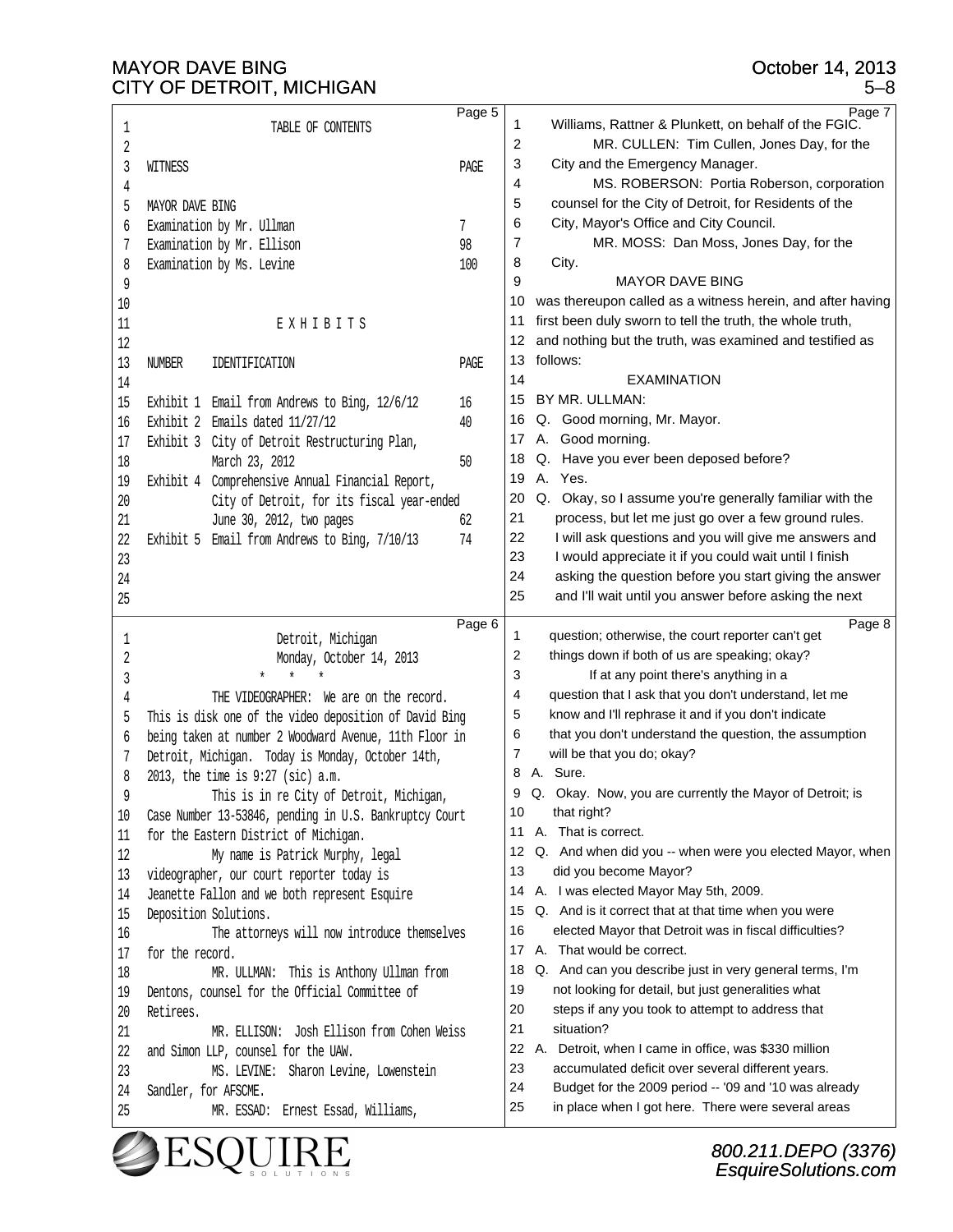| Page 9                                                                | Page 11                                                  |
|-----------------------------------------------------------------------|----------------------------------------------------------|
| that we had to make cuts. Revenue was going south and<br>$\mathbf{1}$ | 1 A. I believe that the State had made the decision that |
| the only way that we thought that we could maintain a                 | 2                                                        |
| 2                                                                     | Orr not only was a leading candidate but was their       |
| 3                                                                     | 3                                                        |
| balanced budget was in cuts. Most of those cuts                       | choice.                                                  |
| occurred with layoffs and retirements. There were                     | Q. And do you know as of that time when you met with     |
| 4                                                                     | 4                                                        |
| 5                                                                     | 5                                                        |
| some areas over in the transportation area that we                    | Mr. Orr in you said mid February were there any other    |
| made some significant improvements, but overall I made                | 6                                                        |
| 6                                                                     | candidates that the State was actively considering?      |
| it very clear that we could not balance our budget                    | A. If there were, I didn't know, because I met no one    |
| 7                                                                     | 7                                                        |
| 8                                                                     | 8                                                        |
| just with cuts, we had to try to generate revenue and                 | else.                                                    |
| 9                                                                     | 9                                                        |
| that was an ongoing problem.                                          | Q. Okay. How was Mr. Orr's name first brought to your    |
| Q. So I take it then that as of the end of 2012, Detroit              | attention? How did you first come to hear of him         |
| 10                                                                    | 10                                                       |
| was still, notwithstanding the efforts you made, in                   | being a candidate for the Emergency Financial Manager    |
| 11                                                                    | 11                                                       |
| 12                                                                    | 12                                                       |
| substantial financial difficulties?                                   | or Emergency Manager position?                           |
| A. That would be correct.<br>13                                       | 13 A. I was contacted by phone by Rich Baird of the      |
| Q. Now, of course you're aware that Kevyn Orr has been                | Governor's office who said that they thought that they   |
| 14                                                                    | 14                                                       |
| appointed the Emergency Manager?                                      | had identified a key candidate for the position of       |
| 15                                                                    | 15                                                       |
| A. That is correct.                                                   | 16                                                       |
| 16                                                                    | Emergency Financial Manager, so Rich Baird was the one   |
| Q. Did you have any involvement in the selection of                   | 17                                                       |
| 17                                                                    | who made contact with him.                               |
| Mr. Orr as Emergency Manager?                                         | Q. And do you recall when that contact was?              |
| 18                                                                    | 18                                                       |
| A. None whatsoever.                                                   | A. Pardon?                                               |
| 19                                                                    | 19                                                       |
| Q. And when was Mr. Orr appointed the Emergency Manager?              | Q. When, do you recall?                                  |
| 20                                                                    | 20                                                       |
| 21                                                                    | A. That would have been in late January, early February. |
| Actually to be technically accurate I believe he was                  | 21                                                       |
| 22                                                                    | 22                                                       |
| first appointed Emergency Financial Manager; is that                  | Q. And did Mr. Baird give you any further information    |
| 23                                                                    | about Mr. Orr's background or qualifications for the     |
| right?                                                                | 23                                                       |
| A. That would be correct.                                             | 24                                                       |
| 24                                                                    | <b>Emergency Financial Manager position?</b>             |
| Q. Okay, and then he became automatically the Emergency<br>25         | 25 A. Yes, he did. He said he had met -- in an interview |
|                                                                       |                                                          |
|                                                                       |                                                          |
| Page 10                                                               | Page 12                                                  |
| Manager under the new law; is that right?                             | 1                                                        |
| 1                                                                     | process that I was not a part of, they were              |
| A. Under 436, yes.                                                    | 2                                                        |
| 2                                                                     | interviewing counsel for the City and Mr. Orr was part   |
| Q. So when, as you understood it, was Mr. Orr selected as             | 3                                                        |
| 3                                                                     | of the Jones Day law firm and I think through that       |
| the Emergency Financial Manager?                                      | 4                                                        |
| 4                                                                     | interview process Baird was impressed with him and,      |
| A. I met Mr. Orr in mid February of 2012. I was asked to              | 5                                                        |
| 5                                                                     | therefore, moved down the road to try to select him as   |
| go down and meet him at the law firm of Jones Day in                  | 6                                                        |
| 6                                                                     | the candidate.                                           |
| Washington, D.C. I met him, spent maybe a half a day                  | $\overline{7}$                                           |
| 7                                                                     | Q. And did Mr. Baird at that time give you any           |
| with him, because he at that time was the leading                     | 8                                                        |
| 8                                                                     | indications as to what he believed Mr. Orr's             |
| 9                                                                     | 9                                                        |
| candidate to be selected.                                             | qualifications were to serve as Emergency Financial      |
| 10                                                                    | 10                                                       |
| (Ms. Green enters deposition room.)                                   | Manager?                                                 |
| Okay, and did you have an understanding as of that                    | No, he didn't. He said he was impressed with him,        |
| 11                                                                    | 11                                                       |
| Q.                                                                    | А.                                                       |
| 12                                                                    | 12                                                       |
| time whether Mr. Orr had in fact or a decision had                    | that he had been part of the bankruptcy team             |
| 13                                                                    | 13                                                       |
| been made to appoint Mr. Orr, assuming he took the                    | representing Chrysler and I guess from that ordeal was   |
| 14                                                                    | 14                                                       |
| appointment?                                                          | pretty impressed with him.                               |
| 15<br>MR. CULLEN: Objection, foundation, form,                        | 15 Q. And did you ask Mr. Baird anything else about      |
| 16                                                                    | Mr. Orr's qualifications to serve as Emergency           |
| but you can address the question.                                     | 16                                                       |
| A. I believe Mr. Orr had not made his mind up at that                 | 17                                                       |
| 17                                                                    | <b>Financial Manager?</b>                                |
| point. In my meeting and conversation with him he was                 | A. He -- yes, I did, and he felt --                      |
| 18                                                                    | 18                                                       |
| going through a process to see whether or not, if the                 | Q. Thank you.                                            |
| 19                                                                    | 19                                                       |
| job was offered to him, whether or not he would                       | A. -- and he felt that not only was he a lawyer that     |
| 20                                                                    | 20                                                       |
| 21                                                                    | 21                                                       |
| accept.                                                               | dealt with bankruptcy for over 30 years but also had     |
| 22                                                                    | 22                                                       |
| Q. Okay. And what was your understanding as to the                    | some qualifications as it related to restructuring. I    |
| 23                                                                    | 23                                                       |
| situation from the other side, from the State side?                   | think it was important to Lansing that the financial     |
| 24                                                                    | 24                                                       |
| As you understood it, had the State decided that Orr                  | manager would be of African-American descent. Kevyn      |
| was the man they wanted if he took the job?                           | 25                                                       |
| 25                                                                    | also I understand was a graduate of the University of    |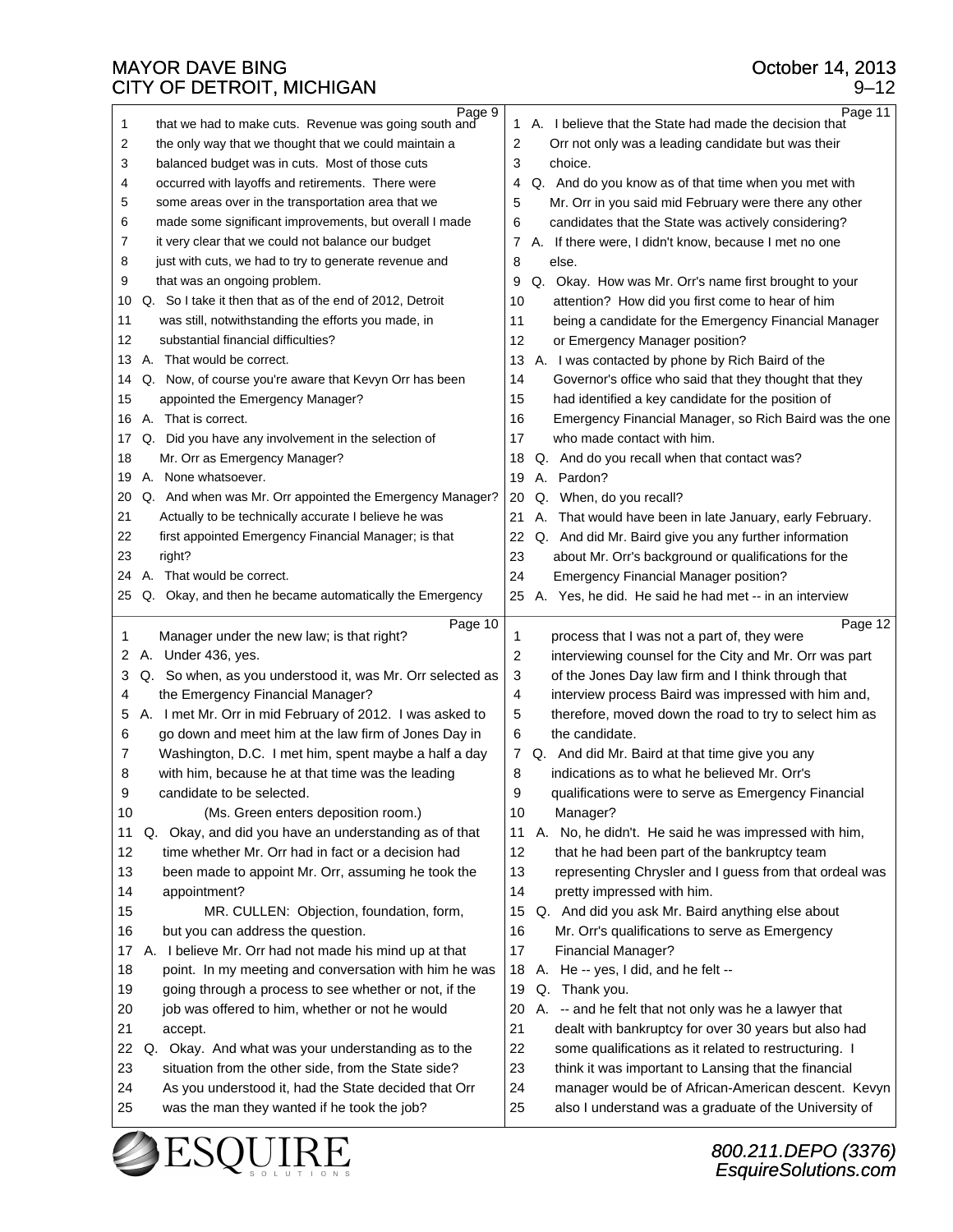| Page 13<br>Michigan and had some understanding of Detroit and our<br>$\mathbf 1$ | Page 15<br>1 A. The answer would be yes. I've had conversation with |
|----------------------------------------------------------------------------------|---------------------------------------------------------------------|
| issues, so those were the background qualifications                              | Kriss and Kriss indicated that he was aware of someone              |
| 2                                                                                | 2                                                                   |
| 3                                                                                | 3                                                                   |
| that he gave me.                                                                 | that he felt could come in and work with us as an                   |
| Q. And did Mr. Baird indicate that Orr had qualifications                        | 4                                                                   |
| 4                                                                                | Emergency Manager.                                                  |
| 5                                                                                | Q. Okay, and just so the record is clear, I made                    |
| concerning restructuring outside the context of                                  | 5                                                                   |
| 6                                                                                | reference to Kriss Andrews, you made reference to                   |
| bankruptcy?                                                                      | 6                                                                   |
| A. That would be no.                                                             | 7                                                                   |
| 7                                                                                | Kriss, who is Kriss Andrews?                                        |
| Q. Did you ask Mr. Baird anything further about Mr. Orr's                        | A. Kriss Andrews was the -- his title was director of --            |
| 8                                                                                | 8                                                                   |
| 9                                                                                | 9                                                                   |
| qualifications?                                                                  | he actually was COO, but he had a different title.                  |
| A. But they were very generic, the questions that I was                          | I'm trying to remember what that title was now.                     |
| 10                                                                               | 10                                                                  |
| asking, trying to find out if in fact he was going to                            | Q. Perhaps program management director?                             |
| 11                                                                               | 11                                                                  |
| 12<br>be selected, you know, how were we going to work                           | 12 A. Director of program management.                               |
| together, because I was not in support of an Emergency                           | Q. Okay. And he had been brought on by you, is that                 |
| 13                                                                               | 13                                                                  |
| 14                                                                               | right, or had he been here before you came on?                      |
| Manager.                                                                         | 14                                                                  |
| Q. And did you ask Mr. Baird how you and the Emergency<br>15                     | 15 A. Kriss was selected by Lansing for that position.              |
| 16                                                                               | Q. And do you know when he had been put in that position            |
| Manager were going to work together during that                                  | 16                                                                  |
| 17                                                                               | 17                                                                  |
| conversation?                                                                    | by Lansing?                                                         |
| 18                                                                               | A. Kriss came in in May of 2012.                                    |
| A. The answer would be yes and the conversation was that                         | 18                                                                  |
| he would be responsible, meaning Kevyn Orr would be<br>19                        | 19 Q. Is he still in that same position?                            |
| 20                                                                               | A. Kriss is no longer with City government. He left in              |
| responsible for really trying to restructure the                                 | 20                                                                  |
| 21                                                                               | 21                                                                  |
| balance sheet in the -- for the City of Detroit and                              | July of '13.                                                        |
| 22                                                                               | 22                                                                  |
| that me and my administration would continue to try to                           | Q. And do you know why he left?                                     |
| 23                                                                               | A. He was asked to leave by Lansing.                                |
| restructure City government and run the City on a                                | 23                                                                  |
| 24<br>day-to-day basis.                                                          | 24 Q. Let me show you a document that we'll mark as Bing            |
| Q. That was the plan or the idea, the concept, in -- this                        | 25                                                                  |
| 25                                                                               | Exhibit 1.                                                          |
|                                                                                  |                                                                     |
|                                                                                  |                                                                     |
| Page 14                                                                          | Page 16                                                             |
| was around -- did you say this was in the February                               | (Marked Exhibit No. 1.)                                             |
| 1                                                                                | 1                                                                   |
| time frame or January time frame? I forget.                                      | Q. Are you familiar with what we've marked as Exhibit               |
| 2                                                                                | 2                                                                   |
| A. That would have been in the February time frame.                              | Bing 1, Mr. Mayor?                                                  |
| 3                                                                                | 3                                                                   |
| Q. So that was the concept that was articulated to you in                        | A. I am familiar with this document.                                |
| 4                                                                                | 4                                                                   |
| 5                                                                                | Q. And just for the record it bears Bates numbers DM --             |
| the February time frame?                                                         | 5                                                                   |
| A. That is correct.                                                              | 6                                                                   |
| 6                                                                                | I'm sorry, DTMI0007955, that's the starting number.                 |
| Q. And is that how things in fact turned out?                                    | And it's an email from Kriss Andrews to the Mayor,                  |
| 7                                                                                | 7                                                                   |
| A. That is not how things have turned out.                                       | December 6th, 2012.                                                 |
| 8                                                                                | 8                                                                   |
| Q. Had you yourself -- you were aware prior to the time                          | 9                                                                   |
| 9                                                                                | Now, before I -- first of all, can you tell                         |
| that you were told about Mr. Orr in the conversation                             | me what this is? Can you identify this for me?                      |
| 10                                                                               | 10                                                                  |
| with Mr. Baird that you just related that there was an                           | A. This is a memo from Kriss Andrews to me recommending             |
| 11                                                                               | 11                                                                  |
| Emergency Manager that was being sought; correct?                                | an individual that he knew that he thought could work               |
| 12                                                                               | 12                                                                  |
| A. That is correct.                                                              | 13                                                                  |
| 13                                                                               | well with us as we move to an Emergency Manager.                    |
| Q. And had you yourself proposed any candidates for that<br>14                   | 14 Q. Did you have a good working relationship with                 |
| position?                                                                        | 15                                                                  |
| 15                                                                               | Mr. Andrews?                                                        |
| A. The answer would be no.<br>16                                                 | 16 A. Very good working relationship with, yes.                     |
| Q. Did you have any discussions with people on your staff<br>17                  | 17 Q. And you had previously indicated that you had been            |
| 18                                                                               | 18                                                                  |
| about possibly proposing one or more candidates for                              | against the appointment of an Emergency Manager. Why                |
| 19                                                                               | 19                                                                  |
| that position?                                                                   | was that?                                                           |
| A. That answer would be no, because I along with my staff<br>20                  | 20 A. We thought, meaning this administration thought we --         |
| 21                                                                               | 21                                                                  |
| were not in favor of an Emergency Manager coming on.                             | we could run the City without an Emergency Manager                  |
| Do you recall any discussions or communications via<br>22<br>Q.                  | 22<br>coming in.                                                    |
| email or otherwise with Kriss Andrews about the                                  | 23                                                                  |
| 23                                                                               | Q. Now turning back to Exhibit Bing 1, Mr. Andrews is               |
| possibility of proposing a candidate for Emergency                               | writing this email to you and he starts out with a                  |
| 24                                                                               | 24                                                                  |
| 25                                                                               | phrase, though the Group did not agree.                             |
| Manager?                                                                         | 25                                                                  |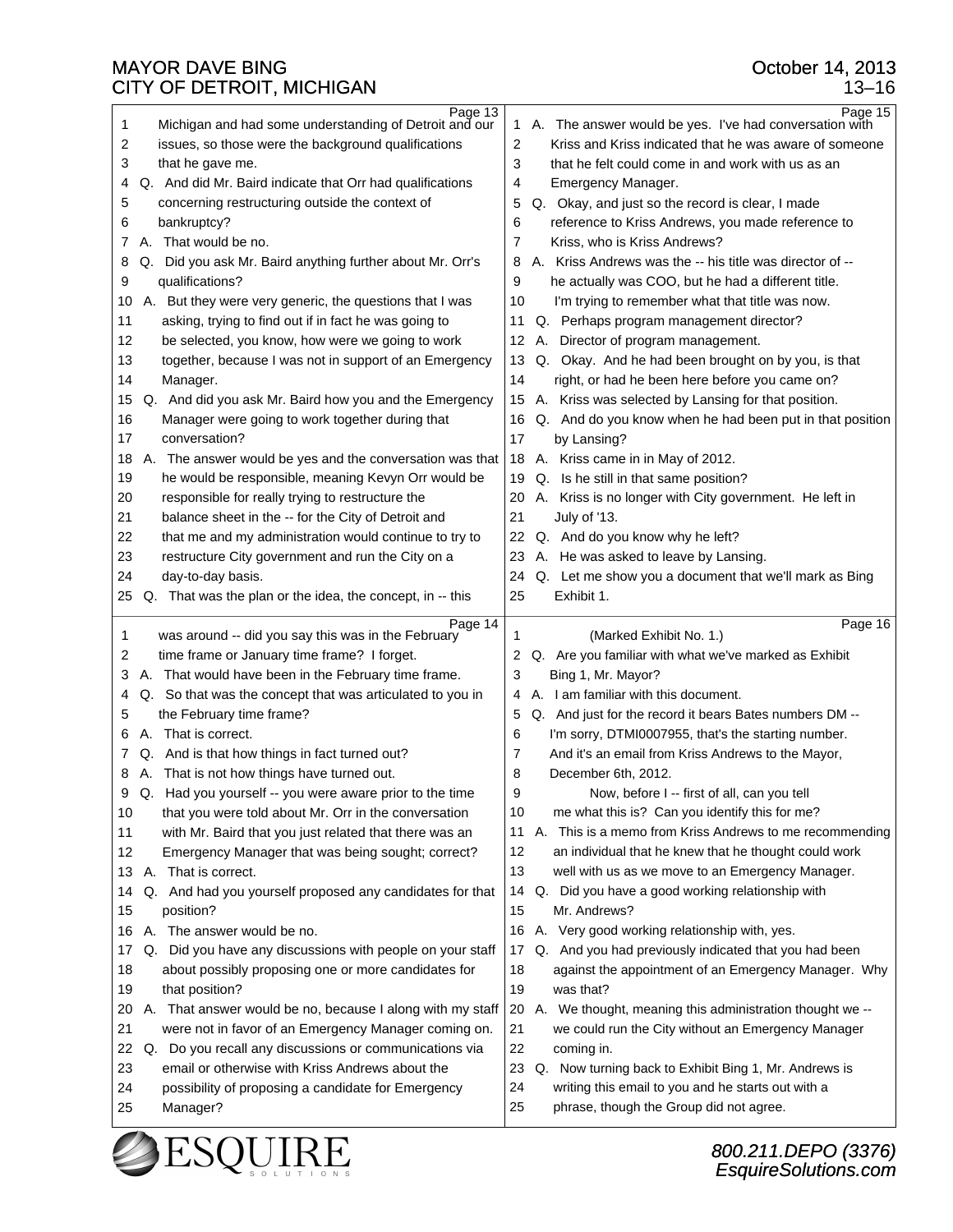| Page 17                                                                                                                      | Page 19                                                                                                  |
|------------------------------------------------------------------------------------------------------------------------------|----------------------------------------------------------------------------------------------------------|
| 1                                                                                                                            | Q. And do you recall whether the State had a particular                                                  |
| Do you have an understanding as to what                                                                                      | 1                                                                                                        |
| 2                                                                                                                            | focus with which you disagreed or that you did not                                                       |
| Group Mr. Andrews is referring to? And that's Group                                                                          | 2                                                                                                        |
| 3                                                                                                                            | 3                                                                                                        |
| with a capital G.                                                                                                            | think should be the priority?                                                                            |
| A. I think that would have been the representation from                                                                      | A. I don't really recall that.                                                                           |
| 4                                                                                                                            | 4                                                                                                        |
| 5                                                                                                                            | Q. Now, Mr. Andrews in his email says, I realize he,                                                     |
| Lansing.                                                                                                                     | 5                                                                                                        |
| Q. And who was in that Group? Was that --                                                                                    | meaning the candidate attached, does not meet the                                                        |
| 6                                                                                                                            | 6                                                                                                        |
| A. It would have been Rich Baird, it would have been                                                                         | 7                                                                                                        |
| 7                                                                                                                            | standards of what the State would want.                                                                  |
| Andy Dillon and I'm not sure who else may have                                                                               | Do you have an understanding as to what                                                                  |
| 8                                                                                                                            | 8                                                                                                        |
| 9                                                                                                                            | 9                                                                                                        |
| represented the State.                                                                                                       | Mr. Andrews is referring to when he writes that this                                                     |
| Q. And was this Group concerned with the selection of the                                                                    | 10                                                                                                       |
| 10                                                                                                                           | person would not meet the standards of what the State                                                    |
| 11                                                                                                                           | 11                                                                                                       |
| emergency -- or an Emergency Manager?                                                                                        | would want?                                                                                              |
| A. That would be yes.                                                                                                        | 12                                                                                                       |
| 12                                                                                                                           | A. I think the standards that he was referring to was                                                    |
| Q. Now, if you go down -- so in this email, as I                                                                             | 13                                                                                                       |
| 13                                                                                                                           | whatever the State wanted that person to do, that                                                        |
| understand it, Mr. Andrews is proposing a candidate                                                                          | 14                                                                                                       |
| 14                                                                                                                           | person would do it and this person was going to be                                                       |
| 15                                                                                                                           | much more aligned with our agenda as opposed to the                                                      |
| that he says might be a good fit as Emergency Manager                                                                        | 15                                                                                                       |
| who, as he writes, would align with your, meaning the                                                                        | 16                                                                                                       |
| 16                                                                                                                           | State's.                                                                                                 |
| 17                                                                                                                           | Q. And did you have discussions with Mr. Andrews on that                                                 |
| Mayor's, reform agenda; right?                                                                                               | 17                                                                                                       |
| A. That's correct.                                                                                                           | 18                                                                                                       |
| 18                                                                                                                           | point?                                                                                                   |
| 19                                                                                                                           | A. Yes.                                                                                                  |
| Q. Now, in the third paragraph Mr. Andrews writes, I                                                                         | 19                                                                                                       |
| 20                                                                                                                           | 20                                                                                                       |
| realize he, referring to the candidate being proposed,                                                                       | Q. And is that what he conveyed to you orally as well as                                                 |
| 21                                                                                                                           | 21                                                                                                       |
| does not meet the standards of what the State would                                                                          | in writing?                                                                                              |
| 22                                                                                                                           | 22                                                                                                       |
| want but he would meet the standards of what we would                                                                        | A. Yes.                                                                                                  |
| 23                                                                                                                           | 23                                                                                                       |
| want with you firmly in place to pursue your agenda.                                                                         | Q. And did you have any discussions with Mr. Andrews as                                                  |
| 24                                                                                                                           | 24                                                                                                       |
| Do you have an understanding of what                                                                                         | to whether Mr. Orr was a person who would essentially                                                    |
| 25                                                                                                                           | 25                                                                                                       |
| Mr. Andrews is referring to in that paragraph?                                                                               | follow what the State wanted him to do?                                                                  |
| Page 18                                                                                                                      | Page 20                                                                                                  |
| A. Yeah, I think what he meant is the State -- you know,                                                                     | MR. CULLEN: Objection, foundation, form.                                                                 |
| 1                                                                                                                            | 1                                                                                                        |
| my agenda had been laid out for some time going all                                                                          | You can address the question.                                                                            |
| 2                                                                                                                            | 2                                                                                                        |
| the way back to 2011 and some of the things that we<br>3                                                                     | 3 A. Kriss at that time had not met Mr. Orr --                                                           |
| 4                                                                                                                            | Q. Uh-huh.                                                                                               |
| wanted to do and focus on did not necessarily align                                                                          | 4                                                                                                        |
| with what the State wanted us to do and Kriss felt                                                                           | A. -- so I don't think he had a determination one way or                                                 |
| 5                                                                                                                            | 5                                                                                                        |
| that this individual would be much more aligned with                                                                         | the other about Mr. Orr.                                                                                 |
| 6                                                                                                                            | 6                                                                                                        |
| 7                                                                                                                            | Q. And did you have conversations on that topic with                                                     |
| us.                                                                                                                          | 7                                                                                                        |
| Q. And in brief can you tell me what some of those items                                                                     | Mr. Andrews subsequent to the appointment of Orr as                                                      |
| 8                                                                                                                            | 8                                                                                                        |
| 9                                                                                                                            | 9                                                                                                        |
| were?                                                                                                                        | Emergency Manager?                                                                                       |
| 10                                                                                                                           | A. The answer would be yes.                                                                              |
| A. You know, we had somewhere around 21 different items                                                                      | 10                                                                                                       |
| 11                                                                                                                           | 11                                                                                                       |
| that the State and our administration agreed upon from                                                                       | Q. Okay, and what was the substance of those                                                             |
| 12                                                                                                                           | 12                                                                                                       |
| a restructuring standpoint, but I knew it was                                                                                | conversations?                                                                                           |
| 13                                                                                                                           | A. Based on the meeting that I had with Kevyn in                                                         |
| impossible for us to attack all of those at one time                                                                         | 13                                                                                                       |
| 14                                                                                                                           | Washington, he seemed to understand the plight that we                                                   |
| and have any success, so I selected about six                                                                                | 14                                                                                                       |
| 15                                                                                                                           | 15                                                                                                       |
| different areas that we should focus on. Number one                                                                          | were facing here in Detroit and seemed to be willing                                                     |
| 16                                                                                                                           | 16                                                                                                       |
| being public safety. Number two, public lighting.                                                                            | to work with us on our agenda.                                                                           |
| 17                                                                                                                           | Q. And did he ultimately work with you on your agenda?                                                   |
| Number three, public transportation. Number four,                                                                            | 17                                                                                                       |
| eradication of blight. And number five, the support                                                                          | A. Not to my satisfaction.                                                                               |
| 18                                                                                                                           | 18                                                                                                       |
| and maintenance of our recreation and parks system.                                                                          | Q. And did you form an impression as to whether Mr. Orr                                                  |
| 19                                                                                                                           | 19                                                                                                       |
|                                                                                                                              |                                                                                                          |
| Q. And I take it from your prior answer that the State                                                                       | 20                                                                                                       |
| 20                                                                                                                           | was someone who was essentially willing to do what the                                                   |
| 21<br>had different priorities?                                                                                              | 21<br>State wanted him to do?<br>22                                                                      |
| A. I think the State had different priorities. They were<br>22<br>23<br>never spelled out to us, if you will. Because of the | MR. CULLEN: Objection, foundation, form.<br>23<br>A. He was chosen by the State and so he was taking his |
| 21 that we had agreed upon, I think maybe their focus                                                                        | direction from the State.                                                                                |
| 24                                                                                                                           | 24                                                                                                       |
|                                                                                                                              | Q. And is there anything else that leads you to believe                                                  |
| 25<br>and mine just wasn't aligned.                                                                                          | 25                                                                                                       |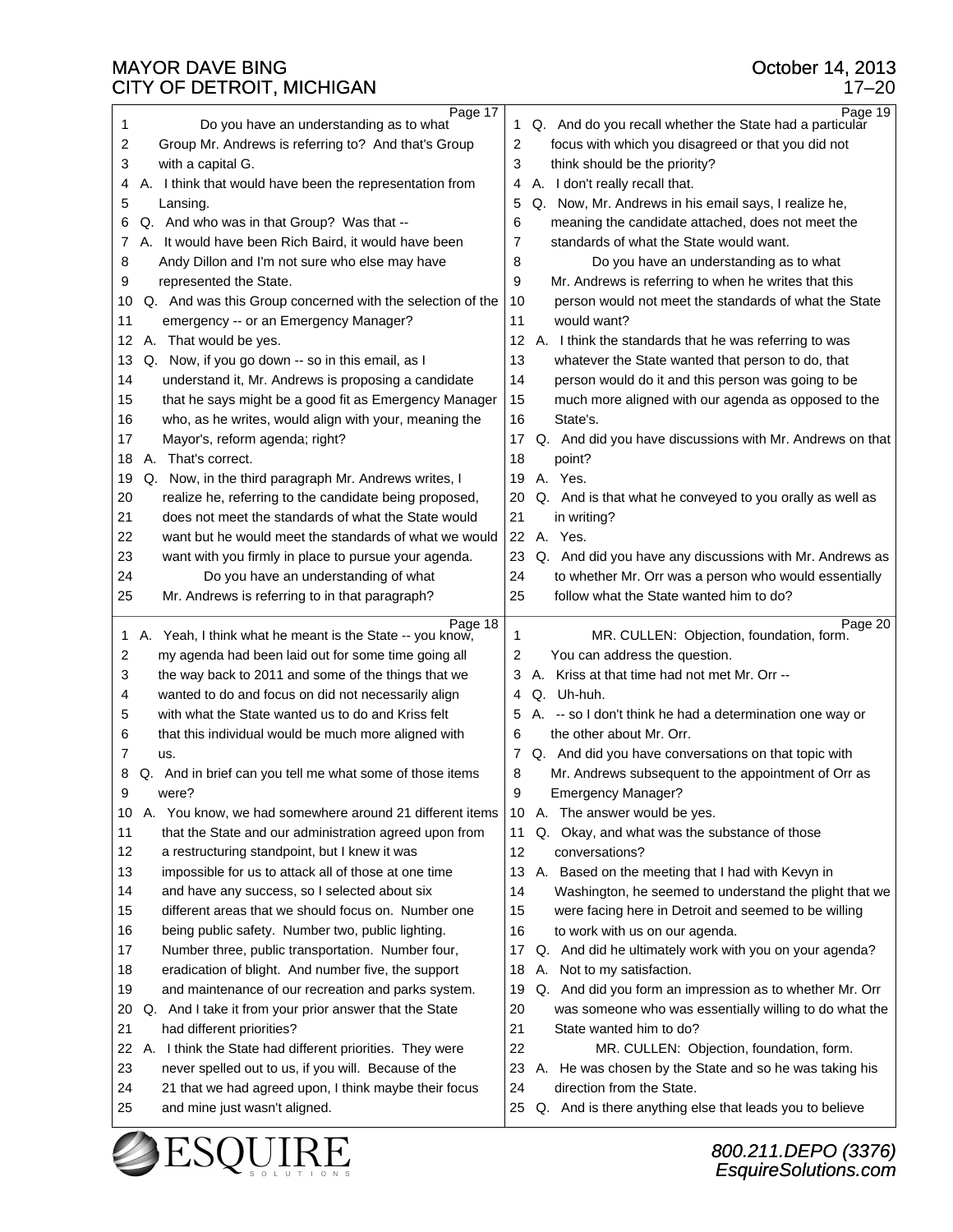| Page 21                                                          | Page 23                                                           |
|------------------------------------------------------------------|-------------------------------------------------------------------|
| that he was willing to do essentially what the State             | Andrews.                                                          |
| 1                                                                | 1                                                                 |
| 2                                                                | 2                                                                 |
| was asking him to do?                                            | Q. Okay, and if you look at the first page of the                 |
| 3                                                                | 3                                                                 |
| MR. CULLEN: Objection, foundation, form.                         | document, this is an email from Mr. Baird saying -- by            |
| The answer would be no.<br>А.<br>4                               | the way, just so the record's clear, just tell me<br>4            |
| Q. I take it from your prior testimony that you never in         | 5                                                                 |
| 5                                                                | quickly who Mr. Baird is. We've used his name and                 |
| fact proposed this individual that was recommended as            | 6                                                                 |
| 6                                                                | actually haven't identified him.                                  |
| 7                                                                | 7                                                                 |
| a possible candidate by Mr. Andrews; is that right?              | A. He is the advisor to Governor Snyder.                          |
| A. That would be correct.                                        | 8                                                                 |
| 8                                                                | Q. And in this email dated February 20th, which is to             |
| Q. I'm going to show you another document, which was             | Mr. Orr, Baird writes, FYI, the summary of partnership            |
| 9                                                                | 9                                                                 |
| previously marked as Exhibit 6 to the deposition of              | 10                                                                |
| 10                                                               | prepared by the Mayor from the outline I gave him last            |
| 11                                                               | 11                                                                |
| Mr. Orr, which commenced on September 16 and was                 | week.                                                             |
| 12                                                               | 12                                                                |
| continued on October 4th.                                        | So I think you indicated that the summary                         |
| 13                                                               | 13                                                                |
| And just so the record is clear, there are                       | of partnership was actually drafted by Mr. Andrews                |
| 14                                                               | from your office or the COO for the City?                         |
| other documents I'm going to show you that were marked           | 14                                                                |
| 15                                                               | A. Yes.                                                           |
| as exhibits to the Orr deposition that began on                  | 15                                                                |
| 16                                                               | Q. And had Mr. Baird given you an outline previously?             |
| September 16 and continued on October 4 and I'm going            | 16                                                                |
| 17                                                               | A. Not an outline, but he did give me some areas that he          |
| to refer to those just generically as Orr Deposition             | 17                                                                |
| 18                                                               | 18                                                                |
| Exhibits and I say that -- we'll use that terminology,           | thought we could agree upon.                                      |
| because there was a prior deposition with Mr. Orr in             | Q. Was that in written form?                                      |
| 19                                                               | 19                                                                |
| connection with the SWAP issues. So when I refer to              | A. Yes.                                                           |
| 20                                                               | 20                                                                |
| 21                                                               | 21                                                                |
| Orr deposition, it's referring to the ones that were             | Q. And that was one of the things that Mr. Andrews used           |
| 22                                                               | 22                                                                |
| done on September 16th and October 4th. Is that okay?            | to prepare the summary of partnership?                            |
| 23                                                               | 23                                                                |
| А.                                                               | That is correct.                                                  |
| Okay.                                                            | А.                                                                |
| Q. Have you ever seen this Orr Exhibit 6 before, which           | Q. If you'd look at the first page of this document,              |
| 24                                                               | 24                                                                |
| begins with Bates number JD-RD-0000216, or parts of              | 25                                                                |
| 25                                                               | Mr. Baird is writing about a conversation that he had             |
|                                                                  |                                                                   |
|                                                                  |                                                                   |
| Page 22                                                          | Page 24                                                           |
| it?                                                              | with you. He says, told him, meaning you, Mr. Mayor,              |
| 1                                                                | 1                                                                 |
| A. I have.                                                       | 2                                                                 |
| 2                                                                | that there were certain things I would not think we               |
| Q. And have you seen the entire document or only parts of        | 3                                                                 |
| 3                                                                | could agree to without your, meaning Mr. Orr's,                   |
| it?                                                              | 4                                                                 |
| 4                                                                | review, assessment and determination such as keeping              |
| A. Parts of it.                                                  | 5                                                                 |
| 5                                                                | the executive team in its entirety.                               |
| Q. And what part would that be?                                  | Do you have an understanding what that's                          |
| 6                                                                | 6                                                                 |
| A. That would be the summary of partnership.                     | referring to?                                                     |
| 7                                                                | 7                                                                 |
| Q. And can you tell me what that is? Can you identify            | 8                                                                 |
| 8                                                                | MR. CULLEN: Objection, foundation, form.                          |
| that?                                                            | 9                                                                 |
| 9                                                                | Mr. Baird's note, he's never seen it before.                      |
| The conversation that I had with Rich Baird and made<br>10<br>A. | Q. You can answer my question, Mr. Mayor.<br>10                   |
| reference to as I met with Kevyn, I asked for some<br>11         | One of the things that I wanted to keep intact was my<br>11<br>А. |
| 12                                                               | 12                                                                |
| things that I thought were germane to helping to turn            | executive team. It took me a couple years to really               |
| 13                                                               | 13                                                                |
| the City around and I spoke to Kevyn about that, I               | put that team together and I thought not keeping that             |
| 14                                                               | team together would not be good in terms of helping us            |
| spoke to Rich Baird about that, and I guess Rich Baird           | 14                                                                |
| 15                                                               | 15                                                                |
| and Kevyn spoke after my meeting with Kevyn. So I                | turn the City around so I wanted to keep my team in               |
| 16                                                               | 16                                                                |
| don't remember seeing the front -- this front page               | place.                                                            |
| from Rich Baird.                                                 | Q. Okay, and was Mr. Andrews part of that team?                   |
| 17                                                               | 17                                                                |
| Q. Okay, and the document you're referring to is what            | 18                                                                |
| 18                                                               | A. He was.                                                        |
| appears on Bates pages 217 and 218; is that right?               | Q. And did you have a discussion about keeping the                |
| 19                                                               | 19                                                                |
| A. That would be correct.                                        | 20                                                                |
| 20                                                               | executive team in place with Mr. Baird, as is                     |
| Q. And this was in fact a summary of partnership document        | 21                                                                |
| 21                                                               | recounted by Mr. Baird in this email?                             |
| 22                                                               | A. That would be correct.                                         |
| that was -- it was not drafted by you; was it?                   | 22                                                                |
| 23                                                               | Q. And can you tell me the substance of the conversation          |
| A. No, it was not.                                               | 23                                                                |
| Q. It was given to you by Mr. Baird?                             | 24                                                                |
| 24                                                               | on that point you had with Mr. Baird?                             |
| A. No, this was -- I think this was prepared by Kriss            | A. Once again, because it took such a long time, I didn't         |
| 25                                                               | 25                                                                |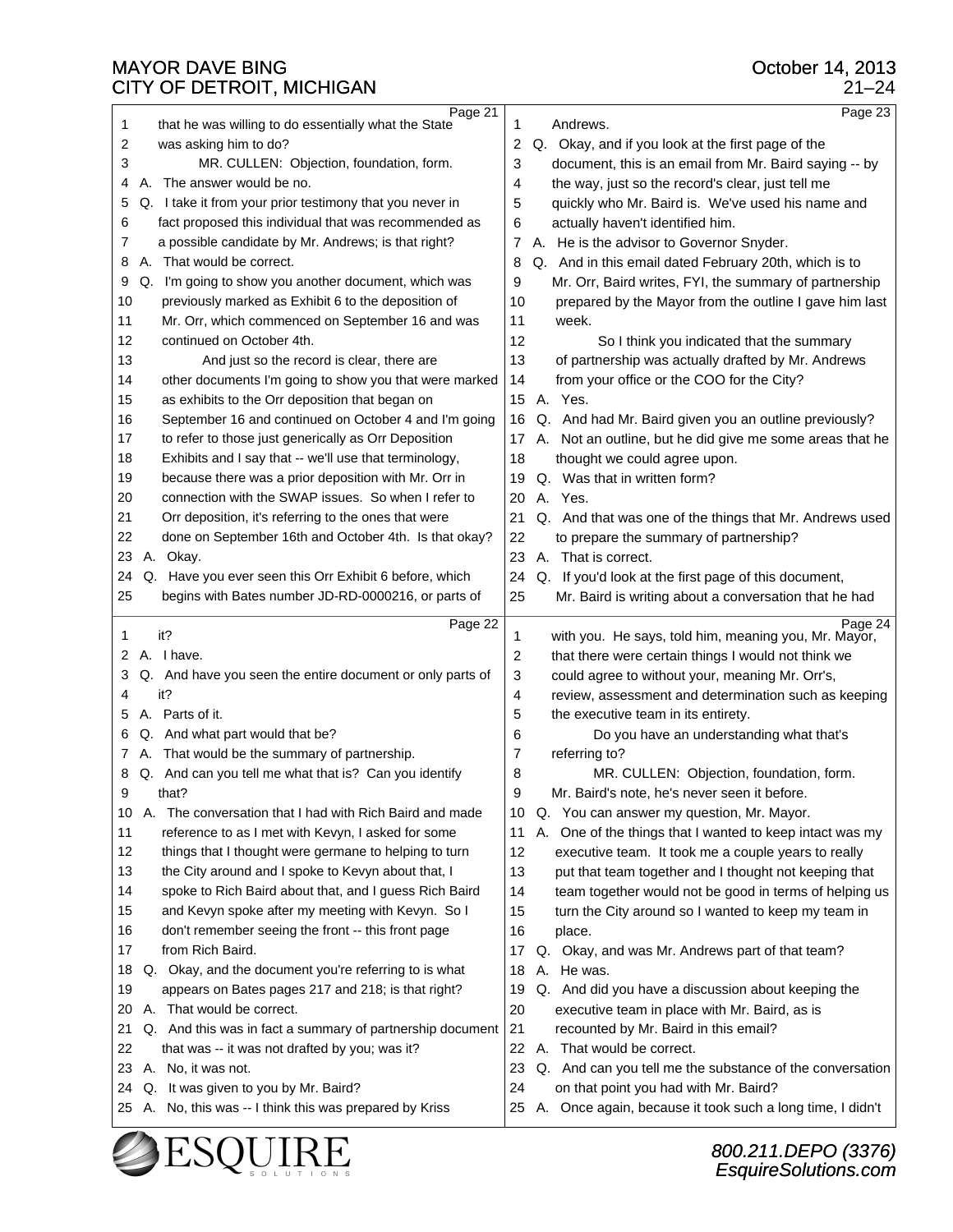|                | Page 25                                                                                           |                | Page 27                                                   |
|----------------|---------------------------------------------------------------------------------------------------|----------------|-----------------------------------------------------------|
| 1              | want to see a lot of turnover, additional turnover.                                               | 1              | MR. CULLEN: Objection, foundation, form.                  |
| 2              | With an Emergency Manager coming in, if we started                                                | 2              | That is correct. Number 4 I will respond to. Wanted<br>А. |
| 3              | losing some of our key players that have been there                                               | 3              | to make sure that if I called an executive meeting or     |
| 4              | with me to put a plan together and then try to execute                                            | 4              | Mr. Orr called an executive meeting, we wanted to make    |
| 5              | the plan, relieving or dismissing any of those people                                             | 5              | sure that all the key people were invited to the          |
| 6              | I thought would be a negative, would take us backwards                                            | 6              | meeting and so that, you know, everybody would know       |
| $\overline{7}$ | and not forward.                                                                                  | $\overline{7}$ | what was going on. That was number 4.                     |
| 8              | Q. And by this in terms of timing, we had talked before                                           | 8              | As relates to number 5, back in December of               |
| 9              | about the call or conversation you had with Baird when                                            | 9              | '12 I had agreed with the Governor in concept that the    |
| 10             | he first told you about Mr. Orr as being considered                                               | 10             | State would lease Belle Isle and run it as a State        |
|                |                                                                                                   |                |                                                           |
| 11             | for the Emergency Manager position. The conversation                                              | 11             | park, which would relieve us from an expense of           |
| 12             | we're talking about now, is this part of the same                                                 | 12             | roughly \$6 million a year, it would allow my 38          |
| 13             | conversation or is it subsequent?                                                                 | 13             | recreation department employees to be redeployed to       |
| 14             | A. Same conversation.                                                                             | 14             | other parks across the City and also the State would      |
| 15             | Q. Okay. And in the email that Mr. Baird writes, he                                               | 15             | invest somewhere up to 10 to \$20 million to upgrade      |
| 16             | says, that Mr. Baird told you during this conversation                                            | 16             | Belle Isle over a three-year period.                      |
| 17             | that there were some things that he, Baird, couldn't                                              | 17             | Q. Okay.                                                  |
| 18             | agree to without first getting Orr's approval.                                                    | 18             | I don't know if there were other ones that you --<br>А.   |
| 19             | Do you recall that?                                                                               | 19             | Number 6 briefly. This is --<br>Q.                        |
| 20             | A. Yes.                                                                                           | 20             | А.<br>Okay. We had put together over maybe an 18-month    |
| 21             | Q. Can you tell me what -- as much as you can about that                                          | 21             | period with a lot of input from a lot of constituents     |
| 22             | subject matter?                                                                                   | 22             | across the City developing the Detroit Future City        |
| 23             | A. No guarantees in terms of making sure that the                                                 | 23             | Plan and I wanted to make sure that we didn't just put    |
| 24             | executive team in its entirety stayed in place with                                               | 24             | that plan on a shelf somewhere. That with so many of      |
| 25             | their pay level.                                                                                  | 25             | our constituents involved in that process we needed to    |
|                |                                                                                                   |                |                                                           |
|                |                                                                                                   |                |                                                           |
| $\mathbf{1}$   | Page 26                                                                                           |                | Page 28                                                   |
|                | Q. And did he talk to you specifically about having a                                             | 1              | use that as a blueprint to move forward and I never       |
| 2              | need to get, as he puts it here, the review,<br>assessment and determination from this -- on that | 2              | got heavily involved with Kevyn on the financial          |
| 3              |                                                                                                   | 3              | initiatives as it relates to reducing the long-term       |
| 4              | subject from Mr. Orr? In other words, did he tell you                                             | 4              | liabilities, managing cash flow, achieving the            |
| 5              | that he needed to run that by Orr and get Orr's                                                   | 5              | long-term sustainable financial stability. He's           |
| 6              | approval?                                                                                         | 6              | basically taken that upon himself.                        |
| 7.             | A. Yes, he did.                                                                                   | 7              | Q. Okay. And what was the Detroit Future City framework   |
| 8              | MR. CULLEN: Objection, foundation, form.                                                          | 8              | that's referred to in point six?                          |
| 9              | Q. And did he tell you why he needed to get approval from                                         | 9              | A. It's a booklet, a plan, that was put together over an  |
| 10             | Mr. Orr?                                                                                          | 10             | 18-month period by -- I don't even -- I think it said     |
| 11             | A. I think he wanted to make sure that Orr was                                                    | 11             | they had over 30,000 meetings with constituents all       |
| 12             | comfortable with the staff that was already here.                                                 | 12             | across the City so everybody had some input into what     |
| 13             | Q. Because the Emergency Manager would have the power to                                          | 13             | the City's future would look like.                        |
| 14             | fire the staff; wouldn't he?                                                                      | 14             | Q. Okay. And those -- those initiatives, were they --     |
| 15             | А.<br>That is correct.                                                                            | 15             | let me ask you this more as a question. Were the          |
| 16             | Q. Now, if you look at some of the items that are on this                                         | 16             | initiatives outlined in that booklet that you             |
| 17             | list in the partnership, like number 4, number 5, 6,                                              | 17             | mentioned intended to assist in reducing long-term        |
| 18             | 7, what are those? Can you just tell me briefly?                                                  | 18             | liabilities and manage cash flow and achieve long-term    |
| 19             | MR. CULLEN: Objection, foundation, form.                                                          | 19             | and sustainable financial stability?                      |
| 20             | You want him to go through them one by one, counsel?                                              | 20             | MR. CULLEN: Objection, foundation, form.                  |
| 21             | MR. ULLMAN: Yeah, just a brief summary of                                                         | 21             | A. I don't believe -- not with any specificity. It was    |
| 22             | what each of these points is.                                                                     | 22             | more of the areas that we were going to focus on in       |
| 23             | Q. And these are things, as I say, were prepared by                                               | 23             | the City, so I don't think it had a lot to do with the    |
| 24             | Mr. Andrews and had been discussed at least in concept                                            | 24             | financial stability of the City.                          |
| 25             | with Mr. Baird; is that right?                                                                    | 25             | Q. Okay. And when had that booklet been put together?     |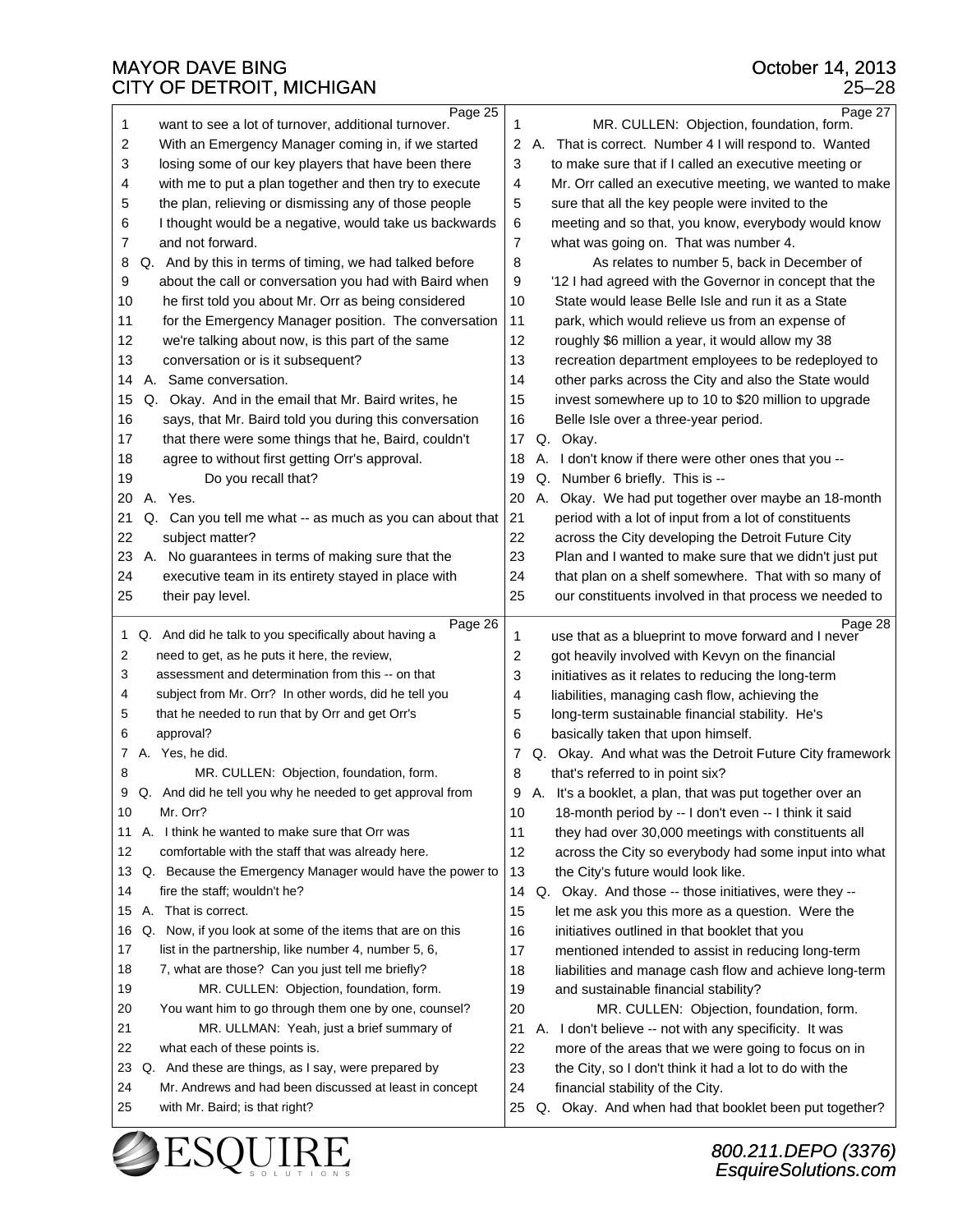| 1  |    | Page 29<br>Did you say?                                                                                          | 1  | Page 31<br>anything to you on your City email?                                              |
|----|----|------------------------------------------------------------------------------------------------------------------|----|---------------------------------------------------------------------------------------------|
| 2  |    | A. It was about six months ago so it was in -- probably                                                          | 2  | A. No.                                                                                      |
| 3  |    | in March/April of '13.                                                                                           | 3  | Q. Do you have an understanding as to why Mr. Baird would                                   |
| 4  |    | Q. Well, this email is dated February of 2013.                                                                   | 4  | not want to send something to you under City email?                                         |
| 5  |    | A. That -- that book did not come out for public                                                                 | 5  | A. No.                                                                                      |
| 6  |    | consumption I think until sometime in '13. I think it                                                            | 6  | Q. Who is the personal assistant that's referred to here?                                   |
| 7  |    | was really the March/April time frame.                                                                           | 7  | A. Her name is Sue Ray, R-A-Y.                                                              |
| 8  |    | Q. Okay. So at this point in time what you're referring                                                          | 8  | Q. And do you recall Ms. Ray getting an email from                                          |
| 9  |    | to in this draft partnership agreement is something --                                                           | 9  | Mr. Baird to set up a meeting between you and Mr. Orr?                                      |
| 10 |    | a booklet that had been drafted but had not yet been                                                             | 10 | A. I don't recall that. I mean, I knew the meeting, it                                      |
| 11 |    | published?                                                                                                       | 11 | was by phone that Mr. Baird and I talked about going                                        |
| 12 | А. | That would be correct.                                                                                           | 12 | down to meet Kevyn.                                                                         |
| 13 |    | Q. Okay. And what is number 7 on this list?                                                                      | 13 | Q. I'm going to show you another document which we --                                       |
| 14 |    | A. There were a lot of negotiations that had gone on                                                             | 14 | which was previously marked as Orr Deposition Exhibit                                       |
| 15 |    | prior to Mr. Orr coming on board and we wanted to go                                                             | 15 | 7.                                                                                          |
| 16 |    | back and relook at a lot of those initiatives, things                                                            | 16 | And for the record this first page of this                                                  |
| 17 |    | that we had already been negotiating with labor, but                                                             | 17 | document bears Bates numbers JD-RD-0000459.                                                 |
| 18 |    | once again, I never -- since Kevyn came on board, I                                                              | 18 | A. Okay.                                                                                    |
| 19 |    | never sat in another meeting where labor initiatives                                                             | 19 | Q. Okay. Mr. Mayor, have you ever seen this document or                                     |
| 20 |    | were discussed.                                                                                                  | 20 | parts of it before?                                                                         |
| 21 |    | Q. Now, as of the date of this email, and this is around                                                         | 21 | A. I don't recall seeing this.                                                              |
| 22 |    | the time of your conversation with Mr. Baird, had you                                                            | 22 | Q. And if I can direct your attention to the last two                                       |
| 23 |    | spoken with anyone else from the State about Mr. Orr                                                             | 23 | pages of the document, there's a summary of                                                 |
| 24 |    | as a candidate for the Emergency Manager or Emergency                                                            | 24 | partnership again.                                                                          |
| 25 |    | Financial Manager position?                                                                                      |    |                                                                                             |
|    |    |                                                                                                                  |    | 25 A. Okay.                                                                                 |
|    |    |                                                                                                                  |    |                                                                                             |
| 1  | Α. | Page 30<br>Mostly that was done with Rich Baird, but I do think                                                  | 1  | Page 32<br>Q. Do you recall --                                                              |
| 2  |    | the Governor and I may have had a brief conversation                                                             | 2  | A. This --                                                                                  |
| 3  |    | in one of our meetings, because Baird had made the                                                               | 3  | Q. -- seeing specifically the last two pages?                                               |
| 4  |    | recommendation to the Governor and I think the                                                                   | 4  | The last two pages, yes.<br>Α.                                                              |
| 5  |    | Governor was receptive to his -- to his                                                                          | 5  | Q. Okay. And that is, is it not, a revised version of                                       |
| 6  |    | recommendation.                                                                                                  | 6  | what appears at the end of what we've put in the                                            |
| 7  |    | Q. And do you recall any discussions with the Governor as                                                        | 7  | record as Orr Exhibit 6?                                                                    |
| 8  |    | to the qualifications of Mr. Orr to serve as Emergency                                                           | 8  | MR. CULLEN: Objection, foundation, form.                                                    |
| 9  |    | Financial Manager or Emergency Manager?                                                                          | a  | You can address the question.                                                               |
| 10 |    | A. No.                                                                                                           | 10 | A. I have read all of this. I don't know if this is                                         |
| 11 |    | Q. If you turn back to the first page of this Exhibit Orr                                                        | 11 | different from the other one that we saw.                                                   |
| 12 |    | Number 6, in the bottom email on the first page                                                                  | 12 | Q. Okay, I guess if you look at the date of the last one,                                   |
| 13 |    | Mr. Baird is saying, will broker a meeting via Note                                                              | 13 | you'll see it's dated February 18 and this one is                                           |
| 14 |    | between you, meaning Mr. Orr, and the Mayor's personal                                                           | 14 | dated February 21.                                                                          |
| 15 |    | assistant who is not FOIAable.                                                                                   | 15 | A. Twenty-one.                                                                              |
| 16 |    | Do you have an understanding as to what                                                                          | 16 | MR. CULLEN: Is there a question, counsel?                                                   |
| 17 |    | that's referring to?                                                                                             | 17 | Q. Do you see that?                                                                         |
| 18 |    | MR. CULLEN: Objection, foundation, form.                                                                         | 18 | MR. CULLEN: I beg your pardon?                                                              |
| 19 |    | A. I don't think he wanted to send something on my                                                               | 19 | MR. ULLMAN: I asked him if he saw the                                                       |
| 20 |    | personal email. I don't have -- I should say my City                                                             | 20 | dates.                                                                                      |
| 21 |    | email, because I don't have a personal email, so he                                                              | 21 | MR. CULLEN: Okay.                                                                           |
| 22 |    | wanted to send it to somebody else, he didn't want to                                                            | 22 | A. Yes, I see the dates.                                                                    |
| 23 |    | send it on a City email.                                                                                         | 23 | Q. Okay. And I think if you look at the text -- do you                                      |
| 24 |    | Q. Do you ever recall any discussions with Mr. Baird in<br>which Mr. Baird indicated that he didn't want to send | 24 | recall getting an updated version or one or more<br>versions of this partnership agreement? |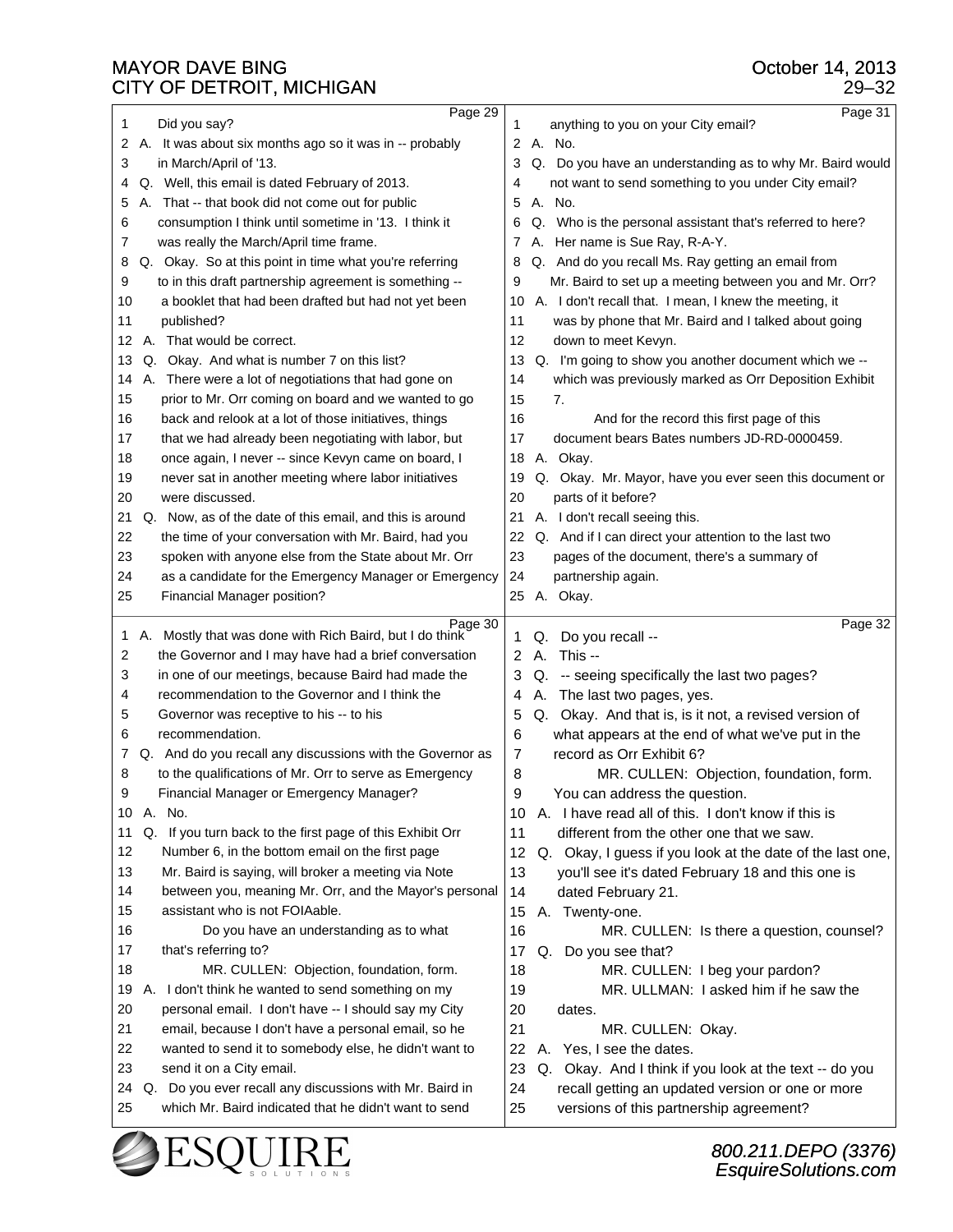25 Q. And if you look at number 7 on the February 21 version

 $\vert$  25 standpoint we knew that we could no longer continue to

| עוויו טוויין, ויווערו ווערו ווט                              | ∪∪−ບບ                                                             |
|--------------------------------------------------------------|-------------------------------------------------------------------|
| Page 33                                                      | Page 35                                                           |
| A. Yes.                                                      | attached to Orr Exhibit 7, item 7 has been revised to             |
| 1.                                                           | $\mathbf{1}$                                                      |
| 2                                                            | $\overline{2}$                                                    |
| Q. And I think if you look at the text, you'll see that      | say labor, retiree and benefit initiatives will be                |
| 3                                                            | 3                                                                 |
| there are indeed some differences, some of which I'm         | pursued jointly by the Mayor and the manager to the               |
| 4                                                            | $\overline{4}$                                                    |
| going to ask you about.                                      | extent permitted by law.                                          |
| 5                                                            | A. And the question is?                                           |
| A. Okay.                                                     | 5                                                                 |
| 6                                                            | Q. Okay, do you recall any discussion as to the reason            |
| Q. First of all, if you look at the first page of this       | 6                                                                 |
| exhibit, there's a note from Mr. Orr who says he spoke       | for those changes?                                                |
| 7                                                            | 7                                                                 |
| with the Mayor this morning, he's writing as of              | A. No.                                                            |
| 8                                                            | 8                                                                 |
| February 22nd, and we're all set to meet Monday              | Q. Do you recall any discussion -- let me ask you this.           |
| 9                                                            | 9                                                                 |
| 10                                                           | Do you have an understanding as to what                           |
| morning.                                                     | 10                                                                |
| 11                                                           | 11                                                                |
| The Monday would be the 25th.                                | labor, retiree and benefit initiatives are being                  |
| A. Okay. Yes.                                                | 12                                                                |
| 12                                                           | referred to in item 7 of the summary agreement at the             |
| 13                                                           | 13                                                                |
| Q. Okay, did you in fact meet with Mr. Orr on February       | end of Orr Deposition Exhibit 7?                                  |
| 14<br>25th, Monday?                                          | 14 A. Yes, I do.                                                  |
| 15                                                           | Q. And what are those?                                            |
| A. If -- yeah, I mean, I think we can go back and track      | 15                                                                |
| 16<br>my travel day, and yeah, I do remember going then. I   | 16 A. One of the things that was being discussed even before      |
| don't know if it was the 25th or not, but I only went        | Kevyn came on board was the healthcare cost, which we             |
| 17                                                           | 17                                                                |
| 18                                                           | wanted to change. We knew also that we needed to take             |
| there once.                                                  | 18                                                                |
| 19                                                           | 19                                                                |
| Q. Okay, so it was around -- that's the meeting that         | a look at the pension funds. But we had made no                   |
| Mr. Orr --                                                   | 20                                                                |
| 20                                                           | determination as to what direction that we were going             |
| 21                                                           | 21                                                                |
| A. Yes.                                                      | to go in.                                                         |
| 22<br>Q. -- is referring to in his email?                    | 22 Q. And did you have any discussion with Mr. Orr at this        |
| 23                                                           | 23                                                                |
| A. Yes.                                                      | meeting in DC concerning pension related issues?                  |
| Q. You said it took place at Jones Day in Washington?        | A. No, not to my knowledge, no, I don't remember that.            |
| 24                                                           | 24                                                                |
| A. Correct.                                                  | Q. In item 7 on this document it refers to initiatives            |
| 25                                                           | 25                                                                |
| Page 34                                                      | Page 36                                                           |
| Q. So you actually physically traveled up to Washington      | will be jointly pursued to the extent permitted by                |
| 1                                                            | $\mathbf{1}$                                                      |
| to meet with Mr. Orr?                                        | law. Do you have an understanding as to what that                 |
| 2                                                            | 2                                                                 |
| A. That is correct.                                          | 3                                                                 |
| 3                                                            | phrase was referring to?                                          |
| Q. Is there a particular reason he didn't come down to       | A. No, I don't.                                                   |
| 4                                                            | 4                                                                 |
| Detroit to meet with you?                                    | 5                                                                 |
| 5                                                            | Q. Did you have any discussion with Mr. Orr at the                |
| A. I don't know if there was a reason that he wouldn't       | meeting in DC as to legal constraints on actions that             |
| 6                                                            | 6                                                                 |
| 7                                                            | 7                                                                 |
| come here. He wasn't -- I guess he felt more                 | could be taken to address various of the City's                   |
| comfortable with me coming to Washington as opposed to       | 8                                                                 |
| 8                                                            | financial issues?                                                 |
| 9                                                            | 9                                                                 |
| his coming here.                                             | A. No.                                                            |
| Q. Okay. And do you recall discussing a summary of           | Q. Now, this last document is around February 22nd. You           |
| 10                                                           | 10                                                                |
| 11                                                           | 11                                                                |
| partnership document with Mr. Orr at the meeting?            | had said that you had -- you were taking a look at                |
| A. Yes.                                                      | 12                                                                |
| 12                                                           | issues relating to healthcare and pensions but nothing            |
| 13                                                           | 13                                                                |
| Q. And let me just ask you in particular about number 7      | -- no determinations had been made?                               |
| 14                                                           | A. That's correct.                                                |
| here. And if you compare this with a version number 7        | 14                                                                |
| 15                                                           | 15                                                                |
| on what's attached to Orr Deposition Exhibit 6, you'll       | Q. And what -- what avenues, what possibilities, were you         |
| 16                                                           | 16                                                                |
| see that the earlier version from Exhibit 6 has item 7       | exploring as regards pensions?                                    |
| 17<br>as labor and it says labor initiatives will be pursued | We were looking at the potential of moving everything<br>17<br>А. |
| 18                                                           | 18                                                                |
| jointly by the Mayor and the manager.                        | to a 401(k) plan, because we knew that we couldn't                |
| A. Just a moment here. Now, give me your question again,     | 19                                                                |
| 19                                                           | continue to fund the pension as it had historically               |
| 20                                                           | 20                                                                |
| please.                                                      | been funded. It was -- it was obviously hurting us.               |
| Q. If you look at the first version which is attached to     | The same thing would be true on the healthcare side.              |
| 21                                                           | 21                                                                |
| Orr 6, number 7 says labor initiatives will be pursued       | We had looked back three or four years where we saw               |
| 22                                                           | 22                                                                |
| 23                                                           | 23                                                                |
| jointly by the Mayor and the manager?                        | the healthcare costs were increasing by double numbers            |
| 24 A. Uh-huh.                                                | 24<br>on an annualized basis and from an affordability            |

October 14, 2013 33–36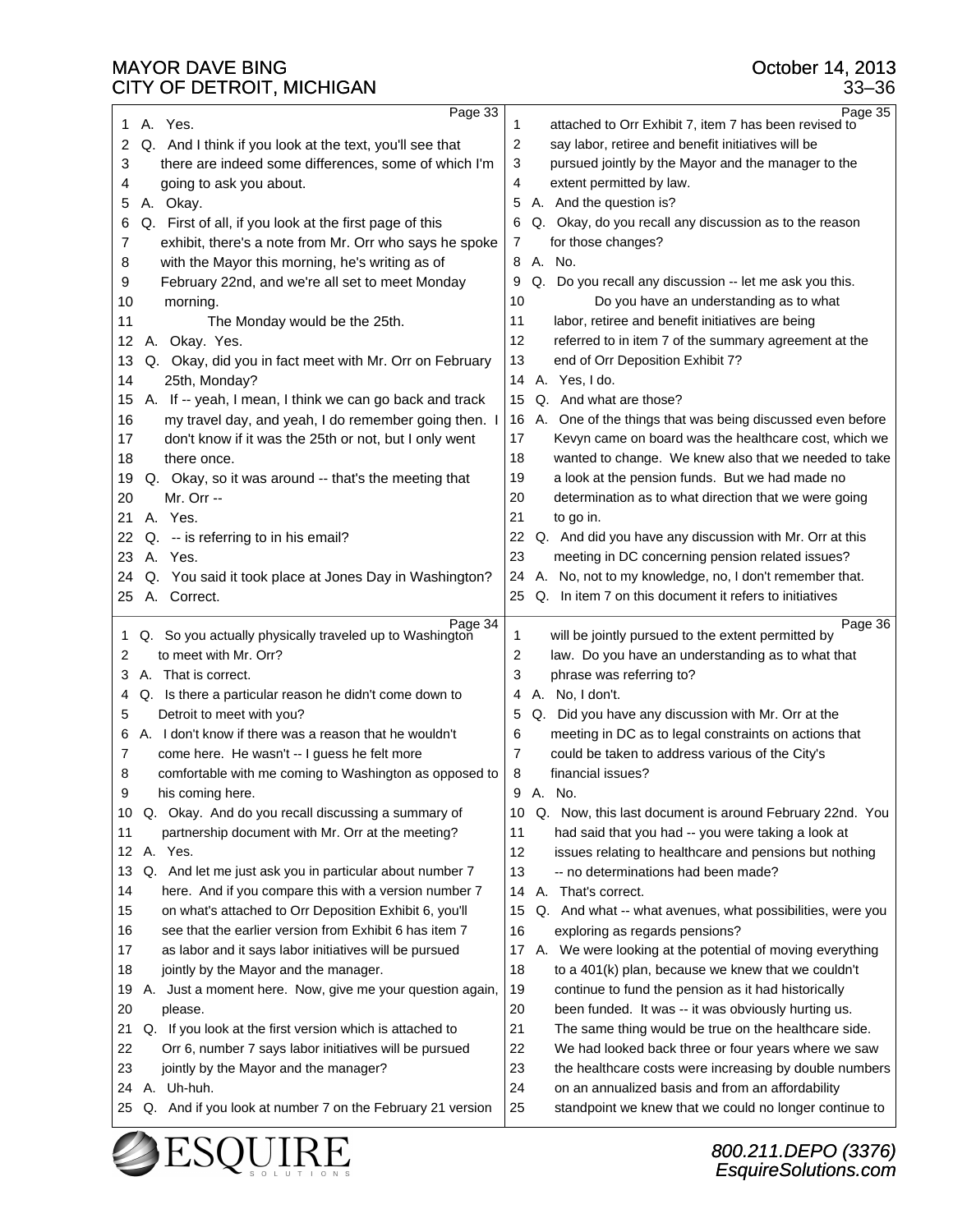| do that.<br>1<br>this is not -- seeing this here today at this time is<br>1<br>2<br>2<br>Q. Now, with respect to the pensions had you given any<br>not the first time that I'm aware of it. I mean, I've<br>consideration to how the pension clause in the<br>3<br>read -- I read the paper.<br>3<br>Michigan Constitution affected your ability to take<br>Q. Okay. And were you aware of this clause in the<br>4<br>4<br>various actions that you might like to take?<br>5<br>Michigan Constitution at the time while you as Mayor<br>5<br>6<br>were considering issues that might be taken to lower<br>A. No.<br>6<br>7<br>MR. CULLEN: Again -- just going to ask if<br>7<br>the pension costs that the City of Michigan -- of<br>you had a time frame, counsel, but if it's no, it's<br>Detroit was facing?<br>8<br>8<br>9<br>MR. CULLEN: Objection, foundation, form.<br>9<br>no.<br>Q. I'm asking about the time frame we're talking about<br>You can address the question to the extent you<br>10<br>10<br>here as of the end of February of 2013.<br>11<br>11<br>understand it.<br>12 A. No.<br>12 A. The answer would be no.<br>Q. At this point in time were you -- I've made reference<br>Q. I think you indicated there was another -- there was a<br>13<br>13<br>14<br>to the pension clause in the Michigan Constitution.<br>department within the City that was responsible for<br>14<br>As of February 2013 were you aware of that?<br>15<br>15<br>pension related issues?<br>16<br>Let me withdraw that and ask you, first of<br>A. That would be correct.<br>16<br>17<br>all, do you understand what I'm referring to when I<br>17 Q. Okay. And who was the head of that?<br>18<br>use the term pension clause?<br>A. What's his -- I'm trying to think of the name right<br>18<br>19<br>A. Maybe you want to explain it.<br>now. I can't -- yes, Lamont Satchel. He heads up our<br>19<br>20<br>Q. Okay. Well, let me show you another document that<br>20<br>labor law department.<br>21<br>21<br>we've also had marked at the Orr deposition. This is<br>Q. And does Mr. Satchel have access to legal advice,<br>Orr Deposition Exhibit 5. And what we have as Exhibit<br>22<br>22<br>legal counsel provided by the City of Detroit?<br>23<br>5 from the Orr deposition is a copy of the Michigan<br>23<br>A. I'm sure he does. He's a lawyer himself.<br>24<br>Constitution, Article 9, Section 24.<br>Q. And do you recall any discussions with Mr. Satchel as<br>24<br>25 A. Okay.<br>25<br>to any constitutional limits on the City's ability to<br>Page 38<br>Page 40<br>Q. Have you ever seen that provision before?<br>take steps with respect to pension rights and related<br>1<br>1<br>2<br>A.<br>No.<br>payments?<br>2<br>3<br>MR. CULLEN: Objection, foundation, form,<br>3<br>Q. You never saw it before today?<br>A. I don't recall it, no.<br>calls for a -- to the extent you're calling beyond the<br>4<br>4<br>fact of any such conversations, for the substance of<br>Q. Were you -- prior to seeing it now, were you aware<br>5<br>5<br>that there is a clause in the Michigan Constitution<br>6<br>any conversations which would be privileged.<br>6<br>that provides certain protection for vested pension<br>Q. You can answer the question.<br>7<br>7<br>A. No, I had none of those conversations with<br>rights and payments in respect thereof?<br>8<br>8<br>MR. CULLEN: Objection, foundation, form.<br>9<br>Mr. Satchel.<br>9<br>Q. Okay. I'm going to show you another document. This<br>10<br>You can address the question.<br>10<br>one we will mark as Bing Number 2.<br>A. I think those responsibilities rested with the labor<br>11<br>11<br>12<br>law department. I mean, I didn't get involved in<br>12<br>(Marked Exhibit No. 2.)<br>13<br>A. Okay.<br>that.<br>13<br>Q. So your testimony is similarly that you were<br>Q. Okay, for the record what we've marked as Bing 2 is a<br>14<br>14<br>chain of emails, this top one is November 27, 2012.<br>completely unaware up till now that there is a clause<br>15<br>15<br>16<br>in the Michigan Constitution that deals specifically<br>16<br>Beginning Bates page number is DTMI00079928.<br>with issues pertaining to pensions and payments<br>17<br>Have you ever seen these emails before,<br>17<br>associated therewith?<br>18<br>Mr. Mayor?<br>18<br>A. Yes, I have.<br>19<br>A. No, I mean --<br>19<br>20<br>Q. And what was the context in which you saw them?<br>MR. CULLEN: Objection, foundation, form.<br>20<br>You can answer the question.<br>21<br>That Leonard Fleming, who is a reporter for the<br>21<br>А.<br>Q.<br>22<br>MR. CULLEN: You can answer the question,<br>22<br>Detroit News, wanted to write an article on how close<br>23<br>we were to bankruptcy, and I think Bob got in contact<br>23<br>if you can unpack it.<br>THE WITNESS: Yeah.<br>24<br>with Kriss and Kriss put that document -- put this<br>24<br>email together for Bob answering the question from the<br>25<br>I mean, I read in the paper like everybody else, so<br>25<br>Α. |  |         |         |
|---------------------------------------------------------------------------------------------------------------------------------------------------------------------------------------------------------------------------------------------------------------------------------------------------------------------------------------------------------------------------------------------------------------------------------------------------------------------------------------------------------------------------------------------------------------------------------------------------------------------------------------------------------------------------------------------------------------------------------------------------------------------------------------------------------------------------------------------------------------------------------------------------------------------------------------------------------------------------------------------------------------------------------------------------------------------------------------------------------------------------------------------------------------------------------------------------------------------------------------------------------------------------------------------------------------------------------------------------------------------------------------------------------------------------------------------------------------------------------------------------------------------------------------------------------------------------------------------------------------------------------------------------------------------------------------------------------------------------------------------------------------------------------------------------------------------------------------------------------------------------------------------------------------------------------------------------------------------------------------------------------------------------------------------------------------------------------------------------------------------------------------------------------------------------------------------------------------------------------------------------------------------------------------------------------------------------------------------------------------------------------------------------------------------------------------------------------------------------------------------------------------------------------------------------------------------------------------------------------------------------------------------------------------------------------------------------------------------------------------------------------------------------------------------------------------------------------------------------------------------------------------------------------------------------------------------------------------------------------------------------------------------------------------------------------------------------------------------------------------------------------------------------------------------------------------------------------------------------------------------------------------------------------------------------------------------------------------------------------------------------------------------------------------------------------------------------------------------------------------------------------------------------------------------------------------------------------------------------------------------------------------------------------------------------------------------------------------------------------------------------------------------------------------------------------------------------------------------------------------------------------------------------------------------------------------------------------------------------------------------------------------------------------------------------------------------------------------------------------------------------------------------------------------------------------------------------------------------------------------------------------------------------------------------------------------------------------------------------------------------------------------------------------------------------------------------------------------------------------------------------------------------------------------------------------------------------------------------------------------------------------------------------------------------------------------------------------------------------------------------------------------------------------------------------------------------------------------------------------------------------------------------------------------------------------------------------------------------------------------------------------------------------------------------------------------------------------------------|--|---------|---------|
|                                                                                                                                                                                                                                                                                                                                                                                                                                                                                                                                                                                                                                                                                                                                                                                                                                                                                                                                                                                                                                                                                                                                                                                                                                                                                                                                                                                                                                                                                                                                                                                                                                                                                                                                                                                                                                                                                                                                                                                                                                                                                                                                                                                                                                                                                                                                                                                                                                                                                                                                                                                                                                                                                                                                                                                                                                                                                                                                                                                                                                                                                                                                                                                                                                                                                                                                                                                                                                                                                                                                                                                                                                                                                                                                                                                                                                                                                                                                                                                                                                                                                                                                                                                                                                                                                                                                                                                                                                                                                                                                                                                                                                                                                                                                                                                                                                                                                                                                                                                                                                                                                             |  | Page 37 | Page 39 |
|                                                                                                                                                                                                                                                                                                                                                                                                                                                                                                                                                                                                                                                                                                                                                                                                                                                                                                                                                                                                                                                                                                                                                                                                                                                                                                                                                                                                                                                                                                                                                                                                                                                                                                                                                                                                                                                                                                                                                                                                                                                                                                                                                                                                                                                                                                                                                                                                                                                                                                                                                                                                                                                                                                                                                                                                                                                                                                                                                                                                                                                                                                                                                                                                                                                                                                                                                                                                                                                                                                                                                                                                                                                                                                                                                                                                                                                                                                                                                                                                                                                                                                                                                                                                                                                                                                                                                                                                                                                                                                                                                                                                                                                                                                                                                                                                                                                                                                                                                                                                                                                                                             |  |         |         |
|                                                                                                                                                                                                                                                                                                                                                                                                                                                                                                                                                                                                                                                                                                                                                                                                                                                                                                                                                                                                                                                                                                                                                                                                                                                                                                                                                                                                                                                                                                                                                                                                                                                                                                                                                                                                                                                                                                                                                                                                                                                                                                                                                                                                                                                                                                                                                                                                                                                                                                                                                                                                                                                                                                                                                                                                                                                                                                                                                                                                                                                                                                                                                                                                                                                                                                                                                                                                                                                                                                                                                                                                                                                                                                                                                                                                                                                                                                                                                                                                                                                                                                                                                                                                                                                                                                                                                                                                                                                                                                                                                                                                                                                                                                                                                                                                                                                                                                                                                                                                                                                                                             |  |         |         |
|                                                                                                                                                                                                                                                                                                                                                                                                                                                                                                                                                                                                                                                                                                                                                                                                                                                                                                                                                                                                                                                                                                                                                                                                                                                                                                                                                                                                                                                                                                                                                                                                                                                                                                                                                                                                                                                                                                                                                                                                                                                                                                                                                                                                                                                                                                                                                                                                                                                                                                                                                                                                                                                                                                                                                                                                                                                                                                                                                                                                                                                                                                                                                                                                                                                                                                                                                                                                                                                                                                                                                                                                                                                                                                                                                                                                                                                                                                                                                                                                                                                                                                                                                                                                                                                                                                                                                                                                                                                                                                                                                                                                                                                                                                                                                                                                                                                                                                                                                                                                                                                                                             |  |         |         |
|                                                                                                                                                                                                                                                                                                                                                                                                                                                                                                                                                                                                                                                                                                                                                                                                                                                                                                                                                                                                                                                                                                                                                                                                                                                                                                                                                                                                                                                                                                                                                                                                                                                                                                                                                                                                                                                                                                                                                                                                                                                                                                                                                                                                                                                                                                                                                                                                                                                                                                                                                                                                                                                                                                                                                                                                                                                                                                                                                                                                                                                                                                                                                                                                                                                                                                                                                                                                                                                                                                                                                                                                                                                                                                                                                                                                                                                                                                                                                                                                                                                                                                                                                                                                                                                                                                                                                                                                                                                                                                                                                                                                                                                                                                                                                                                                                                                                                                                                                                                                                                                                                             |  |         |         |
|                                                                                                                                                                                                                                                                                                                                                                                                                                                                                                                                                                                                                                                                                                                                                                                                                                                                                                                                                                                                                                                                                                                                                                                                                                                                                                                                                                                                                                                                                                                                                                                                                                                                                                                                                                                                                                                                                                                                                                                                                                                                                                                                                                                                                                                                                                                                                                                                                                                                                                                                                                                                                                                                                                                                                                                                                                                                                                                                                                                                                                                                                                                                                                                                                                                                                                                                                                                                                                                                                                                                                                                                                                                                                                                                                                                                                                                                                                                                                                                                                                                                                                                                                                                                                                                                                                                                                                                                                                                                                                                                                                                                                                                                                                                                                                                                                                                                                                                                                                                                                                                                                             |  |         |         |
|                                                                                                                                                                                                                                                                                                                                                                                                                                                                                                                                                                                                                                                                                                                                                                                                                                                                                                                                                                                                                                                                                                                                                                                                                                                                                                                                                                                                                                                                                                                                                                                                                                                                                                                                                                                                                                                                                                                                                                                                                                                                                                                                                                                                                                                                                                                                                                                                                                                                                                                                                                                                                                                                                                                                                                                                                                                                                                                                                                                                                                                                                                                                                                                                                                                                                                                                                                                                                                                                                                                                                                                                                                                                                                                                                                                                                                                                                                                                                                                                                                                                                                                                                                                                                                                                                                                                                                                                                                                                                                                                                                                                                                                                                                                                                                                                                                                                                                                                                                                                                                                                                             |  |         |         |
|                                                                                                                                                                                                                                                                                                                                                                                                                                                                                                                                                                                                                                                                                                                                                                                                                                                                                                                                                                                                                                                                                                                                                                                                                                                                                                                                                                                                                                                                                                                                                                                                                                                                                                                                                                                                                                                                                                                                                                                                                                                                                                                                                                                                                                                                                                                                                                                                                                                                                                                                                                                                                                                                                                                                                                                                                                                                                                                                                                                                                                                                                                                                                                                                                                                                                                                                                                                                                                                                                                                                                                                                                                                                                                                                                                                                                                                                                                                                                                                                                                                                                                                                                                                                                                                                                                                                                                                                                                                                                                                                                                                                                                                                                                                                                                                                                                                                                                                                                                                                                                                                                             |  |         |         |
|                                                                                                                                                                                                                                                                                                                                                                                                                                                                                                                                                                                                                                                                                                                                                                                                                                                                                                                                                                                                                                                                                                                                                                                                                                                                                                                                                                                                                                                                                                                                                                                                                                                                                                                                                                                                                                                                                                                                                                                                                                                                                                                                                                                                                                                                                                                                                                                                                                                                                                                                                                                                                                                                                                                                                                                                                                                                                                                                                                                                                                                                                                                                                                                                                                                                                                                                                                                                                                                                                                                                                                                                                                                                                                                                                                                                                                                                                                                                                                                                                                                                                                                                                                                                                                                                                                                                                                                                                                                                                                                                                                                                                                                                                                                                                                                                                                                                                                                                                                                                                                                                                             |  |         |         |
|                                                                                                                                                                                                                                                                                                                                                                                                                                                                                                                                                                                                                                                                                                                                                                                                                                                                                                                                                                                                                                                                                                                                                                                                                                                                                                                                                                                                                                                                                                                                                                                                                                                                                                                                                                                                                                                                                                                                                                                                                                                                                                                                                                                                                                                                                                                                                                                                                                                                                                                                                                                                                                                                                                                                                                                                                                                                                                                                                                                                                                                                                                                                                                                                                                                                                                                                                                                                                                                                                                                                                                                                                                                                                                                                                                                                                                                                                                                                                                                                                                                                                                                                                                                                                                                                                                                                                                                                                                                                                                                                                                                                                                                                                                                                                                                                                                                                                                                                                                                                                                                                                             |  |         |         |
|                                                                                                                                                                                                                                                                                                                                                                                                                                                                                                                                                                                                                                                                                                                                                                                                                                                                                                                                                                                                                                                                                                                                                                                                                                                                                                                                                                                                                                                                                                                                                                                                                                                                                                                                                                                                                                                                                                                                                                                                                                                                                                                                                                                                                                                                                                                                                                                                                                                                                                                                                                                                                                                                                                                                                                                                                                                                                                                                                                                                                                                                                                                                                                                                                                                                                                                                                                                                                                                                                                                                                                                                                                                                                                                                                                                                                                                                                                                                                                                                                                                                                                                                                                                                                                                                                                                                                                                                                                                                                                                                                                                                                                                                                                                                                                                                                                                                                                                                                                                                                                                                                             |  |         |         |
|                                                                                                                                                                                                                                                                                                                                                                                                                                                                                                                                                                                                                                                                                                                                                                                                                                                                                                                                                                                                                                                                                                                                                                                                                                                                                                                                                                                                                                                                                                                                                                                                                                                                                                                                                                                                                                                                                                                                                                                                                                                                                                                                                                                                                                                                                                                                                                                                                                                                                                                                                                                                                                                                                                                                                                                                                                                                                                                                                                                                                                                                                                                                                                                                                                                                                                                                                                                                                                                                                                                                                                                                                                                                                                                                                                                                                                                                                                                                                                                                                                                                                                                                                                                                                                                                                                                                                                                                                                                                                                                                                                                                                                                                                                                                                                                                                                                                                                                                                                                                                                                                                             |  |         |         |
|                                                                                                                                                                                                                                                                                                                                                                                                                                                                                                                                                                                                                                                                                                                                                                                                                                                                                                                                                                                                                                                                                                                                                                                                                                                                                                                                                                                                                                                                                                                                                                                                                                                                                                                                                                                                                                                                                                                                                                                                                                                                                                                                                                                                                                                                                                                                                                                                                                                                                                                                                                                                                                                                                                                                                                                                                                                                                                                                                                                                                                                                                                                                                                                                                                                                                                                                                                                                                                                                                                                                                                                                                                                                                                                                                                                                                                                                                                                                                                                                                                                                                                                                                                                                                                                                                                                                                                                                                                                                                                                                                                                                                                                                                                                                                                                                                                                                                                                                                                                                                                                                                             |  |         |         |
|                                                                                                                                                                                                                                                                                                                                                                                                                                                                                                                                                                                                                                                                                                                                                                                                                                                                                                                                                                                                                                                                                                                                                                                                                                                                                                                                                                                                                                                                                                                                                                                                                                                                                                                                                                                                                                                                                                                                                                                                                                                                                                                                                                                                                                                                                                                                                                                                                                                                                                                                                                                                                                                                                                                                                                                                                                                                                                                                                                                                                                                                                                                                                                                                                                                                                                                                                                                                                                                                                                                                                                                                                                                                                                                                                                                                                                                                                                                                                                                                                                                                                                                                                                                                                                                                                                                                                                                                                                                                                                                                                                                                                                                                                                                                                                                                                                                                                                                                                                                                                                                                                             |  |         |         |
|                                                                                                                                                                                                                                                                                                                                                                                                                                                                                                                                                                                                                                                                                                                                                                                                                                                                                                                                                                                                                                                                                                                                                                                                                                                                                                                                                                                                                                                                                                                                                                                                                                                                                                                                                                                                                                                                                                                                                                                                                                                                                                                                                                                                                                                                                                                                                                                                                                                                                                                                                                                                                                                                                                                                                                                                                                                                                                                                                                                                                                                                                                                                                                                                                                                                                                                                                                                                                                                                                                                                                                                                                                                                                                                                                                                                                                                                                                                                                                                                                                                                                                                                                                                                                                                                                                                                                                                                                                                                                                                                                                                                                                                                                                                                                                                                                                                                                                                                                                                                                                                                                             |  |         |         |
|                                                                                                                                                                                                                                                                                                                                                                                                                                                                                                                                                                                                                                                                                                                                                                                                                                                                                                                                                                                                                                                                                                                                                                                                                                                                                                                                                                                                                                                                                                                                                                                                                                                                                                                                                                                                                                                                                                                                                                                                                                                                                                                                                                                                                                                                                                                                                                                                                                                                                                                                                                                                                                                                                                                                                                                                                                                                                                                                                                                                                                                                                                                                                                                                                                                                                                                                                                                                                                                                                                                                                                                                                                                                                                                                                                                                                                                                                                                                                                                                                                                                                                                                                                                                                                                                                                                                                                                                                                                                                                                                                                                                                                                                                                                                                                                                                                                                                                                                                                                                                                                                                             |  |         |         |
|                                                                                                                                                                                                                                                                                                                                                                                                                                                                                                                                                                                                                                                                                                                                                                                                                                                                                                                                                                                                                                                                                                                                                                                                                                                                                                                                                                                                                                                                                                                                                                                                                                                                                                                                                                                                                                                                                                                                                                                                                                                                                                                                                                                                                                                                                                                                                                                                                                                                                                                                                                                                                                                                                                                                                                                                                                                                                                                                                                                                                                                                                                                                                                                                                                                                                                                                                                                                                                                                                                                                                                                                                                                                                                                                                                                                                                                                                                                                                                                                                                                                                                                                                                                                                                                                                                                                                                                                                                                                                                                                                                                                                                                                                                                                                                                                                                                                                                                                                                                                                                                                                             |  |         |         |
|                                                                                                                                                                                                                                                                                                                                                                                                                                                                                                                                                                                                                                                                                                                                                                                                                                                                                                                                                                                                                                                                                                                                                                                                                                                                                                                                                                                                                                                                                                                                                                                                                                                                                                                                                                                                                                                                                                                                                                                                                                                                                                                                                                                                                                                                                                                                                                                                                                                                                                                                                                                                                                                                                                                                                                                                                                                                                                                                                                                                                                                                                                                                                                                                                                                                                                                                                                                                                                                                                                                                                                                                                                                                                                                                                                                                                                                                                                                                                                                                                                                                                                                                                                                                                                                                                                                                                                                                                                                                                                                                                                                                                                                                                                                                                                                                                                                                                                                                                                                                                                                                                             |  |         |         |
|                                                                                                                                                                                                                                                                                                                                                                                                                                                                                                                                                                                                                                                                                                                                                                                                                                                                                                                                                                                                                                                                                                                                                                                                                                                                                                                                                                                                                                                                                                                                                                                                                                                                                                                                                                                                                                                                                                                                                                                                                                                                                                                                                                                                                                                                                                                                                                                                                                                                                                                                                                                                                                                                                                                                                                                                                                                                                                                                                                                                                                                                                                                                                                                                                                                                                                                                                                                                                                                                                                                                                                                                                                                                                                                                                                                                                                                                                                                                                                                                                                                                                                                                                                                                                                                                                                                                                                                                                                                                                                                                                                                                                                                                                                                                                                                                                                                                                                                                                                                                                                                                                             |  |         |         |
|                                                                                                                                                                                                                                                                                                                                                                                                                                                                                                                                                                                                                                                                                                                                                                                                                                                                                                                                                                                                                                                                                                                                                                                                                                                                                                                                                                                                                                                                                                                                                                                                                                                                                                                                                                                                                                                                                                                                                                                                                                                                                                                                                                                                                                                                                                                                                                                                                                                                                                                                                                                                                                                                                                                                                                                                                                                                                                                                                                                                                                                                                                                                                                                                                                                                                                                                                                                                                                                                                                                                                                                                                                                                                                                                                                                                                                                                                                                                                                                                                                                                                                                                                                                                                                                                                                                                                                                                                                                                                                                                                                                                                                                                                                                                                                                                                                                                                                                                                                                                                                                                                             |  |         |         |
|                                                                                                                                                                                                                                                                                                                                                                                                                                                                                                                                                                                                                                                                                                                                                                                                                                                                                                                                                                                                                                                                                                                                                                                                                                                                                                                                                                                                                                                                                                                                                                                                                                                                                                                                                                                                                                                                                                                                                                                                                                                                                                                                                                                                                                                                                                                                                                                                                                                                                                                                                                                                                                                                                                                                                                                                                                                                                                                                                                                                                                                                                                                                                                                                                                                                                                                                                                                                                                                                                                                                                                                                                                                                                                                                                                                                                                                                                                                                                                                                                                                                                                                                                                                                                                                                                                                                                                                                                                                                                                                                                                                                                                                                                                                                                                                                                                                                                                                                                                                                                                                                                             |  |         |         |
|                                                                                                                                                                                                                                                                                                                                                                                                                                                                                                                                                                                                                                                                                                                                                                                                                                                                                                                                                                                                                                                                                                                                                                                                                                                                                                                                                                                                                                                                                                                                                                                                                                                                                                                                                                                                                                                                                                                                                                                                                                                                                                                                                                                                                                                                                                                                                                                                                                                                                                                                                                                                                                                                                                                                                                                                                                                                                                                                                                                                                                                                                                                                                                                                                                                                                                                                                                                                                                                                                                                                                                                                                                                                                                                                                                                                                                                                                                                                                                                                                                                                                                                                                                                                                                                                                                                                                                                                                                                                                                                                                                                                                                                                                                                                                                                                                                                                                                                                                                                                                                                                                             |  |         |         |
|                                                                                                                                                                                                                                                                                                                                                                                                                                                                                                                                                                                                                                                                                                                                                                                                                                                                                                                                                                                                                                                                                                                                                                                                                                                                                                                                                                                                                                                                                                                                                                                                                                                                                                                                                                                                                                                                                                                                                                                                                                                                                                                                                                                                                                                                                                                                                                                                                                                                                                                                                                                                                                                                                                                                                                                                                                                                                                                                                                                                                                                                                                                                                                                                                                                                                                                                                                                                                                                                                                                                                                                                                                                                                                                                                                                                                                                                                                                                                                                                                                                                                                                                                                                                                                                                                                                                                                                                                                                                                                                                                                                                                                                                                                                                                                                                                                                                                                                                                                                                                                                                                             |  |         |         |
|                                                                                                                                                                                                                                                                                                                                                                                                                                                                                                                                                                                                                                                                                                                                                                                                                                                                                                                                                                                                                                                                                                                                                                                                                                                                                                                                                                                                                                                                                                                                                                                                                                                                                                                                                                                                                                                                                                                                                                                                                                                                                                                                                                                                                                                                                                                                                                                                                                                                                                                                                                                                                                                                                                                                                                                                                                                                                                                                                                                                                                                                                                                                                                                                                                                                                                                                                                                                                                                                                                                                                                                                                                                                                                                                                                                                                                                                                                                                                                                                                                                                                                                                                                                                                                                                                                                                                                                                                                                                                                                                                                                                                                                                                                                                                                                                                                                                                                                                                                                                                                                                                             |  |         |         |
|                                                                                                                                                                                                                                                                                                                                                                                                                                                                                                                                                                                                                                                                                                                                                                                                                                                                                                                                                                                                                                                                                                                                                                                                                                                                                                                                                                                                                                                                                                                                                                                                                                                                                                                                                                                                                                                                                                                                                                                                                                                                                                                                                                                                                                                                                                                                                                                                                                                                                                                                                                                                                                                                                                                                                                                                                                                                                                                                                                                                                                                                                                                                                                                                                                                                                                                                                                                                                                                                                                                                                                                                                                                                                                                                                                                                                                                                                                                                                                                                                                                                                                                                                                                                                                                                                                                                                                                                                                                                                                                                                                                                                                                                                                                                                                                                                                                                                                                                                                                                                                                                                             |  |         |         |
|                                                                                                                                                                                                                                                                                                                                                                                                                                                                                                                                                                                                                                                                                                                                                                                                                                                                                                                                                                                                                                                                                                                                                                                                                                                                                                                                                                                                                                                                                                                                                                                                                                                                                                                                                                                                                                                                                                                                                                                                                                                                                                                                                                                                                                                                                                                                                                                                                                                                                                                                                                                                                                                                                                                                                                                                                                                                                                                                                                                                                                                                                                                                                                                                                                                                                                                                                                                                                                                                                                                                                                                                                                                                                                                                                                                                                                                                                                                                                                                                                                                                                                                                                                                                                                                                                                                                                                                                                                                                                                                                                                                                                                                                                                                                                                                                                                                                                                                                                                                                                                                                                             |  |         |         |
|                                                                                                                                                                                                                                                                                                                                                                                                                                                                                                                                                                                                                                                                                                                                                                                                                                                                                                                                                                                                                                                                                                                                                                                                                                                                                                                                                                                                                                                                                                                                                                                                                                                                                                                                                                                                                                                                                                                                                                                                                                                                                                                                                                                                                                                                                                                                                                                                                                                                                                                                                                                                                                                                                                                                                                                                                                                                                                                                                                                                                                                                                                                                                                                                                                                                                                                                                                                                                                                                                                                                                                                                                                                                                                                                                                                                                                                                                                                                                                                                                                                                                                                                                                                                                                                                                                                                                                                                                                                                                                                                                                                                                                                                                                                                                                                                                                                                                                                                                                                                                                                                                             |  |         |         |
|                                                                                                                                                                                                                                                                                                                                                                                                                                                                                                                                                                                                                                                                                                                                                                                                                                                                                                                                                                                                                                                                                                                                                                                                                                                                                                                                                                                                                                                                                                                                                                                                                                                                                                                                                                                                                                                                                                                                                                                                                                                                                                                                                                                                                                                                                                                                                                                                                                                                                                                                                                                                                                                                                                                                                                                                                                                                                                                                                                                                                                                                                                                                                                                                                                                                                                                                                                                                                                                                                                                                                                                                                                                                                                                                                                                                                                                                                                                                                                                                                                                                                                                                                                                                                                                                                                                                                                                                                                                                                                                                                                                                                                                                                                                                                                                                                                                                                                                                                                                                                                                                                             |  |         |         |
|                                                                                                                                                                                                                                                                                                                                                                                                                                                                                                                                                                                                                                                                                                                                                                                                                                                                                                                                                                                                                                                                                                                                                                                                                                                                                                                                                                                                                                                                                                                                                                                                                                                                                                                                                                                                                                                                                                                                                                                                                                                                                                                                                                                                                                                                                                                                                                                                                                                                                                                                                                                                                                                                                                                                                                                                                                                                                                                                                                                                                                                                                                                                                                                                                                                                                                                                                                                                                                                                                                                                                                                                                                                                                                                                                                                                                                                                                                                                                                                                                                                                                                                                                                                                                                                                                                                                                                                                                                                                                                                                                                                                                                                                                                                                                                                                                                                                                                                                                                                                                                                                                             |  |         |         |
|                                                                                                                                                                                                                                                                                                                                                                                                                                                                                                                                                                                                                                                                                                                                                                                                                                                                                                                                                                                                                                                                                                                                                                                                                                                                                                                                                                                                                                                                                                                                                                                                                                                                                                                                                                                                                                                                                                                                                                                                                                                                                                                                                                                                                                                                                                                                                                                                                                                                                                                                                                                                                                                                                                                                                                                                                                                                                                                                                                                                                                                                                                                                                                                                                                                                                                                                                                                                                                                                                                                                                                                                                                                                                                                                                                                                                                                                                                                                                                                                                                                                                                                                                                                                                                                                                                                                                                                                                                                                                                                                                                                                                                                                                                                                                                                                                                                                                                                                                                                                                                                                                             |  |         |         |
|                                                                                                                                                                                                                                                                                                                                                                                                                                                                                                                                                                                                                                                                                                                                                                                                                                                                                                                                                                                                                                                                                                                                                                                                                                                                                                                                                                                                                                                                                                                                                                                                                                                                                                                                                                                                                                                                                                                                                                                                                                                                                                                                                                                                                                                                                                                                                                                                                                                                                                                                                                                                                                                                                                                                                                                                                                                                                                                                                                                                                                                                                                                                                                                                                                                                                                                                                                                                                                                                                                                                                                                                                                                                                                                                                                                                                                                                                                                                                                                                                                                                                                                                                                                                                                                                                                                                                                                                                                                                                                                                                                                                                                                                                                                                                                                                                                                                                                                                                                                                                                                                                             |  |         |         |
|                                                                                                                                                                                                                                                                                                                                                                                                                                                                                                                                                                                                                                                                                                                                                                                                                                                                                                                                                                                                                                                                                                                                                                                                                                                                                                                                                                                                                                                                                                                                                                                                                                                                                                                                                                                                                                                                                                                                                                                                                                                                                                                                                                                                                                                                                                                                                                                                                                                                                                                                                                                                                                                                                                                                                                                                                                                                                                                                                                                                                                                                                                                                                                                                                                                                                                                                                                                                                                                                                                                                                                                                                                                                                                                                                                                                                                                                                                                                                                                                                                                                                                                                                                                                                                                                                                                                                                                                                                                                                                                                                                                                                                                                                                                                                                                                                                                                                                                                                                                                                                                                                             |  |         |         |
|                                                                                                                                                                                                                                                                                                                                                                                                                                                                                                                                                                                                                                                                                                                                                                                                                                                                                                                                                                                                                                                                                                                                                                                                                                                                                                                                                                                                                                                                                                                                                                                                                                                                                                                                                                                                                                                                                                                                                                                                                                                                                                                                                                                                                                                                                                                                                                                                                                                                                                                                                                                                                                                                                                                                                                                                                                                                                                                                                                                                                                                                                                                                                                                                                                                                                                                                                                                                                                                                                                                                                                                                                                                                                                                                                                                                                                                                                                                                                                                                                                                                                                                                                                                                                                                                                                                                                                                                                                                                                                                                                                                                                                                                                                                                                                                                                                                                                                                                                                                                                                                                                             |  |         |         |
|                                                                                                                                                                                                                                                                                                                                                                                                                                                                                                                                                                                                                                                                                                                                                                                                                                                                                                                                                                                                                                                                                                                                                                                                                                                                                                                                                                                                                                                                                                                                                                                                                                                                                                                                                                                                                                                                                                                                                                                                                                                                                                                                                                                                                                                                                                                                                                                                                                                                                                                                                                                                                                                                                                                                                                                                                                                                                                                                                                                                                                                                                                                                                                                                                                                                                                                                                                                                                                                                                                                                                                                                                                                                                                                                                                                                                                                                                                                                                                                                                                                                                                                                                                                                                                                                                                                                                                                                                                                                                                                                                                                                                                                                                                                                                                                                                                                                                                                                                                                                                                                                                             |  |         |         |
|                                                                                                                                                                                                                                                                                                                                                                                                                                                                                                                                                                                                                                                                                                                                                                                                                                                                                                                                                                                                                                                                                                                                                                                                                                                                                                                                                                                                                                                                                                                                                                                                                                                                                                                                                                                                                                                                                                                                                                                                                                                                                                                                                                                                                                                                                                                                                                                                                                                                                                                                                                                                                                                                                                                                                                                                                                                                                                                                                                                                                                                                                                                                                                                                                                                                                                                                                                                                                                                                                                                                                                                                                                                                                                                                                                                                                                                                                                                                                                                                                                                                                                                                                                                                                                                                                                                                                                                                                                                                                                                                                                                                                                                                                                                                                                                                                                                                                                                                                                                                                                                                                             |  |         |         |
|                                                                                                                                                                                                                                                                                                                                                                                                                                                                                                                                                                                                                                                                                                                                                                                                                                                                                                                                                                                                                                                                                                                                                                                                                                                                                                                                                                                                                                                                                                                                                                                                                                                                                                                                                                                                                                                                                                                                                                                                                                                                                                                                                                                                                                                                                                                                                                                                                                                                                                                                                                                                                                                                                                                                                                                                                                                                                                                                                                                                                                                                                                                                                                                                                                                                                                                                                                                                                                                                                                                                                                                                                                                                                                                                                                                                                                                                                                                                                                                                                                                                                                                                                                                                                                                                                                                                                                                                                                                                                                                                                                                                                                                                                                                                                                                                                                                                                                                                                                                                                                                                                             |  |         |         |
|                                                                                                                                                                                                                                                                                                                                                                                                                                                                                                                                                                                                                                                                                                                                                                                                                                                                                                                                                                                                                                                                                                                                                                                                                                                                                                                                                                                                                                                                                                                                                                                                                                                                                                                                                                                                                                                                                                                                                                                                                                                                                                                                                                                                                                                                                                                                                                                                                                                                                                                                                                                                                                                                                                                                                                                                                                                                                                                                                                                                                                                                                                                                                                                                                                                                                                                                                                                                                                                                                                                                                                                                                                                                                                                                                                                                                                                                                                                                                                                                                                                                                                                                                                                                                                                                                                                                                                                                                                                                                                                                                                                                                                                                                                                                                                                                                                                                                                                                                                                                                                                                                             |  |         |         |
|                                                                                                                                                                                                                                                                                                                                                                                                                                                                                                                                                                                                                                                                                                                                                                                                                                                                                                                                                                                                                                                                                                                                                                                                                                                                                                                                                                                                                                                                                                                                                                                                                                                                                                                                                                                                                                                                                                                                                                                                                                                                                                                                                                                                                                                                                                                                                                                                                                                                                                                                                                                                                                                                                                                                                                                                                                                                                                                                                                                                                                                                                                                                                                                                                                                                                                                                                                                                                                                                                                                                                                                                                                                                                                                                                                                                                                                                                                                                                                                                                                                                                                                                                                                                                                                                                                                                                                                                                                                                                                                                                                                                                                                                                                                                                                                                                                                                                                                                                                                                                                                                                             |  |         |         |
|                                                                                                                                                                                                                                                                                                                                                                                                                                                                                                                                                                                                                                                                                                                                                                                                                                                                                                                                                                                                                                                                                                                                                                                                                                                                                                                                                                                                                                                                                                                                                                                                                                                                                                                                                                                                                                                                                                                                                                                                                                                                                                                                                                                                                                                                                                                                                                                                                                                                                                                                                                                                                                                                                                                                                                                                                                                                                                                                                                                                                                                                                                                                                                                                                                                                                                                                                                                                                                                                                                                                                                                                                                                                                                                                                                                                                                                                                                                                                                                                                                                                                                                                                                                                                                                                                                                                                                                                                                                                                                                                                                                                                                                                                                                                                                                                                                                                                                                                                                                                                                                                                             |  |         |         |
|                                                                                                                                                                                                                                                                                                                                                                                                                                                                                                                                                                                                                                                                                                                                                                                                                                                                                                                                                                                                                                                                                                                                                                                                                                                                                                                                                                                                                                                                                                                                                                                                                                                                                                                                                                                                                                                                                                                                                                                                                                                                                                                                                                                                                                                                                                                                                                                                                                                                                                                                                                                                                                                                                                                                                                                                                                                                                                                                                                                                                                                                                                                                                                                                                                                                                                                                                                                                                                                                                                                                                                                                                                                                                                                                                                                                                                                                                                                                                                                                                                                                                                                                                                                                                                                                                                                                                                                                                                                                                                                                                                                                                                                                                                                                                                                                                                                                                                                                                                                                                                                                                             |  |         |         |
|                                                                                                                                                                                                                                                                                                                                                                                                                                                                                                                                                                                                                                                                                                                                                                                                                                                                                                                                                                                                                                                                                                                                                                                                                                                                                                                                                                                                                                                                                                                                                                                                                                                                                                                                                                                                                                                                                                                                                                                                                                                                                                                                                                                                                                                                                                                                                                                                                                                                                                                                                                                                                                                                                                                                                                                                                                                                                                                                                                                                                                                                                                                                                                                                                                                                                                                                                                                                                                                                                                                                                                                                                                                                                                                                                                                                                                                                                                                                                                                                                                                                                                                                                                                                                                                                                                                                                                                                                                                                                                                                                                                                                                                                                                                                                                                                                                                                                                                                                                                                                                                                                             |  |         |         |
|                                                                                                                                                                                                                                                                                                                                                                                                                                                                                                                                                                                                                                                                                                                                                                                                                                                                                                                                                                                                                                                                                                                                                                                                                                                                                                                                                                                                                                                                                                                                                                                                                                                                                                                                                                                                                                                                                                                                                                                                                                                                                                                                                                                                                                                                                                                                                                                                                                                                                                                                                                                                                                                                                                                                                                                                                                                                                                                                                                                                                                                                                                                                                                                                                                                                                                                                                                                                                                                                                                                                                                                                                                                                                                                                                                                                                                                                                                                                                                                                                                                                                                                                                                                                                                                                                                                                                                                                                                                                                                                                                                                                                                                                                                                                                                                                                                                                                                                                                                                                                                                                                             |  |         |         |
|                                                                                                                                                                                                                                                                                                                                                                                                                                                                                                                                                                                                                                                                                                                                                                                                                                                                                                                                                                                                                                                                                                                                                                                                                                                                                                                                                                                                                                                                                                                                                                                                                                                                                                                                                                                                                                                                                                                                                                                                                                                                                                                                                                                                                                                                                                                                                                                                                                                                                                                                                                                                                                                                                                                                                                                                                                                                                                                                                                                                                                                                                                                                                                                                                                                                                                                                                                                                                                                                                                                                                                                                                                                                                                                                                                                                                                                                                                                                                                                                                                                                                                                                                                                                                                                                                                                                                                                                                                                                                                                                                                                                                                                                                                                                                                                                                                                                                                                                                                                                                                                                                             |  |         |         |
|                                                                                                                                                                                                                                                                                                                                                                                                                                                                                                                                                                                                                                                                                                                                                                                                                                                                                                                                                                                                                                                                                                                                                                                                                                                                                                                                                                                                                                                                                                                                                                                                                                                                                                                                                                                                                                                                                                                                                                                                                                                                                                                                                                                                                                                                                                                                                                                                                                                                                                                                                                                                                                                                                                                                                                                                                                                                                                                                                                                                                                                                                                                                                                                                                                                                                                                                                                                                                                                                                                                                                                                                                                                                                                                                                                                                                                                                                                                                                                                                                                                                                                                                                                                                                                                                                                                                                                                                                                                                                                                                                                                                                                                                                                                                                                                                                                                                                                                                                                                                                                                                                             |  |         |         |
|                                                                                                                                                                                                                                                                                                                                                                                                                                                                                                                                                                                                                                                                                                                                                                                                                                                                                                                                                                                                                                                                                                                                                                                                                                                                                                                                                                                                                                                                                                                                                                                                                                                                                                                                                                                                                                                                                                                                                                                                                                                                                                                                                                                                                                                                                                                                                                                                                                                                                                                                                                                                                                                                                                                                                                                                                                                                                                                                                                                                                                                                                                                                                                                                                                                                                                                                                                                                                                                                                                                                                                                                                                                                                                                                                                                                                                                                                                                                                                                                                                                                                                                                                                                                                                                                                                                                                                                                                                                                                                                                                                                                                                                                                                                                                                                                                                                                                                                                                                                                                                                                                             |  |         |         |
|                                                                                                                                                                                                                                                                                                                                                                                                                                                                                                                                                                                                                                                                                                                                                                                                                                                                                                                                                                                                                                                                                                                                                                                                                                                                                                                                                                                                                                                                                                                                                                                                                                                                                                                                                                                                                                                                                                                                                                                                                                                                                                                                                                                                                                                                                                                                                                                                                                                                                                                                                                                                                                                                                                                                                                                                                                                                                                                                                                                                                                                                                                                                                                                                                                                                                                                                                                                                                                                                                                                                                                                                                                                                                                                                                                                                                                                                                                                                                                                                                                                                                                                                                                                                                                                                                                                                                                                                                                                                                                                                                                                                                                                                                                                                                                                                                                                                                                                                                                                                                                                                                             |  |         |         |
|                                                                                                                                                                                                                                                                                                                                                                                                                                                                                                                                                                                                                                                                                                                                                                                                                                                                                                                                                                                                                                                                                                                                                                                                                                                                                                                                                                                                                                                                                                                                                                                                                                                                                                                                                                                                                                                                                                                                                                                                                                                                                                                                                                                                                                                                                                                                                                                                                                                                                                                                                                                                                                                                                                                                                                                                                                                                                                                                                                                                                                                                                                                                                                                                                                                                                                                                                                                                                                                                                                                                                                                                                                                                                                                                                                                                                                                                                                                                                                                                                                                                                                                                                                                                                                                                                                                                                                                                                                                                                                                                                                                                                                                                                                                                                                                                                                                                                                                                                                                                                                                                                             |  |         |         |
|                                                                                                                                                                                                                                                                                                                                                                                                                                                                                                                                                                                                                                                                                                                                                                                                                                                                                                                                                                                                                                                                                                                                                                                                                                                                                                                                                                                                                                                                                                                                                                                                                                                                                                                                                                                                                                                                                                                                                                                                                                                                                                                                                                                                                                                                                                                                                                                                                                                                                                                                                                                                                                                                                                                                                                                                                                                                                                                                                                                                                                                                                                                                                                                                                                                                                                                                                                                                                                                                                                                                                                                                                                                                                                                                                                                                                                                                                                                                                                                                                                                                                                                                                                                                                                                                                                                                                                                                                                                                                                                                                                                                                                                                                                                                                                                                                                                                                                                                                                                                                                                                                             |  |         |         |
|                                                                                                                                                                                                                                                                                                                                                                                                                                                                                                                                                                                                                                                                                                                                                                                                                                                                                                                                                                                                                                                                                                                                                                                                                                                                                                                                                                                                                                                                                                                                                                                                                                                                                                                                                                                                                                                                                                                                                                                                                                                                                                                                                                                                                                                                                                                                                                                                                                                                                                                                                                                                                                                                                                                                                                                                                                                                                                                                                                                                                                                                                                                                                                                                                                                                                                                                                                                                                                                                                                                                                                                                                                                                                                                                                                                                                                                                                                                                                                                                                                                                                                                                                                                                                                                                                                                                                                                                                                                                                                                                                                                                                                                                                                                                                                                                                                                                                                                                                                                                                                                                                             |  |         |         |
|                                                                                                                                                                                                                                                                                                                                                                                                                                                                                                                                                                                                                                                                                                                                                                                                                                                                                                                                                                                                                                                                                                                                                                                                                                                                                                                                                                                                                                                                                                                                                                                                                                                                                                                                                                                                                                                                                                                                                                                                                                                                                                                                                                                                                                                                                                                                                                                                                                                                                                                                                                                                                                                                                                                                                                                                                                                                                                                                                                                                                                                                                                                                                                                                                                                                                                                                                                                                                                                                                                                                                                                                                                                                                                                                                                                                                                                                                                                                                                                                                                                                                                                                                                                                                                                                                                                                                                                                                                                                                                                                                                                                                                                                                                                                                                                                                                                                                                                                                                                                                                                                                             |  |         |         |
|                                                                                                                                                                                                                                                                                                                                                                                                                                                                                                                                                                                                                                                                                                                                                                                                                                                                                                                                                                                                                                                                                                                                                                                                                                                                                                                                                                                                                                                                                                                                                                                                                                                                                                                                                                                                                                                                                                                                                                                                                                                                                                                                                                                                                                                                                                                                                                                                                                                                                                                                                                                                                                                                                                                                                                                                                                                                                                                                                                                                                                                                                                                                                                                                                                                                                                                                                                                                                                                                                                                                                                                                                                                                                                                                                                                                                                                                                                                                                                                                                                                                                                                                                                                                                                                                                                                                                                                                                                                                                                                                                                                                                                                                                                                                                                                                                                                                                                                                                                                                                                                                                             |  |         |         |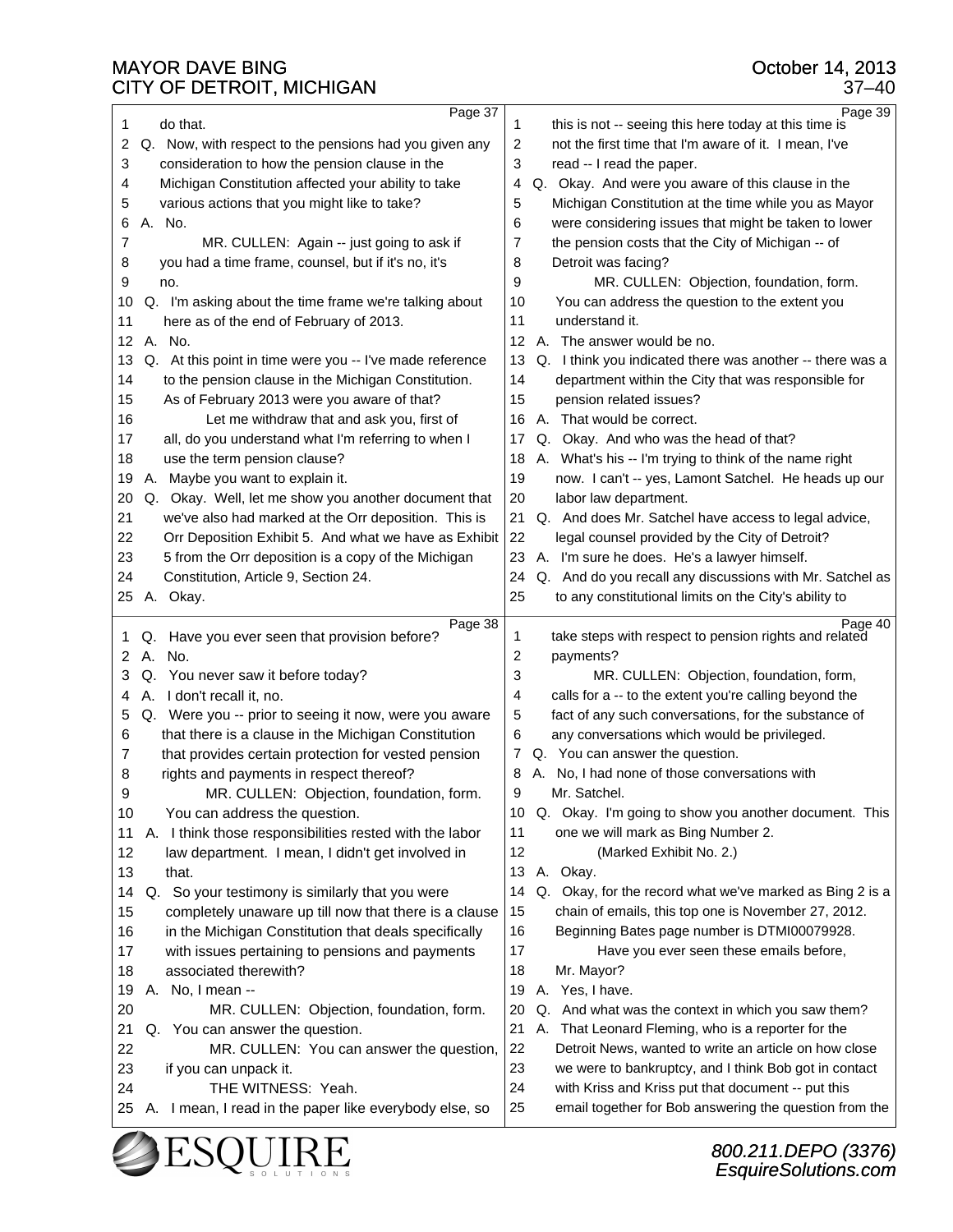|          | - <del>- .</del>                                          |         |                                                                                                                |
|----------|-----------------------------------------------------------|---------|----------------------------------------------------------------------------------------------------------------|
| 1        | Page 41<br>media.                                         | 1       | Page 43<br>was Deputy Mayor; I think at that time I'm not sure                                                 |
| 2        | Q. Okay. And Mr. Andrews writes in the top email, this    | 2       | that Chris Brown, I don't remember when he left, but                                                           |
| 3        | is recounting his conversation with Leonard Fleming,      | 3       | Chris Brown was part of that leadership team; and                                                              |
| 4        | he says, I made the following three major points: The     | 4       | Bob Warfield.                                                                                                  |
| 5        | first one is we fully intend to be successful without     | 5       | Q. And what was the basis on which the people involved in                                                      |
| 6        | the use of bankruptcy.                                    | 6       | those discussions concluded that the City's finances                                                           |
| 7        | Do you have an understanding of what                      | 7       | could be redressed without the need to file a Chapter                                                          |
| 8        | Mr. Andrews was referring to there?                       | 8       | 9 bankruptcy?                                                                                                  |
| 9        | A. Yeah, if we could continue to get the support that we  | 9       | MR. CULLEN: Objection, foundation, form.                                                                       |
| 10       | needed from the State on our 21 initiatives that we       | 10      | You can address the question.                                                                                  |
| 11       | agreed upon, we should not have to go the route of        | 11      | A. We all felt that if we got the kind of resources that                                                       |
| 12       | bankruptcy.                                               | 12      | we needed, the support that we needed from the State,                                                          |
| 13       | Q. And did that -- the substance of what you just said    | 13      | that we could manage our way through the catastrophe                                                           |
| 14       | reflect conversations that you had had with Mr. Kriss     | 14      | without necessarily going bankrupt, filing for                                                                 |
| 15       | -- I'm sorry, with Mr. Andrews --                         | 15      | bankruptcy.                                                                                                    |
| 16       | A. Yes.                                                   | 16      | Q. And was that through a combination of raising revenue                                                       |
| 17       | Q. -- apart from the email?                               | 17      | and cutting costs?                                                                                             |
| 18       | A. That would be yes.                                     | 18      | That would be correct.<br>А.                                                                                   |
| 19       | Q. So is it correct then that at least as of the date of  | 19      | Q. And the proposal -- the means by which you would do                                                         |
| 20       | this email, which is November 2012, November 27, 2012,    | 20      | that or wanted to try to do that, was that set out in                                                          |
| 21       | the possibility of filing for Chapter 9 had been          | 21      | a document?                                                                                                    |
| 22       | discussed with you and members of your team?              | 22      | A. There were several different documents that had been                                                        |
| 23       | A. I wasn't part of that, maybe Kriss was part of that,   | 23      | prepared internally. In terms of raising revenue was                                                           |
| 24       | but not myself.                                           | 24      | the collection of taxes, which was a big thing for us,                                                         |
| 25       | Q. Okay. But you said you were aware that this -- I'm     | 25      | but still, I mean, we wanted to go back to the State,                                                          |
|          | Page 42                                                   |         | Page 44                                                                                                        |
| 1        | sorry, I thought you said you were aware that the idea    | 1       | we thought that from a cash flow standpoint we saw                                                             |
| 2        | was to be successful without the need to file             | 2       | where we were running out of money, we saw where we                                                            |
| 3        | bankruptcy?                                               | 3       | were hitting the wall, we needed some support from the                                                         |
| 4        | A. Correct.                                               | 4       | State and we did get that to the tune of a                                                                     |
| 5        | Q. So the possibility of filing bankruptcy had been       | 5       | \$137 million loan that we got. The State was to                                                               |
| 6        | something that had been discussed and I take the          | 6       | release over time certain amounts of that loan. We                                                             |
| 7        | conclusion was you didn't think you needed to go that     | 7       | had to repay I think an \$80 million loan that we had                                                          |
| 8        | route?<br>A. That would be correct.                       | 8       | prior to the 137. I don't recall all of the details                                                            |
|          | Q. And when did those discussions take place?             | 9<br>10 | right now, but I do know that some of the initiatives<br>that we and the State had agreed upon releasing those |
| 10       | A. I can't -- I mean, it was in -- I'm sure at the end of | 11      | funds was contingent upon us making sure that those                                                            |
| 11<br>12 | 2012 and ongoing up until bankruptcy was actually         | 12      | were deliverables that we could live up to.                                                                    |
| 13       | filed.                                                    | 13      | Q. And was the -- did the initiatives that you had --                                                          |
| 14       | Q. And with whom did you have those discussions?          | 14      | that you described and that were proposing entail the                                                          |
| 15       | A. That would have been internally with the leadership    | 15      | City of Michigan -- I keep saying that. Let me                                                                 |
| 16       | team, Jack Martin, Kriss, the executive team. None of     | 16      | withdraw that and start again.                                                                                 |
| 17       | us wanted to go in that direction.                        | 17      | Did the initiatives that you described for                                                                     |
| 18       | Q. Who is Jack Martin?                                    | 18      | cost cutting, raising revenue, require the City of                                                             |
| 19       | A. Jack Martin was the CFO.                               | 19      | Detroit doing anything that was prohibited by Michigan                                                         |
| 20       | Q. And you made reference to a leadership team. Does      | 20      | law?                                                                                                           |
| 21       | that involve individuals other than Martin and            | 21      | MR. CULLEN: Objection, foundation, form.                                                                       |
| 22       | Andrews?                                                  | 22      | A. I don't know.                                                                                               |
| 23       | A. It would have involved -- I don't know if -- I don't   | 23      | MR. CULLEN: You're asking for a legal                                                                          |
| 24       | think Portia was part of that at that time; but it        | 24      | conclusion.                                                                                                    |
| 25       | would have been I think Kirk Lewis was still here, who    |         | 25 A. I don't know the answer to that.                                                                         |
|          |                                                           |         |                                                                                                                |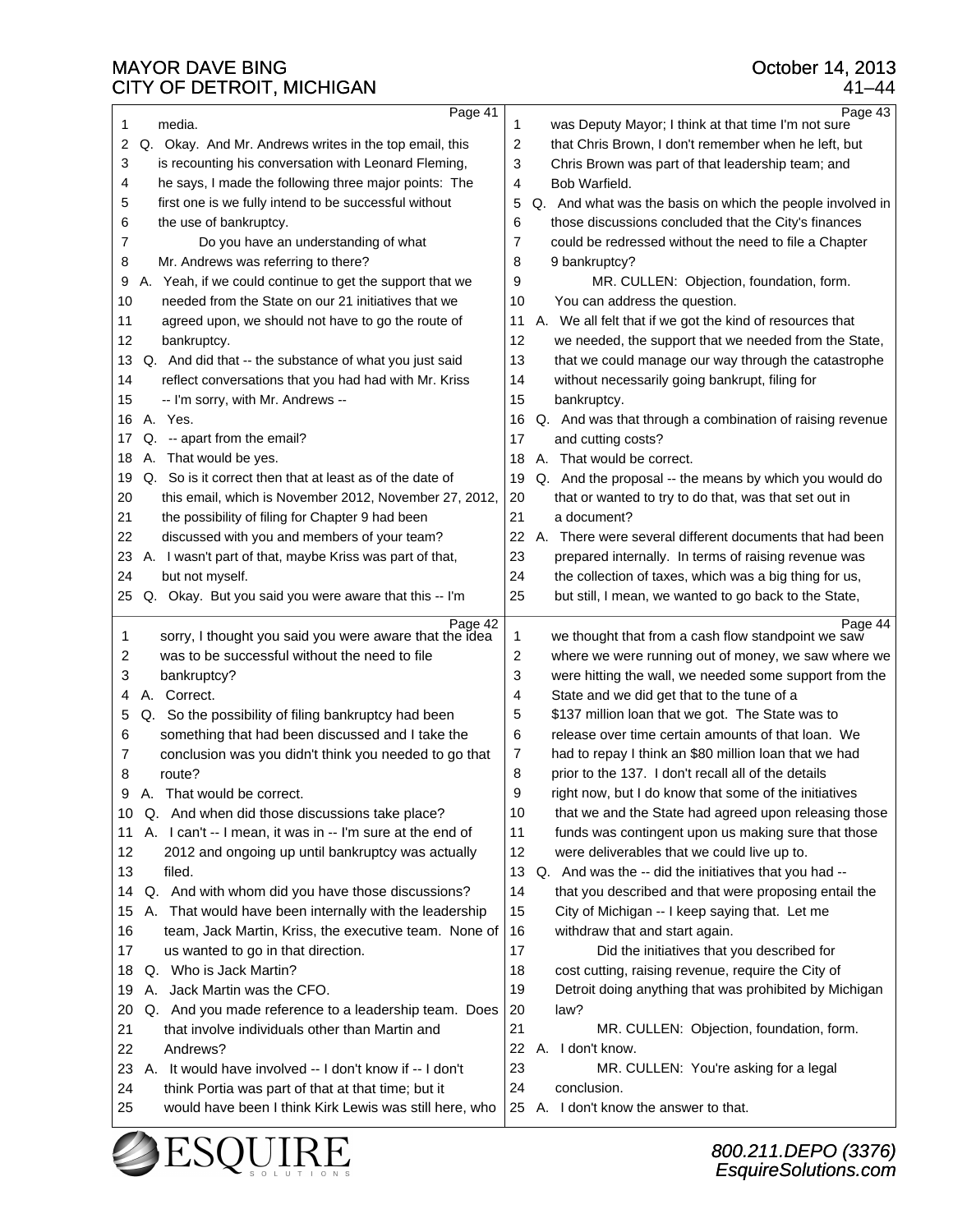25 agreeable to it?

 $\vert$  1 Q. Well, did you -- as part of this initial -- this

| 2<br>3<br>4<br>5<br>6<br>7<br>8<br>9<br>10<br>11<br>12<br>13 | restructuring program, were you aware in any way that<br>anything that was being proposed was contrary to the<br>laws or Constitution of the State of Michigan?<br>A. No.<br>Q. And do you recall specifically how if at all the<br>pension liabilities were to be dealt with under your<br>proposed approach?<br>A. No.<br>Q. Would that be set out in whatever documents there are<br>that describe your initiatives?<br>A. I didn't understand your question.<br>Q. Would the approach to pensions be set out in whatever | 2<br>step by step and say that I agree or I don't agree.<br>Q. Okay. So did you have an understanding as when you<br>3<br>left that meeting in DC whether Mr. Orr had in fact<br>4<br>5<br>agreed to the points that were set out in this summary<br>of partnership document?<br>6<br>7<br>MR. CULLEN: Objection, foundation, form.<br>A. One of the areas that I do recall and me saying is<br>8<br>9<br>that it made reference to keeping the executive team<br>10<br>intact. He wanted the opportunity to make an<br>11<br>assessment himself.<br>12<br>Q. Okay, and did he make an assessment?<br>13<br>MR. CULLEN: Objection, foundation, form. |
|--------------------------------------------------------------|------------------------------------------------------------------------------------------------------------------------------------------------------------------------------------------------------------------------------------------------------------------------------------------------------------------------------------------------------------------------------------------------------------------------------------------------------------------------------------------------------------------------------|------------------------------------------------------------------------------------------------------------------------------------------------------------------------------------------------------------------------------------------------------------------------------------------------------------------------------------------------------------------------------------------------------------------------------------------------------------------------------------------------------------------------------------------------------------------------------------------------------------------------------------------------------|
| 14<br>15<br>16<br>17<br>18<br>19<br>20                       | documents exist that describe the initiatives that<br>you've referred to?<br>A. Those probably were internal meetings between the CFO<br>and the COO and probably people from the labor<br>department. Those aren't meetings that I sat in.<br>Q. So you don't recall the specifics of how the pension<br>issues were --                                                                                                                                                                                                     | A. I think over the time that he's been here, I don't<br>14<br>15<br>think he personally made an assessment. I think there<br>16<br>were others who may have made an assessment and made<br>17<br>recommendations to him.<br>Q. And was your team -- your executive team left intact?<br>18<br>19<br>A. No.<br>20<br>Q. And who was gotten rid of besides Mr. Andrews, if                                                                                                                                                                                                                                                                            |
| 21<br>22<br>23<br>24<br>25                                   | А.<br>No.<br>Q.<br>-- being dealt with?<br>A. No.<br>Q. But as you understood it, the City's -- if the<br>proposed restructuring, the initiatives that you put                                                                                                                                                                                                                                                                                                                                                               | 21<br>anyone?<br>22<br>А.<br>Jack Martin is no longer here as the CFO. Karla<br>23<br>Henderson, who was the group executive for planning<br>24<br>and development and BC, is no longer here. I think<br>before Kevyn came on Kirk Lewis was already gone. I<br>25                                                                                                                                                                                                                                                                                                                                                                                   |
|                                                              |                                                                                                                                                                                                                                                                                                                                                                                                                                                                                                                              |                                                                                                                                                                                                                                                                                                                                                                                                                                                                                                                                                                                                                                                      |
| 1<br>2<br>3<br>4<br>5<br>6<br>7<br>8                         | Page 46<br>in place went through, you believe that the City would<br>be able to survive without bankruptcy and would<br>continue to be able to meet its legal obligations?<br>MR. CULLEN: Objection, foundation, form.<br>A. The answer would be we wanted that opportunity.<br>Q. Okay. And you thought that if you had that<br>opportunity, you could make it happen; is that right?<br>A. That would be correct.                                                                                                          | Page 48<br>do think that Chris Brown was already gone. As of<br>1<br>2<br>today our purchasing director is no longer here,<br>3<br>Andre DuPerry. Richard Kay, who was the director of<br>the lighting department, is no longer here. The<br>4<br>director of DDOT is no longer here. I think there --<br>5<br>that's right off the top of my head. I think there<br>6<br>were nine or ten department heads that are no longer<br>7<br>8<br>here.                                                                                                                                                                                                    |
| 9<br>10<br>11<br>12<br>13<br>14<br>15<br>16                  | Q. But you weren't given that opportunity; were you?<br>A. That is correct.<br>Q. Let me go back to what we've marked as Orr Exhibit --<br>that we haven't marked but we've identified as Orr<br>Deposition Exhibit 7, which has the proposed summary<br>of partnership.<br>A. Uh-huh.<br>Q. Was this partnership agreement, the document that                                                                                                                                                                               | Q. And were they asked to leave by Mr. Orr or --<br>9<br>A. For the most -- for the most part, yes. There was one<br>10<br>11<br>guy who headed up -- he was the director of homeland<br>12<br>security, he left on his own accord because of the<br>13<br>environment that he felt he could no longer work in,<br>14<br>but for the most part all of those other people were<br>15<br>asked to leave.<br>16 Q. Now -- and are the positions that those people held                                                                                                                                                                                  |

25 selected by Kevyn in a vacuum, as far as I'm

# October 14, 2013

Page 45 Page 47 ·1· ·A.· ·He was agreeable in working together, but we didn't go

45–48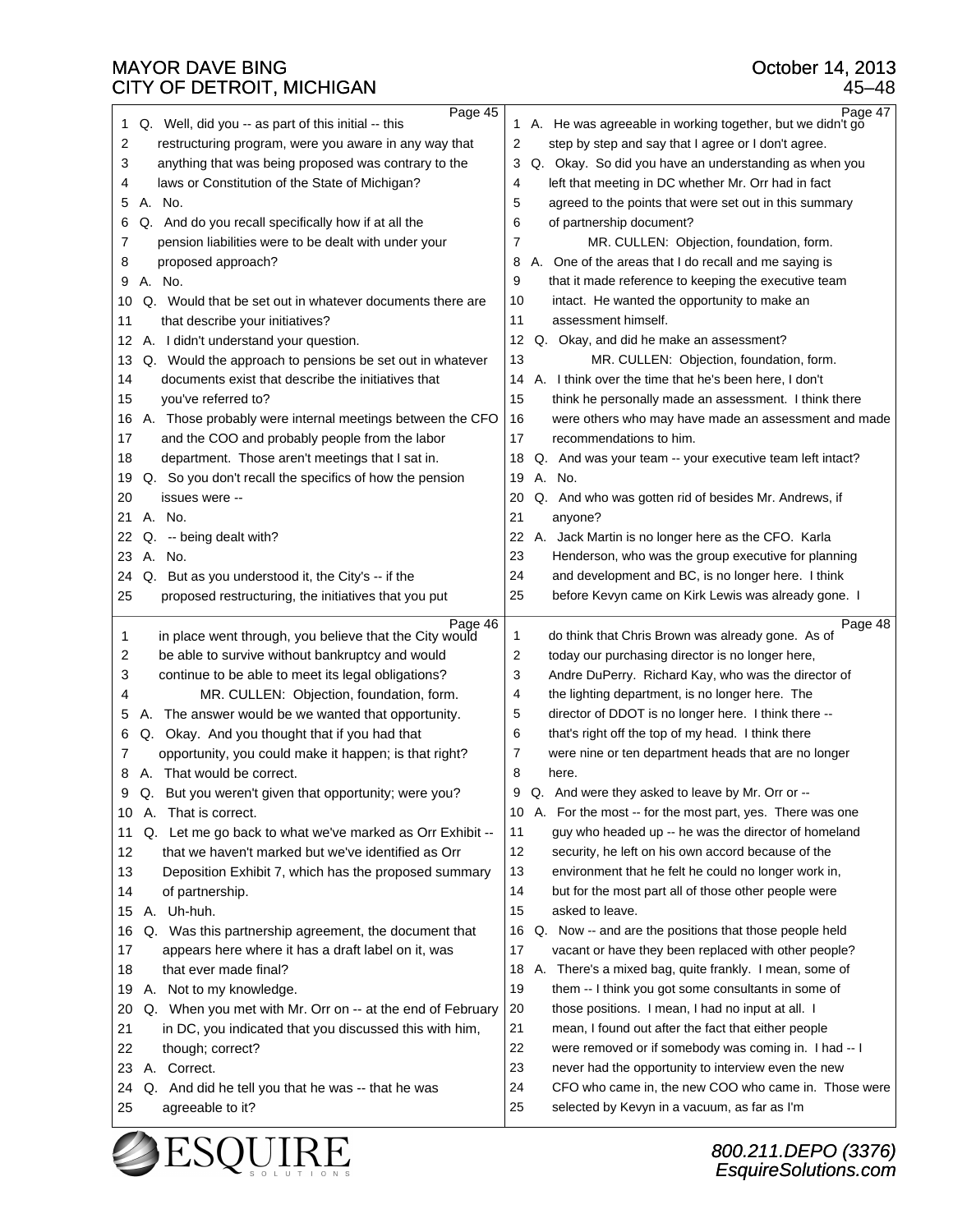| 1  |      | Page 49<br>concerned.                                     | 1     | Page 51<br>We knew that this plan was going to negatively impact |
|----|------|-----------------------------------------------------------|-------|------------------------------------------------------------------|
| 2  |      | Q. Moving on past February of 2013, as I recall, the      | 2     | a lot of folks in order for us to move forward with              |
| 3  |      | official appointment of Mr. Orr as the emergency -- I     | 3     | implementation, but it was all about trying to manage            |
| 4  |      | forget whether it was the Emergency Financial Manager     | 4     | our way through without going to the route of                    |
| 5  |      | or Emergency Manager, but it took place sometime          | 5     | bankruptcy.                                                      |
| 6  |      | around the end of March. Is that generally consistent     | 6     | Q. And this was a document that was put together by you          |
| 7  |      | with your recollection?                                   | 7     | and people on your team; is that right?                          |
| 8  |      | A. Yeah, I think March 25th was his first day.            | 8     | That would be correct.<br>А.                                     |
| 9  |      | Q. And from the meeting in DC up to March -- say March    | 9     | Q. And I see we've been going for a little over an hour,         |
| 10 |      | 25th, did you have any conversations with Mr. Orr?        | 10    | an hour and 20 minutes. It's probably a good time for            |
| 11 |      | A. I may have had one phone -- one other phone            | 11    | a break, but let me ask you first up to this time this           |
| 12 |      | conversation with him.                                    | 12    | is now March 13, towards the -- by the end of March              |
| 13 |      | Q. And do you recall what the substance of that call was  | 13    | had you had any conversations with anyone else from              |
| 14 |      | about?                                                    | 14    | the Governor's staff or with the Governor himself                |
|    |      |                                                           |       |                                                                  |
| 15 |      | A. I think more than anything else it was making sure     | 15    | about Mr. Orr as the Emergency Financial Manager or              |
| 16 |      | that when he came on board, we were having a press        | 16    | the Emergency Manager?                                           |
| 17 |      | conference, introducing him as the Emergency Financial    | 17    | MR. CULLEN: Objection, foundation, form.                         |
| 18 |      | Manager and wanted me to stand with he and the            | 18    | You can address the question.                                    |
| 19 |      | Governor at that, because we didn't want, quote           | 19    | Α.<br>It was obvious to me in this time frame that Lansing       |
| 20 |      | unquote, a divided house, if you will, and I thought      | 20    | had made their selection, so, I mean, that's something           |
| 21 |      | it was better since an Emergency Manager was coming on    | 21    | that I couldn't control so it was more important to              |
| 22 |      | board, it was no sense in us continuing to fight that.    | 22    | me, once again, to be part of the team to help fix the           |
| 23 |      | If he could be helpful to turn this City around, it       | 23    | City as opposed to constantly fighting and pushing --            |
| 24 |      | would be better we do it together.                        | 24    | and pushing back. I didn't think that would get us               |
| 25 |      | Q. So in that phone conversation was there any discussion | 25    | anywhere.                                                        |
|    |      |                                                           |       |                                                                  |
|    |      |                                                           |       |                                                                  |
| 1  |      | Page 50<br>of Chapter 9 filing?                           | 1     | Page 52<br>Q. Okay. So after you had your initial conversations  |
| 2  |      | A. No.                                                    | 2     | with Baird in February, you then met with Orr in the             |
| 3  |      | Q. Was there any discussion of anything related to        | 3     | end -- towards the end of February also in DC, and               |
| 4  |      | pensions?                                                 | 4     | then Orr -- there was an official announcement at the            |
| 5  |      | A. No.                                                    | 5     | end of March saying Orr's the new EM or the new EFM.             |
| 6  |      | Q. I'm going to show you another document, Mr. Mayor,     | 6     | Prior to the meeting in DC and the official                      |
| 7  |      | which we'll mark as Bing Number 3.                        | 7     | announcement of Orr, did you have any contact with               |
| 8  |      | (Marked Exhibit No. 3.)                                   | 8     | anyone from the State about Mr. Orr's being made the             |
|    | 9 Q. | For the record what we've marked as Bing Exhibit --       | 9     | Emergency Manager or Emergency Financial Manager?                |
| 10 |      | what is this, 4? Three. Actually I think we had           | 10    | A. The answer would be very little, if any, because they         |
| 11 |      | previously marked this as Exhibit 22 to the Orr           | 11    | had the right to make the decision, they made the                |
| 12 |      | deposition, but since I've forgotten about that, now      | 12    | decision, so once again, I would prefer to work with             |
| 13 |      | we'll just leave it as Bing Number 3, but I believe it    | 13    | the individual seeing what we could do together to fix           |
| 14 |      | is the same document.                                     | 14    | the City, a broken City.                                         |
| 15 |      | Do you recognize this document, Mr. Mayor?                | 15    | Q. Okay, so let me just ask more directly. Did you have          |
| 16 |      | A. Yes.                                                   | 16    | advanced notice before the public announcement that              |
| 17 |      | Q. For the record it's entitled City of Detroit           | 17    | the City -- the State was going to come out and make             |
| 18 |      | Restructuring Plan, dated March 23, begins with Bates     | 18    | an announcement saying Kevyn Orr is our man?                     |
| 19 |      | number DTMI00129416.                                      | 19    | A. Yes.                                                          |
| 20 |      | A. Yes.                                                   | 20    | Q. And when were you told?                                       |
| 21 |      | Q. And just briefly tell me what this is and I'll ask you | 21    | That had to be in early -- early to mid March.<br>А.             |
| 22 |      | a few questions about it.                                 | 22    | Q. And do you remember the specifics of that discussion,         |
| 23 |      | A. Well, it speaks to the things that we were working on, | 23    | who told you what was said?                                      |
| 24 |      | the recommendations that we had put together to get us    | 24 A. | Whether that was Rich Baird or Andy Dillon, it wasn't            |
| 25 |      | through a very tumultuous time in the City of Detroit.    | 25    | the Governor.                                                    |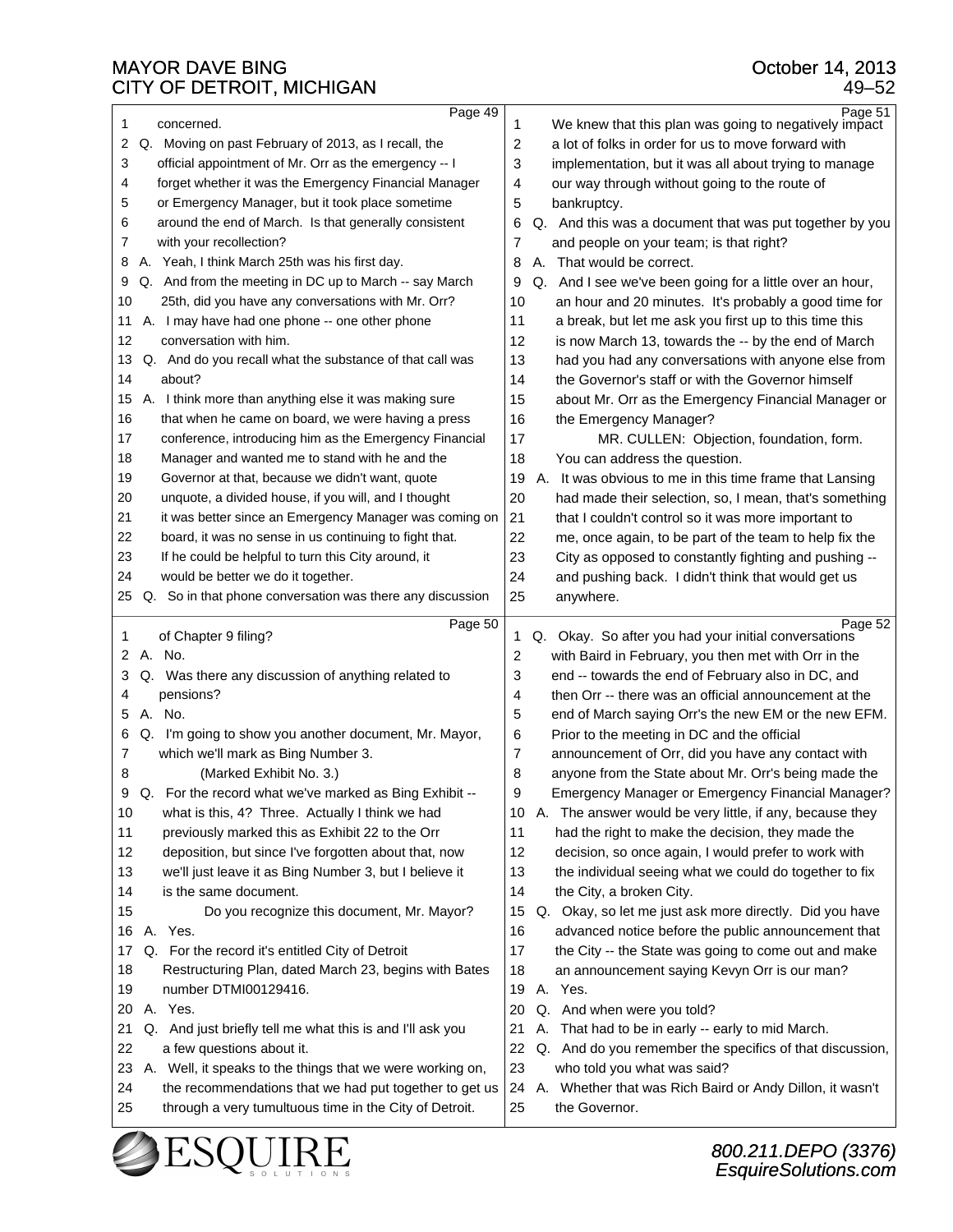| Page 53                                                      | Page 55                                                      |
|--------------------------------------------------------------|--------------------------------------------------------------|
| Q. And other than them telling you that Orr was the man,     | Q. Did you have an understanding at the time this            |
| 1                                                            | 1.                                                           |
| 2                                                            | $\overline{c}$                                               |
| did you have any other discussions about Mr. Orr with        | document was prepared, which was March 2013, as to           |
| anyone from the State up till the end of March when          | 3                                                            |
| 3                                                            | what the potential or estimated value of the real            |
| the formal announcement was made?                            | estate that you referred to was?                             |
| 4                                                            | 4                                                            |
| A. No.                                                       | 5                                                            |
| 5                                                            | A. The UAW building across the street is for UAW, that       |
| 6                                                            | was a \$5 million proposal. The recreation center was        |
| MR. ULLMAN: Okay, why don't we just take a                   | 6                                                            |
| short break now, because we've been going for awhile.        | a \$1.7 million proposal. I don't recall, because I          |
| 7                                                            | $\overline{7}$                                               |
| THE VIDEOGRAPHER: Okay, we're off the                        | 8                                                            |
| 8                                                            | think there was an updated assessment being done on          |
| 9                                                            | 9                                                            |
| record, 11:40 a.m. This completes disk one.                  | the valuation for the tunnel.                                |
| (A brief recess was taken.)                                  |                                                              |
| 10                                                           | Q. Okay, I'm not sure -- can you explain a little more<br>10 |
| THE VIDEOGRAPHER: We are back on the                         | 11                                                           |
| 11                                                           | briefly what you meant about the UAW? You said that          |
| 12                                                           | 12                                                           |
| record at 11:48 a.m. This is disk two of the                 | there was a $-$                                              |
| 13                                                           | 13                                                           |
| deposition of David Bing. Please proceed.                    | A. There's a building across the street, it's city-owned,    |
| BY MR. ULLMAN:                                               | but the UAW has been leasing the building.                   |
| 14                                                           | 14                                                           |
| Q. Mr. Mayor, I would like you to refer to what we've        | Q. You mean across the street from where we're sitting       |
| 15                                                           | 15                                                           |
| marked as Bing Exhibit 3 and ask you to turn to the          | 16                                                           |
| 16                                                           | here now?                                                    |
| Bates page ending in 421 at the bottom.                      | A. From where we're sitting, yes, across the street on       |
| 17                                                           | 17                                                           |
| A. Uh-huh.                                                   | 18                                                           |
| 18                                                           | Jefferson Avenue.                                            |
| Q. I guess before I ask you a specific question about        | Q. Okay.                                                     |
| 19                                                           | 19                                                           |
| 20                                                           | 20                                                           |
| this, this document in general was intended to lay out       | A. The UAW is leasing that building from the City. They      |
| 21                                                           | 21                                                           |
| ways to raise -- both raise and save money from the          | made a proposal to purchase the building and we had          |
| 22                                                           | 22                                                           |
| City's perspective; is that right?                           | really come to an agreement in principle to the tune         |
| 23                                                           | 23                                                           |
| A. That would be correct.                                    | of about \$5 million.                                        |
| Q. And laid out in here were perhaps not all but a number    | 24                                                           |
| 24                                                           | Q. And what happened?                                        |
| of the initiatives that you've previously made               | 25                                                           |
| 25                                                           | A. It's never closed. It has never closed at this point.     |
|                                                              |                                                              |
|                                                              |                                                              |
| Page 54                                                      | Page 56<br>1                                                 |
| reference to; is that right?<br>1                            | Q. So am I to understand it was effectively taken out of     |
| A. That would also be correct.                               | 2                                                            |
| 2                                                            | your hands and you don't know what happened to it            |
| Q. And I see in some of them there are cost savings that     | since?                                                       |
| 3                                                            | 3                                                            |
| are identified or potential cost savings in                  | A. That would be --                                          |
| 4                                                            | 4                                                            |
| 5                                                            | 5                                                            |
| parentheses. We were just looking at this page 421;          | MR. CULLEN: Objection, foundation, form.                     |
| is that right?                                               | Go ahead.                                                    |
| 6                                                            | 6                                                            |
| A. Correct.                                                  | Q. You can answer the question.                              |
| 7                                                            | 7                                                            |
| Q. Now, with respect to item 2C on the page I've asked       | A. That would be correct.                                    |
| 8                                                            | 8                                                            |
| 9                                                            | 9                                                            |
| you to refer to, it's headed identified future cost          | Q. And the Windsor tunnel, you said you're not certain       |
| 10                                                           | what the current -- there may be an updated valuation?       |
| savings initiatives and there's a parenthetical saying       | 10                                                           |
| 11                                                           | A. There may be an updated valuation. If I were to go        |
| that's in process and there's a long list of various         | 11                                                           |
| 12                                                           | 12                                                           |
| items that the City is pursuing at this time, and the        | back 60 to 90 days or maybe even more than that, I           |
| 13                                                           | 13                                                           |
| last one says asset monetization strategies; do you          | knew that there was an updated evaluation being done.        |
| 14                                                           | Q. And what was the valuation that you were familiar with    |
| see that?                                                    | 14                                                           |
| A. Yes.                                                      | as of March --                                               |
| 15                                                           | 15                                                           |
| Q. Can you explain what that is referring to?                | A. I don't recall. I don't recall what that was.             |
| 16                                                           | 16                                                           |
| A. There was real estate that I knew we had been in          | Q. Then you made also reference to a recreation center.      |
| 17                                                           | 17                                                           |
| 18                                                           | 18                                                           |
| discussions in terms of selling some real estate.            | You said it was closed but there was some proposal           |
| 19                                                           | 19                                                           |
| They also had been -- even going back in the                 | that was made to purchase it; is that right?                 |
| 20                                                           | A. Correct, to the tune of about 1.7 million.                |
| Kilpatrick administration there was discussion about         | 20                                                           |
| 21<br>selling our rights in the Detroit/Windsor tunnel.      | Do you know who made that proposal?<br>21<br>Q.              |
| 22<br>There was -- there was a recreation center that we had | 22<br>That was the Salvation Army.<br>А.                     |
| 23                                                           | 23                                                           |
| a proposal on, a closed recreation center. Those were        | Q. And as of the time as around March 13th, was that         |
| 24                                                           | 24                                                           |
| some of the things that we talked about potentially          | something that looked like it was proceeding towards         |
| 25                                                           | 25                                                           |
| for monetization.                                            | this closing?                                                |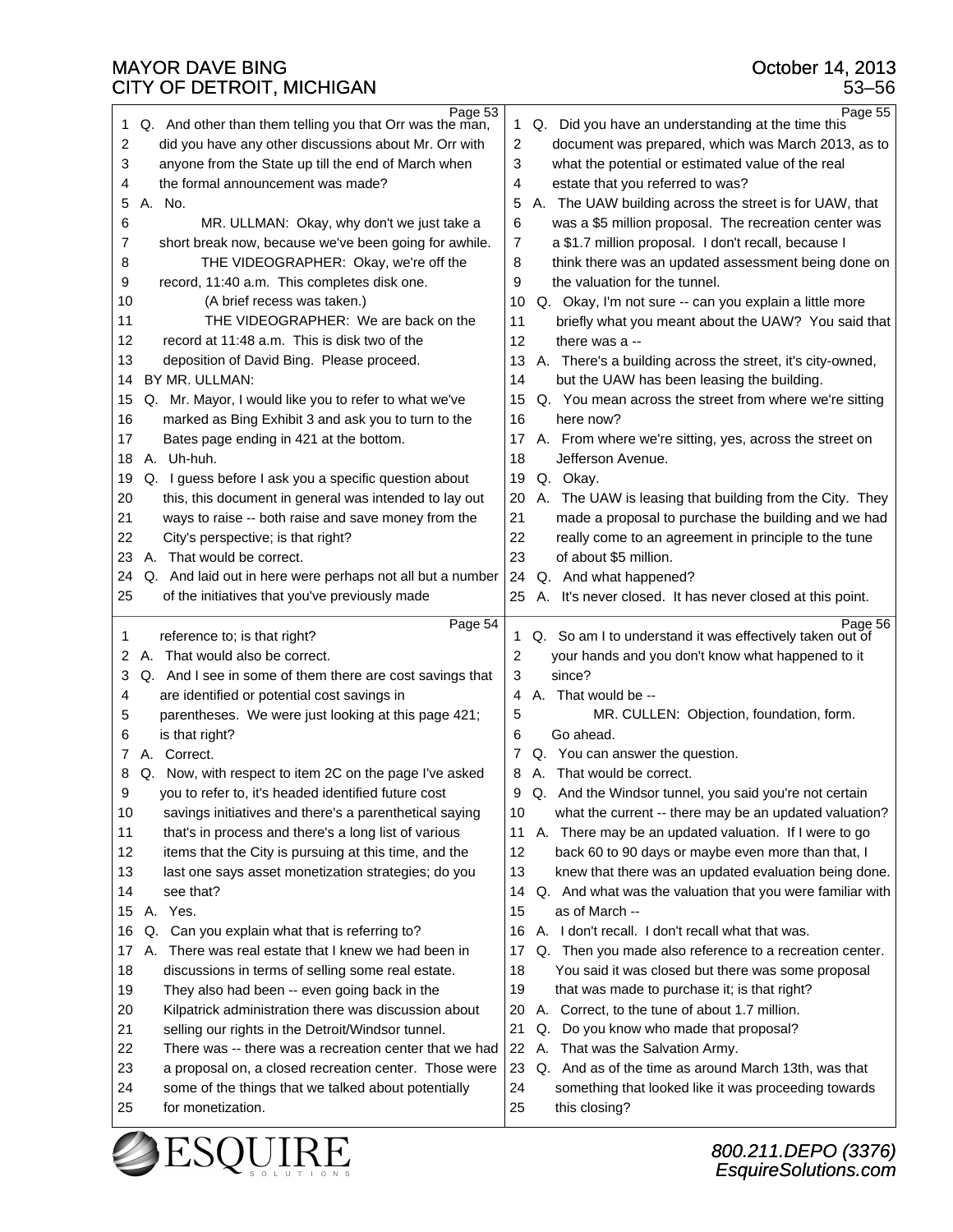| Page 57                                                         | Page 59                                                      |
|-----------------------------------------------------------------|--------------------------------------------------------------|
| A. Yes, it did.                                                 | Did you as of the March 2013 time frame                      |
| 1                                                               | 1                                                            |
| Q. And was that taken out of your hands also?                   | 2                                                            |
| 2                                                               | have any understanding, just a general understanding,        |
| A. Yes, it was.                                                 | 3                                                            |
| 3                                                               | as to what the value was of the art that's owned by          |
| Q. And that like the other real estate you mentioned was        | the City of Detroit?                                         |
| 4                                                               | 4                                                            |
| taken out of your hands by the Emergency Manager and            | 5                                                            |
| 5                                                               | MR. CULLEN: Objection, foundation, form.                     |
| his team I take it?                                             | A. The answer would be no.                                   |
| 6                                                               | 6                                                            |
| A. The whole process --                                         | Q. And as you sit here today, do you have any                |
| 7                                                               | 7                                                            |
| MR. CULLEN: Objection, foundation, form.                        | 8                                                            |
| 8                                                               | understanding as to the value of the art that's owned        |
| A. -- yeah.                                                     | 9                                                            |
| 9                                                               | by the City of Detroit?                                      |
| Q. And did there come a time when someone -- how did this       | 10                                                           |
| 10                                                              | MR. CULLEN: Same objection.                                  |
| process come about that it was taken out of your                | A. The answer would still be no.                             |
| 11                                                              | 11                                                           |
| 12                                                              | 12                                                           |
| hands? Did the Emergency Manager or someone from his            | Q. Are you aware of reports in the press stating that the    |
| 13                                                              | 13                                                           |
| staff actually tell you or your staff, don't worry              | city-owned art could easily be worth billions of             |
| 14                                                              | dollars?                                                     |
| about these things anymore, it's not your business or           | 14                                                           |
| words to that effect?<br>15                                     | 15 A. I have read that, yes.                                 |
| 16                                                              | Q. And do you have any reason to believe those reports       |
| MR. CULLEN: Objection.                                          | 16                                                           |
| A. No.                                                          | 17                                                           |
| 17                                                              | are inaccurate?                                              |
| 18                                                              | 18                                                           |
| MR. CULLEN: Foundation, form.                                   | MR. CULLEN: Objection, foundation, form.                     |
| Q. How did it come about that it was taken out of your          | 19                                                           |
| 19                                                              | Of what they report or the value or what, counsel?           |
| 20                                                              | 20                                                           |
| hands?                                                          | MR. ULLMAN: I think my question was clear.                   |
| 21                                                              | 21                                                           |
| A. I actually went to the Emergency Manager and told him        | Q. You can answer my question.                               |
| about these potential deals and in order for them to            | 22                                                           |
| 22                                                              | A. I know that he's engaged Christie's to do an              |
| 23                                                              | 23                                                           |
| go forward, he had to sign-off on it. He said to me             | evaluation and I'm not sure that that's complete yet,        |
| 24                                                              | 24                                                           |
| that it looked like they were decent deals and that he          | so I have no idea of what the value may or may not be.       |
| 25                                                              | 25                                                           |
| would, but obviously that hasn't happened yet.                  | Q. Okay. Let me ask you to turn now to the next page of      |
|                                                                 |                                                              |
| Page 58                                                         | Page 60                                                      |
| Q. And has there been any follow-up with the Emergency          | 1                                                            |
| 1                                                               | this document, which is ending in Bates page 422. And        |
| Manager between him and you as to why he hasn't signed          | $\overline{c}$                                               |
| 2                                                               | this heading says, and I quote, "The Mayor's plan            |
| off?                                                            | 3                                                            |
| 3                                                               | includes strategies to implement changes that will           |
| 4                                                               | significantly reduce general fund long-term                  |
| MR. CULLEN: Objection, foundation, form.                        | 4                                                            |
| A. I think more than anything else he wants to look at          | 5                                                            |
| 5                                                               | liabilities."                                                |
| some of the bigger issues that he's got to deal with            | Do you see that?                                             |
| 6                                                               | 6                                                            |
| as opposed to these things which he may consider, you<br>7      | 7 A. Yes.                                                    |
| 8                                                               | Q. And so we're clear, what in brief is the general fund?    |
| know, not big issues.                                           | 8                                                            |
| 9<br>Even though if these things went through, they would<br>Q. | 9<br>A. That's the -- the general fund is what we use to run |
| at least bring in some immediate cash; is that right?           | the City on a day-to-day basis.                              |
| 10                                                              | 10                                                           |
| A. They would.                                                  | Q. Now, in subpoint A, 3A, you give some -- you give two     |
| 11                                                              | 11                                                           |
| Q. As part of the asset monetization, did you give any          | 12                                                           |
| 12                                                              | subpoints, two bullets. The second one says,                 |
| consideration to try to monetize art that is owned by           | approximately 6 billion of City debt is owed by the          |
| 13                                                              | 13                                                           |
| 14                                                              | 14                                                           |
| the City of Detroit and maintained at the Detroit               | water and sewer department and does not have an impact       |
| Institute of Arts?                                              | 15                                                           |
| 15                                                              | on the general fund. Do you see that?                        |
| A. The answer would be no.                                      | A. Yes.                                                      |
| 16                                                              | 16                                                           |
| Q. And was there a particular reason you didn't give any        | Q. Can you explain what you were referring to by those       |
| 17                                                              | 17                                                           |
| 18                                                              | words?                                                       |
| consideration to that?                                          | 18                                                           |
| A. Back at that time when we were thinking about it, that       | A. That -- that debt is paid by the users of the water       |
| 19                                                              | 19                                                           |
| 20                                                              | and sewerage department, so there's a revenue stream         |
| never came up, that was never a conversation that we            | 20                                                           |
| 21                                                              | 21                                                           |
| had internally. I think since he's been on board, the           | that pays that debt down, so it's not part of the            |
| 22                                                              | 22                                                           |
| subject obviously has gotten a lot of heat and a lot            | general fund.                                                |
| 23                                                              | 23                                                           |
| of visibility. I'm not sure what's going to happen              | Q. Okay, and as you put it here, that that debt, while       |
| 24                                                              | it's on the books as City debt because the department        |
| there.                                                          | 24                                                           |
| 25 Q. Okay. And do you -- let me ask it this way.               | 25<br>of water and sewer is part of the City, that doesn't,  |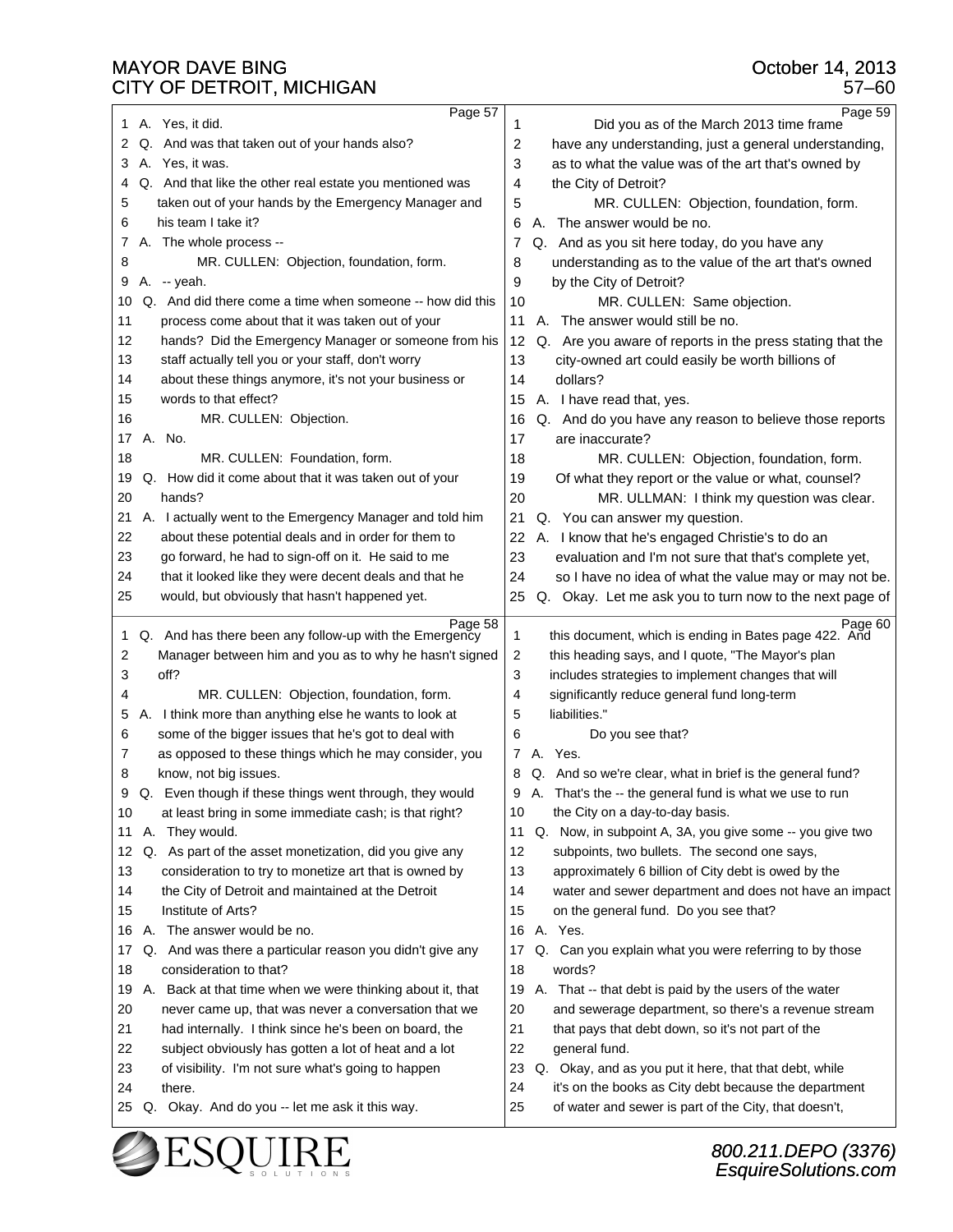| 1        | Page 61<br>as you put it, have an impact on the general fund                                          | 1        | Page 63<br>pensions and if you look on page 124, it talks about                                      |
|----------|-------------------------------------------------------------------------------------------------------|----------|------------------------------------------------------------------------------------------------------|
| 2        | because it's -- the water and sewer debt is paid for                                                  | 2        | the unfunded AAL on line 3 of that table.                                                            |
| 3        | by the department of water and sewer?                                                                 | 3        | A. Uh-huh.                                                                                           |
| 4        | A. That would be correct.                                                                             | 4        | Q. And which stands for unfunded actuarial -- as I                                                   |
| 5        | Q. And that, as I understand it, is run as a separate                                                 | 5        | understand it, actuarial accrued liability?                                                          |
| 6        | authority and has its own books and records and is                                                    | 6        | A. Correct.                                                                                          |
| 7        | solvent; is that right?                                                                               | 7        | Q. And then if you look at the table, it says for the                                                |
| 8        | A. That would be correct.                                                                             | 8        | General Retirement System there's a number of                                                        |
| 9        | Q. You then go on in the next point, sub B, to refer to                                               | 9        | approximately 640 million and on the Police and Fire                                                 |
| 10       | pension unfunded liabilities, and you say                                                             | 10       | Retirement System it's about 4 million. Do you see                                                   |
| 11       | approximately 650 million of unfunded liability as of                                                 | 11       | that?                                                                                                |
| 12       | FY 2012 of which only 250 million relates to general                                                  | 12       | A. Yes.                                                                                              |
| 13       | fund.                                                                                                 | 13       | Q. And is it correct that that -- so that adds up to                                                 |
| 14       | A. Uh-huh.                                                                                            | 14       | about 644 million. Does that correspond to the                                                       |
| 15       | Q. Do you see that? And could you tell me what you meant                                              | 15       | 650 million that's in the restructuring plan that we                                                 |
| 16       | when you wrote that?                                                                                  | 16       | have as Exhibit 3?                                                                                   |
| 17       | MR. CULLEN: Objection, foundation, form.                                                              | 17       | A. Yes, yes.                                                                                         |
| 18       | A. I believe that makes reference to both the payment to                                              | 18       | MR. CULLEN: Objection, foundation, form.                                                             |
| 19       | the pension fund and maybe even to the healthcare                                                     | 19       | Q. And when you -- the restructuring document refers to                                              |
| 20       | benefits.                                                                                             | 20       | the unfunded liability at fiscal year 2012, is that                                                  |
| 21       | Q. Okay, I'm going to be a little more specific. The                                                  | 21       | referring to the valuation that's referred to at the                                                 |
| 22       | language of this restructuring plan states that                                                       | 22       | top of page 124 of Bing 4 where it says, and I quote,                                                |
| 23       | there's 650 million of unfunded pension liability. Do                                                 | 23       | "The funded status of each plan as of June 30, 2011,                                                 |
| 24       | you see that?                                                                                         | 24       | the most recent actuarial valuation date, is as                                                      |
| 25       | A. Uh-huh.                                                                                            | 25       | follows" and then gives a table?                                                                     |
|          | Page 62                                                                                               |          | Page 64                                                                                              |
| 1        | Q. And then it says of that only 250 million relates to                                               | 1        | MR. CULLEN: Objection, foundation, form.                                                             |
| 2        | the general fund.                                                                                     | 2        | A. And your question was?                                                                            |
| 3        | Can you tell me what that's referring to?                                                             | 3        | MR. ULLMAN: Do you want to read it back?                                                             |
| 4        | A. No, not right off the top of my head I can't, no.                                                  | 4        | If you don't understand, I'll rephrase it, but --                                                    |
| 5        | Q. So you don't recall what that level of detail is as to                                             | 5        | THE WITNESS: Yes. I just need --                                                                     |
| 6        | the $-$                                                                                               | 6        | Q. Would it be easier if I just rephrased the question?                                              |
| 7        | A. Correct, correct, correct.                                                                         |          | 7 A. Go ahead.                                                                                       |
| 8        | Q. Then the next bullet it -- well, I guess -- do you                                                 | 8        | Q. Okay. When you referred to the approximately                                                      |
| 9        | recall where the 650 million liability -- unfunded                                                    | 9        | 650 million of unfunded liability as of fiscal year                                                  |
| 10       | liability number comes from?                                                                          | 10       | 2012, okay, the unfunded liability as of 2012, is that                                               |
| 11       | A. We have not -- we're not current with our pension                                                  | 11       | referring to the underfunding as reported as of the                                                  |
| 12       | contributions.                                                                                        | 12       | June 30, 2011 actuarial valuation which is referred to                                               |
| 13       | Q. I guess let me ask it a little -- let me mark then                                                 | 13       | on the top of page 124?                                                                              |
| 14       | another document. We'll mark this as Bing 4.                                                          | 14       | A. The answer would be --                                                                            |
| 15       | (Marked Exhibit No. 4.)                                                                               | 15       | MR. CULLEN: Objection, foundation, form.                                                             |
| 16       | Q. And Bing 4 for the record is an excerpt from a<br>document entitled Comprehensive Annual Financial | 16       | When you say when you refer, you mean -- are you<br>implying that he wrote this document personally? |
| 17       |                                                                                                       | 17       |                                                                                                      |
| 18<br>19 | Report for the City of Detroit for its fiscal<br>year-ended June 30, 2012 and I've attached just two  | 18<br>19 | MR. ULLMAN: No, he and his team.<br>Q. I'm obviously referring to that in the general sense.         |
| 20       | pages of it because it's a very long document.                                                        | 20       | I didn't intend to imply that you physically drafted                                                 |
| 21       | Okay, Mr. Mayor? You've seen -- you know                                                              | 21       | this, Mr. Mayor. I understand this was put together                                                  |
| 22       | what the Comprehensive Annual Financial Report is;                                                    | 22       | by you and people working for you.                                                                   |
| 23       | right?                                                                                                | 23       | A. And the answer to that would be yes.                                                              |
| 24       | A. Yes.                                                                                               | 24       | Q. And also under this -- going back to page 422 of                                                  |
| 25       | Q. And I've attached the pages that pertain to the                                                    | 25       | Exhibit 3 under the subheading B under pension                                                       |
|          |                                                                                                       |          |                                                                                                      |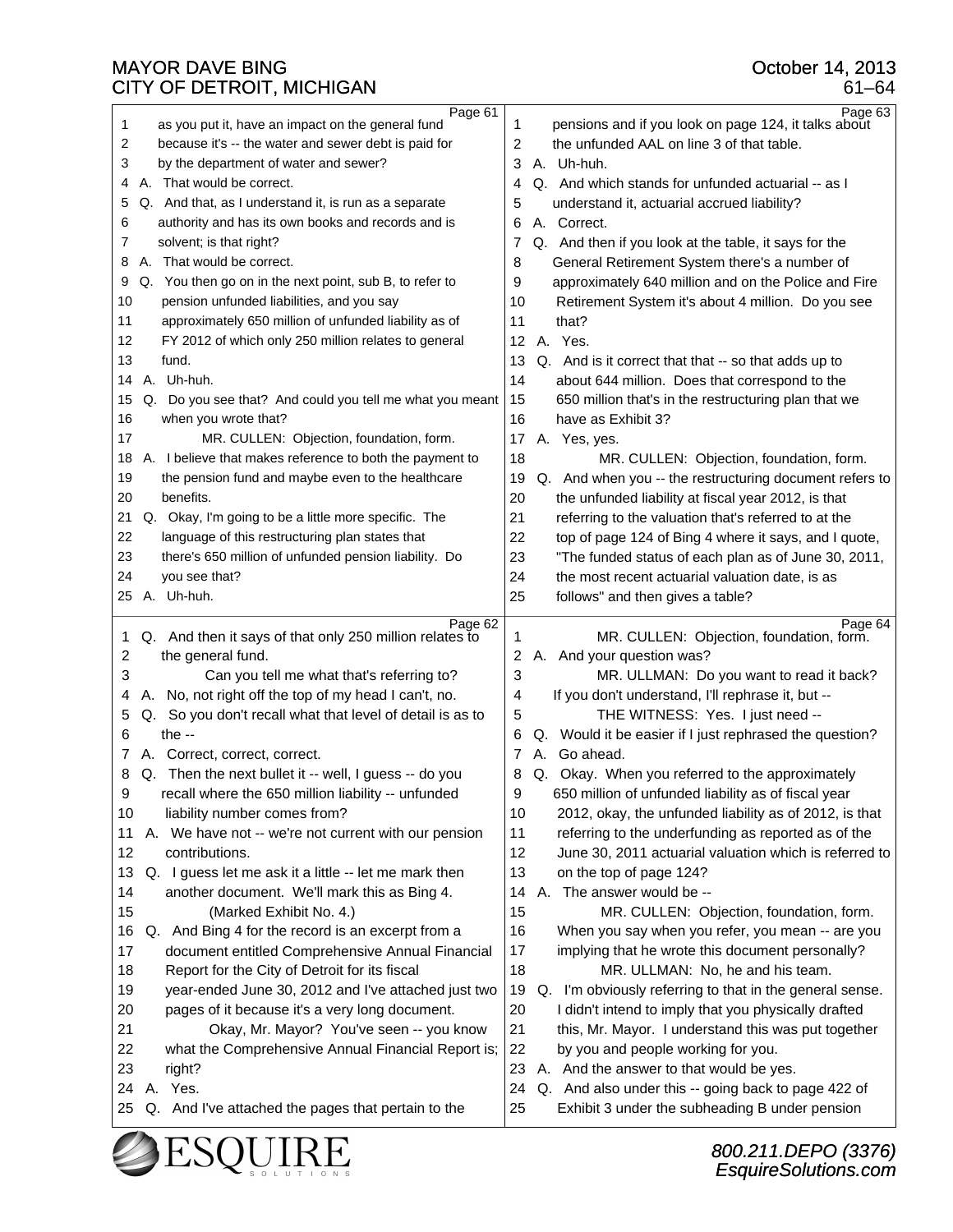| Page 65                                                         | Page 67                                                   |
|-----------------------------------------------------------------|-----------------------------------------------------------|
| unfunded liabilities it says, the City is developing a<br>1     | 1 A. No.                                                  |
| 2                                                               | 2                                                         |
| plan to reduce the unfunded liability.                          | Q. And did you have any conversations with him in which   |
| Do you have any recollection as to the                          | he specifically referred to a Chapter 9 bankruptcy as     |
| 3                                                               | 3                                                         |
| specifics of that plan?                                         | a way to deal with the pension issues?                    |
| 4                                                               | 4                                                         |
| A. No, I don't.                                                 | A. I believe the answer to that would be yes. I can't be  |
| 5                                                               | 5                                                         |
| Q. Now, you recall -- or let me ask you.                        | very specific, I don't recall, but I think -- I           |
| 6                                                               | 6                                                         |
| 7                                                               | believe that conversation -- or a conversation like       |
| Are you aware that on June 14th, 2013 the                       | 7                                                         |
| Emergency Manager had a meeting with creditors?                 | that did occur.                                           |
| 8                                                               | 8                                                         |
| A. I'm aware.                                                   | Q. Okay, and can you give me, as best you can recall, a   |
| 9                                                               | 9                                                         |
| Q. Prior to the time that he was appointed or I should          | time frame as to when?                                    |
| 10                                                              | 10                                                        |
| 11                                                              | A. I think it would be in that same May time frame in one |
| say -- let me withdraw that.                                    | 11                                                        |
| 12                                                              | 12                                                        |
| Prior to the time that the Emergency                            | of our discussions.                                       |
| 13                                                              | 13                                                        |
| Manager's appointment was formally announced and June           | Q. And can you tell me with as much specificity as you    |
| 14, 2013, did you have any conversations with the               | 14                                                        |
| 14                                                              | can remember what the Emergency Manager said during       |
| 15                                                              | 15                                                        |
| Emergency Manager himself?                                      | that conversation?                                        |
| 16                                                              | A. Once again, with not a lot of specifics, but in order  |
| A. Yes.                                                         | 16                                                        |
| Q. And do you recall how many?                                  | to fix the problems of the City where -- I know this      |
| 17                                                              | 17                                                        |
| A. We don't -- we don't meet that often. You know, if we        | number has been thrown out a lot, the \$3.5 billion of    |
| 18                                                              | 18                                                        |
| 19                                                              | unfunded liabilities, etc., etc., I mean, he talked       |
| meet once or twice a week, that's about it and the              | 19                                                        |
| 20                                                              | 20                                                        |
| meetings are usually very short meetings. Usually               | about that, but that was a generality and so it was no    |
| 21                                                              | 21                                                        |
| called by me.                                                   | more -- it was not more specific than that.               |
| Q. And can you say how long a typical meeting would last?       | Q. But he referred to Chapter 9 as a way to get rid of or |
| 22                                                              | 22                                                        |
| A. Thirty minutes tops.                                         | 23                                                        |
| 23                                                              | address what he referred to as a 3.5 billion unfunded     |
| Q. During that time between March 25th and June 14th do         | 24                                                        |
| 24                                                              | liability?                                                |
| 25<br>you recall any discussions with the Emergency Manager     | 25 A. As a possibility.                                   |
|                                                                 |                                                           |
| Page 66                                                         |                                                           |
| concerning pensions, anything to do with pensions?<br>1         | Page 68<br>MR. CULLEN: Objection, foundation, form.<br>1  |
| A. I -- yes.                                                    | 2                                                         |
| 2                                                               | You can answer.                                           |
| Q. And tell me what you recall.                                 | 3                                                         |
| 3                                                               | A. As a possibility.                                      |
| A. You know, the general conversation was that pensions         | Q. And did Mr. Orr tell you at that time that the         |
| 4                                                               | 4                                                         |
| are a major problem that we have and we've got to               | unfunded liability was indeed 3.5 billion?                |
| 5                                                               | 5                                                         |
| address it.                                                     | A. The answer to that would be yes.                       |
| 6                                                               | 6                                                         |
| Q. And do you recall when those conversations took place?       | Q. And did he tell you that that had been shown through   |
| 7                                                               | 7                                                         |
| A. Probably more in the May time frame.                         | an actuarial valuation?                                   |
| 8                                                               | 8                                                         |
| Q. And was there any conversation with the Emergency            | A. The answer to that would be yes.                       |
| 9                                                               | 9                                                         |
| $10$                                                            | 10                                                        |
| Manager as to how the Emergency Manager intended to             | Q. During that conversation or any other conversation     |
| 11                                                              | 11                                                        |
| address the issues of pensions?                                 | with Mr. Orr during the March 25 through June 14 time     |
| A. No.                                                          | 12                                                        |
| 12                                                              | frame, was there any discussion with Mr. Orr of what      |
| Q. Was there any discussion with the Emergency Manager          | 13                                                        |
| 13                                                              | we've referred to previously and I've shown you the       |
| during the period I've been asking about, the end of            | 14                                                        |
| 14                                                              | pension clause in the Michigan Constitution or any        |
| 15                                                              | other legal impediments to -- affecting pension           |
| March and June 14, about the City's filing for Chapter          | 15                                                        |
| 16                                                              | 16                                                        |
| 9 bankruptcy?                                                   | rights?                                                   |
| 17                                                              | 17 <sup>2</sup>                                           |
| A. I think the only conversations we may have had about         | A. No.                                                    |
| 18                                                              | Q. Let me ask you the same questions now -- well, let me  |
| that is that's the last resort and that's from him              | 18                                                        |
| 19                                                              | 19                                                        |
| saying, you know, that's not the direction we want to           | preface it by saying you're aware, of course, that        |
| 20                                                              | 20                                                        |
| go in and it would be last resort.                              | there was a bankruptcy filing on July 18.                 |
| 21<br>Q. Did the emergency -- did you have any discussions with | 21<br>That would be correct.<br>А.                        |
| 22                                                              | Q. Okay. Now, during the period between June 14, that     |
| the Emergency Manager in which he indicated that he             | 22                                                        |
| 23                                                              | 23                                                        |
| had any approaches or thoughts as to how to address             | was when the creditor proposal was issued, and the        |
| issues relating to pensions other than filing for               | 24                                                        |
| 24                                                              | filing, did you have any conversations with Mr. Orr?      |
| 25                                                              | A. About?                                                 |
| Chapter 9 bankruptcy?                                           | 25                                                        |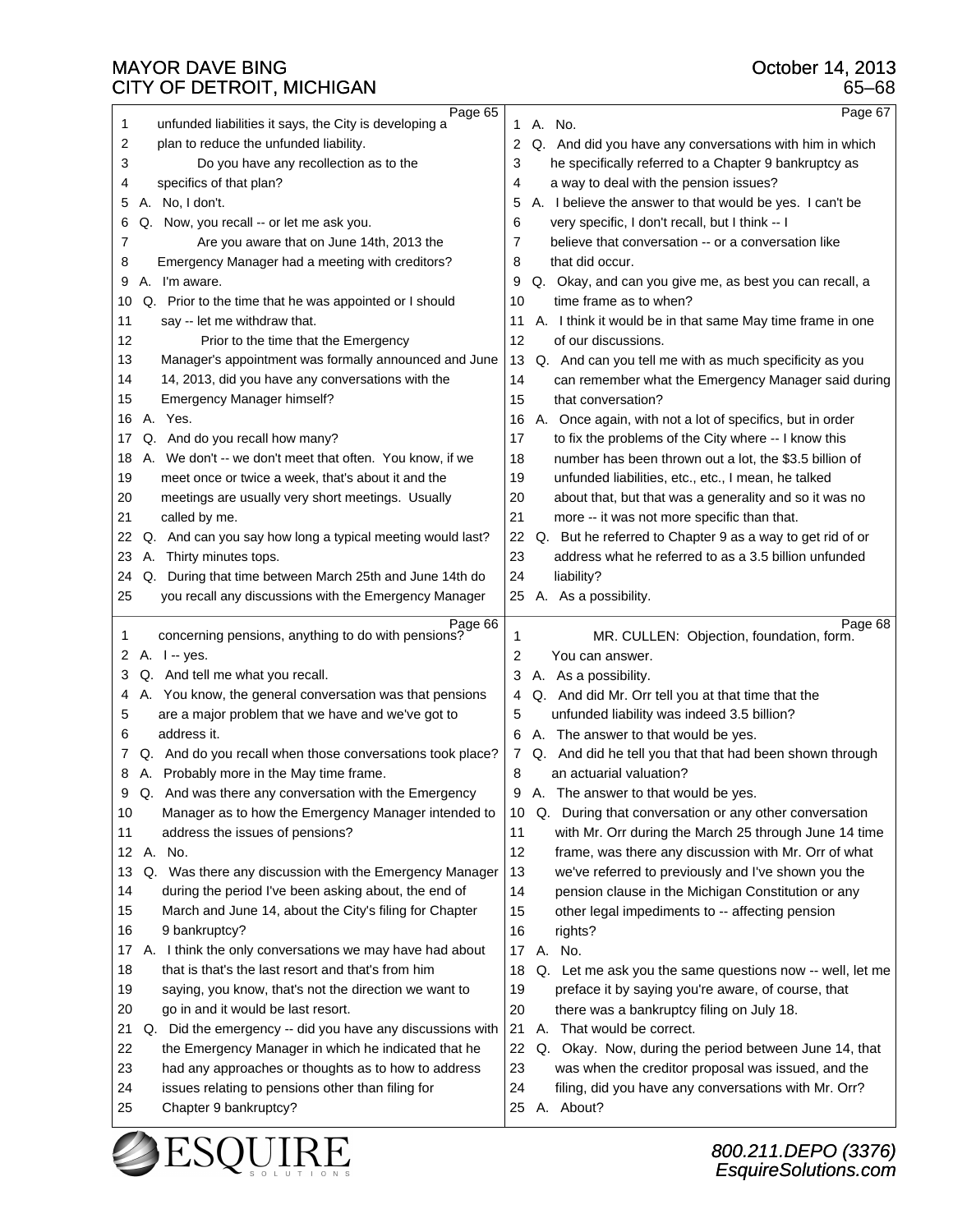| Page 69                                                         | Page 71                                                         |
|-----------------------------------------------------------------|-----------------------------------------------------------------|
| Q. Just in general first.                                       | Q. Now, were you aware that around -- as of the time the        |
| 1                                                               | 1.                                                              |
| A. Yeah, we probably had general conversations, but             | 2                                                               |
| 2                                                               | bankruptcy filing was made that there was state court           |
| nothing relative to the filing.                                 | 3                                                               |
| 3                                                               | litigation that was ongoing that was challenging the            |
| Q. Okay. So between June 14th and July 18th did you have        | ability of the Emergency Manager to file for Chapter            |
| 4                                                               | 4                                                               |
| any conversations with Mr. Orr regarding pensions at            | 5                                                               |
| 5                                                               | 11 -- I'm sorry, for Chapter 9 in the first place?              |
| all?                                                            | A. I read that in the paper.                                    |
| 6                                                               | 6                                                               |
| A. No.                                                          | Q. Okay. Did you ever hear that the City made its               |
| 7                                                               | 7                                                               |
| Q. Any discussions with Mr. Orr at all regarding the            | bankruptcy filing at the time it did in order                   |
| 8                                                               | 8                                                               |
| 9                                                               | 9<br>effectively to get it in before the state court issued     |
| possibility of a Chapter 9 filing?<br>A. No.<br>10              |                                                                 |
| Q. So I take it the Chapter 9 filing a complete surprise        | what the City expected to be an adverse ruling?<br>10<br>A. No. |
| 11                                                              | 11                                                              |
| to you?                                                         | 12                                                              |
| 12                                                              | MR. CULLEN: Objection, foundation, form.                        |
| A. Yes, it was.<br>13                                           | 13 A. I think I read that in the paper the following day.       |
| Q. I've asked you conversations with Mr. Orr concerning         | Q. Now, I think you had indicated previously that you had       |
| 14                                                              | 14                                                              |
| 15                                                              | 15                                                              |
| pensions and Chapter 9. Going back, we don't have to            | been opposed to the idea of the City having to file             |
| do it in two time frames, but between March 25th which          | 16                                                              |
| 16                                                              | for bankruptcy, you didn't think it was necessary; is           |
| 17                                                              | 17                                                              |
| is when the -- the last point we asked about and July           | that right?                                                     |
| 18th, did you have any conversations with anyone from<br>18     | That's correct.<br>18<br>А.                                     |
| 19                                                              | 19                                                              |
| the State about the City's unfunded pension liability?          | Q. And I remember you gave -- one last -- a couple last         |
| A. No.                                                          | 20                                                              |
| 20                                                              | questions.                                                      |
| 21                                                              | 21                                                              |
| Q. And during that same time frame did you have any             | You gave an interview with the Emergency                        |
| conversations with anyone from the State about the              | 22                                                              |
| 22                                                              | Manager I think it was either the day of or the day             |
| 23                                                              | 23                                                              |
| possibility of a Chapter 9 bankruptcy filing?                   | after the filing. Do you recall that? You -- I think            |
| A. No.                                                          | 24                                                              |
| 24                                                              | you talked about a troubling day for Detroit.                   |
| Q. Now, you said you were not made aware in advance of          | 25                                                              |
| 25                                                              | A. Somewhat remember that, yeah.                                |
| Page 70                                                         | Page 72                                                         |
| the bankruptcy filing. I take it you were made aware            | Q. And you introduced Mr. Orr who then made his comments.       |
| 1                                                               | 1.                                                              |
| of the bankruptcy filing after it happened?                     | $\overline{2}$                                                  |
| 2                                                               | In the course of that press conference you made the             |
| A. No. The day that he was going to file is when he told        | statement to the effect that Mr. Orr and his team have          |
| 3                                                               | 3                                                               |
| me he was going to file.                                        | brought together -- have brought together a lot of              |
| 4                                                               | 4                                                               |
| Q. Okay. And did he -- what was the substance of what he        | 5                                                               |
| 5                                                               | history of success or words to that effect. Do you              |
| told you? Did he just say we're filing or did he give           | 6                                                               |
| 6                                                               | recall making that statement?                                   |
| 7<br>any explanation?                                           | 7 A. No.                                                        |
| A. That's all he said, we're filing, today.                     | Q. Do you -- are you aware of any history of success that       |
| 8                                                               | 8                                                               |
| Q. And what time did he say that? Do you remember?              | Mr. Orr and his team have?                                      |
| 9                                                               | a                                                               |
| 10 A. This was in the afternoon so it had to be somewhere       | 10 A. Only Chrysler.                                            |
| between 3 and 4 o'clock, somewhere in there I think.            | Q. Only in the context of bankruptcy?                           |
| 11                                                              | 11                                                              |
| Q. And at that time he didn't give you any explanation as<br>12 | 12 A. Yeah.                                                     |
| 13                                                              | Q. Are you aware of any success or history of success           |
| to why?                                                         | 13                                                              |
| A. No.                                                          | that Mr. Orr has had outside the context of                     |
| 14                                                              | 14                                                              |
| Q. And did you have conversations with Mr. Orr subsequent       | 15                                                              |
| 15                                                              | bankruptcy?                                                     |
| to the filing discussing the reasons why the filing<br>16       | 16 A. No.                                                       |
| 17                                                              | Q. Now, you obviously, you know, have been following even       |
| had been done?                                                  | 17                                                              |
| A. No.                                                          | 18                                                              |
| 18                                                              | if you've not been directly involved in what the                |
| Q. Did Mr. Orr ever discuss with you the reasons for the        | 19                                                              |
| 19                                                              | Emergency Manager has been doing; right?                        |
| 20                                                              | A. Uh-huh.                                                      |
| timing, the specific timing, of the filing?                     | 20                                                              |
| A. No, he didn't.                                               | 21                                                              |
| 21                                                              | Q. And you've been looking at or since obviously Detroit        |
| Q. Did you have any discussions with anyone from the            | 22                                                              |
| 22                                                              | is impacted by what he's doing in terms of both                 |
| State as to the specifics of the timing of the                  | 23                                                              |
| 23                                                              | reducing liabilities and trying to raise or conserve            |
| 24                                                              | 24                                                              |
| bankruptcy filing?                                              | cash; right?                                                    |
| 25 A. No.                                                       | 25 A. Correct.                                                  |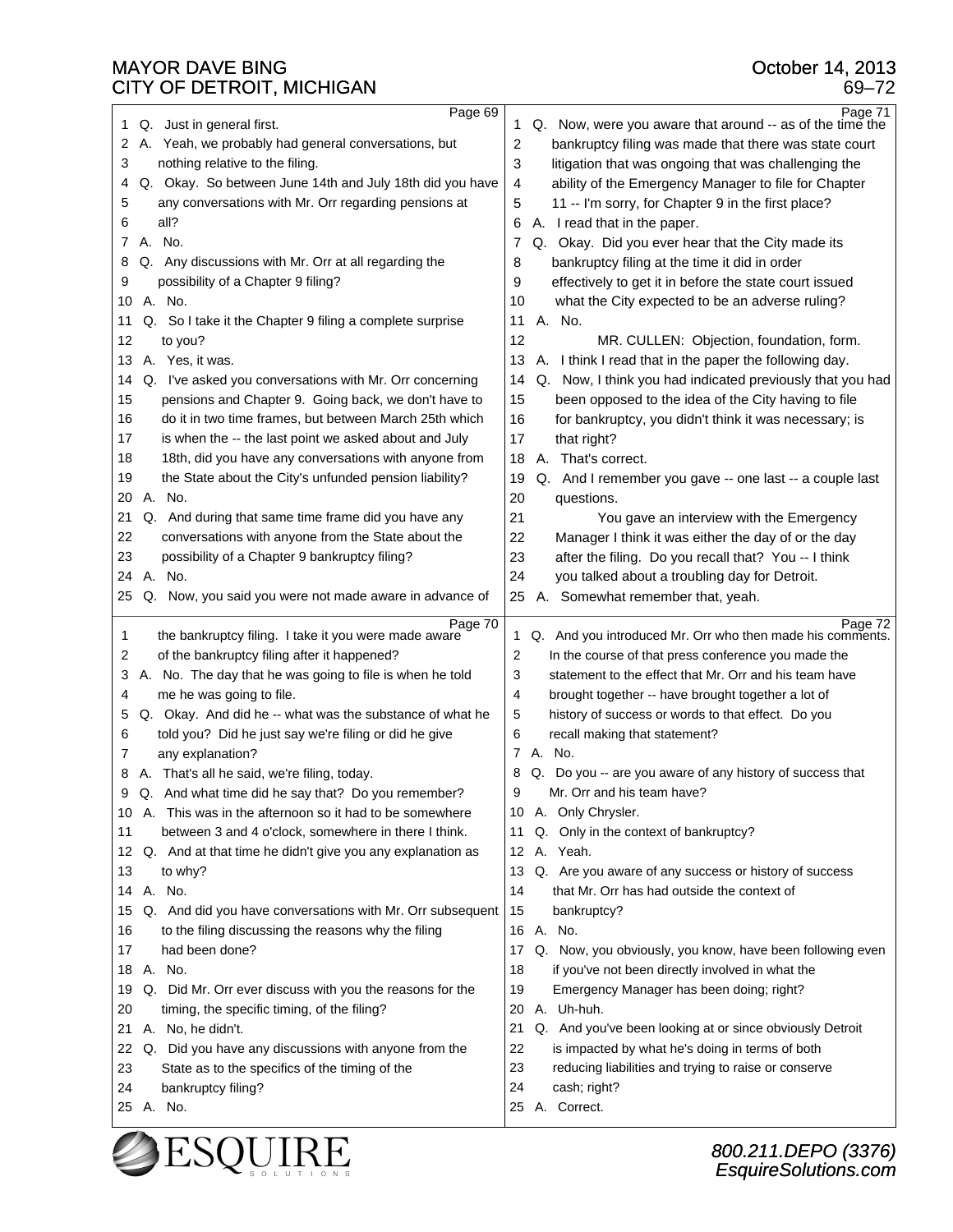| Page 73                                                     | Page 75                                                                                   |
|-------------------------------------------------------------|-------------------------------------------------------------------------------------------|
| Q. Now, when exactly did Kriss Andrews leave? I forget.     | Q. Okay, and did you have an oral discussion with                                         |
| 1                                                           | 1                                                                                         |
| 2                                                           | Mr. Andrews about this?                                                                   |
| You may have told me.                                       | 2                                                                                         |
| A. It was late July of '13.                                 | 3                                                                                         |
| 3                                                           | A. Yes, I did.                                                                            |
| Q. And did you just have discussions with Mr. Andrews       | Q. Okay, and did you advise Mr. Andrews that you                                          |
| 4                                                           | 4                                                                                         |
| before the time he left as to -- with the job that the      | concurred in the views that he expressed here?                                            |
| 5                                                           | 5                                                                                         |
| Emergency Manager was doing, whether he was doing a         | MR. CULLEN: Objection, foundation, form.                                                  |
| 6                                                           | 6                                                                                         |
| good job or a bad job, being effective or not being<br>7    | 7 A. I would say the answer would be yes.                                                 |
| effective?                                                  | Q. And then did you in fact agree with the views                                          |
| 8                                                           | 8                                                                                         |
| A. Yes.                                                     | 9                                                                                         |
| 9                                                           | expressed in this document, Bing 5, by Mr. Andrews?                                       |
| Q. And can you relate -- were you in agreement with the     | 10                                                                                        |
| 10                                                          | MR. CULLEN: Objection, foundation, form.                                                  |
| 11                                                          | 11                                                                                        |
| views of Mr. Andrews or did you and he have different       | A. The answer would be yes.                                                               |
| 12                                                          | Q. Okay, and let me just go through some of this briefly.                                 |
| views?                                                      | 12                                                                                        |
| 13                                                          | 13                                                                                        |
| MR. CULLEN: Objection, foundation, form.                    | I think in the first couple of paragraphs Mr. Andrews                                     |
| 14                                                          | 14                                                                                        |
| That's an unfair question, counsel. Which views?            | essentially says that he's giving the Emergency                                           |
| Q. You can answer my question.                              | Manager good mark -- good marks in long-term                                              |
| 15                                                          | 15                                                                                        |
| A. I was in agreement with Mr. Andrews.                     | 16                                                                                        |
| 16                                                          | liabilities, stating at least in his view that the                                        |
| Q. And can you tell me what the substance of the            | 17                                                                                        |
| 17                                                          | Emergency Manager was building on many of the                                             |
| discussions were and in particular the views expressed      | 18                                                                                        |
| 18                                                          | initiatives that you had started previously?                                              |
| 19<br>by Mr. Andrews with which you agreed?                 | 19<br>А.<br>Correct.                                                                      |
| A. I think he felt as far as --<br>20                       | 20<br>Q.<br>And did you agree with that assessment?                                       |
| 21<br>MR. CULLEN: Objection, foundation. You                | Α.<br>Yes.<br>21                                                                          |
| 22                                                          | 22                                                                                        |
| can address it.                                             | Q. Then Mr. Andrews goes on and starts discussing                                         |
| A. I think he felt as far as the balance sheet issues       | 23                                                                                        |
| 23                                                          | operations, which he says are a different matter                                          |
| 24                                                          | 24                                                                                        |
| were concerned that Kevyn had the ability to help           | altogether and basically his -- Mr. Andrews'                                              |
| 25                                                          | 25                                                                                        |
| solve problems in that realm, but from a restructuring      | conclusion is that the Emergency Manager, and I quote,                                    |
|                                                             |                                                                                           |
|                                                             |                                                                                           |
| Page 74                                                     | Page 76                                                                                   |
| standpoint he didn't think that he had the requisite        | 1                                                                                         |
| 1                                                           | "threw away the head start we gave him. He frankly is                                     |
| skills to do an effective restructuring.                    | 2                                                                                         |
| 2                                                           | not competent at all. In fact, he's embarrassingly                                        |
| 3                                                           | 3                                                                                         |
| Q. Now, was this -- these were discussions -- let me ask    | incompetent and only listened to his equally                                              |
| 4                                                           | 4                                                                                         |
| it this way.                                                | incompetent staff and did not well-exercise the added                                     |
| 5                                                           | 5                                                                                         |
| Was this a discussion that took place at                    | powers he had."                                                                           |
| one point in time or was this --                            | 6                                                                                         |
| 6                                                           | So Mr. Andrews gives him an A in long-term                                                |
| A. It was ongoing.                                          | 7                                                                                         |
| 7.                                                          | liabilities and an F in operations.                                                       |
| Q. These were ongoing discussions with Mr. Andrews? Just    | 8                                                                                         |
| 8                                                           | And did you agree with that assessment by                                                 |
| я                                                           | a                                                                                         |
| during what time frame?                                     | Mr. Andrews?                                                                              |
| A. I think from probably April through June.                | 10                                                                                        |
| 10                                                          | MR. CULLEN: Objection. Every word of it,                                                  |
| Q. Let me mark as the last exhibit I will show you Bing     | 11                                                                                        |
| 11                                                          | counsel? Is that what you're asking?                                                      |
| 12                                                          | 12                                                                                        |
| 5.                                                          | MR. ULLMAN: My question is pretty plain.                                                  |
| 13                                                          | 13                                                                                        |
| (Marked Exhibit No. 5.)                                     | You can answer.                                                                           |
| 14                                                          | 14                                                                                        |
| MR. ULLMAN: I'll just state for the record                  | MR. CULLEN: No, it's an objectionable                                                     |
| 15                                                          | 15                                                                                        |
| what we've marked as Bing 5 is an email from                | question, but he can answer it.                                                           |
| 16                                                          | 16                                                                                        |
| Kriss Andrews to Mayor Bing dated July 10, 2013. The        | MR. ULLMAN: Then your objection stands and                                                |
| 17                                                          | 17                                                                                        |
| first page bears Bates numbers DTMI00098861.                | the question would be answered.                                                           |
| Q. Are you familiar with what we've marked as Exhibit<br>18 | From my vantage point, you know, I'm not going to give<br>18<br>Α.                        |
| 19                                                          | 19                                                                                        |
| Bing 5, Mr. Mayor?                                          | him a grade from A to F in either one of those areas,                                     |
| A. Yes.                                                     | 20                                                                                        |
| 20                                                          | but I would agree that his strength was in dealing                                        |
| 21                                                          | 21                                                                                        |
| Q. And can you tell me what this is?                        | with the long-term liabilities and not operations.                                        |
| 22                                                          | 22                                                                                        |
| A. I asked Kriss, because at this time I knew he was        | Q. And Mr. Andrews goes so far as to say that in at least                                 |
| 23                                                          | 23                                                                                        |
| leaving and I asked him to give me a kind of overview       | Mr. Andrews' view that he's not doing a competent job                                     |
| in terms of what he'd seen since Kevyn came on board<br>24  | 24<br>in the restructuring aspect and the operational<br>aspect. Did you agree with that? |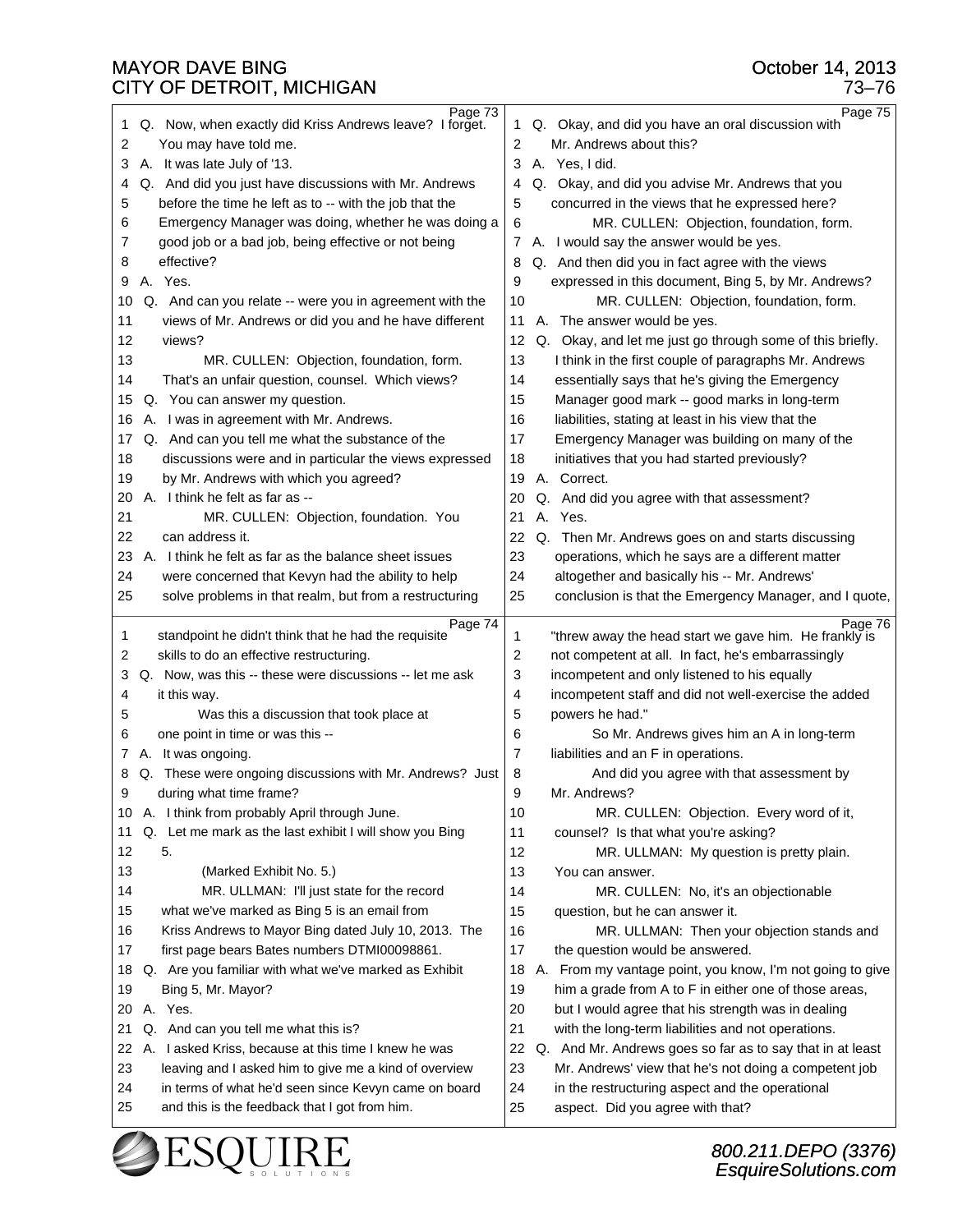| Page 77                                                                                      | Page 79                                                                                                |
|----------------------------------------------------------------------------------------------|--------------------------------------------------------------------------------------------------------|
| MR. CULLEN: Objection, form and<br>1                                                         | 1 A. I would say yes, but they've only been there for the                                              |
| foundation.                                                                                  | 2                                                                                                      |
| 2                                                                                            | last four to six weeks so maybe it's too soon to                                                       |
| A. Yes, I would.                                                                             | really do a good assessment, but they are the right                                                    |
| 3                                                                                            | 3                                                                                                      |
| Q. And he gives -- he, meaning Mr. Andrews, goes on to                                       | company and I believe given time and tools, they will                                                  |
| 4                                                                                            | 4                                                                                                      |
| 5                                                                                            | 5                                                                                                      |
| discuss some specific points that he believes, he                                            | make major improvements.                                                                               |
| Mr. Andrews, believes support that conclusion. I want                                        | Q. Okay, and does DDOT have any importance as concerns                                                 |
| 6                                                                                            | 6                                                                                                      |
| to ask you about some of those.                                                              | Detroit's financial viability in terms of being able                                                   |
| 7                                                                                            | 7                                                                                                      |
| 8                                                                                            | to offer public transportation to citizens or things                                                   |
| Mr. Andrews -- he has items 1 through 4                                                      | 8                                                                                                      |
| 9                                                                                            | 9                                                                                                      |
| initially. Mr. Andrews first talks about issues                                              | like that?                                                                                             |
| 10                                                                                           | 10                                                                                                     |
| with -- you called it DDOT?                                                                  | MR. CULLEN: Objection.                                                                                 |
| A. Yes.                                                                                      | Q. Is that something that's important to have in place                                                 |
| 11                                                                                           | 11                                                                                                     |
| Q. And he says that they were ready to choose -- I guess                                     | 12                                                                                                     |
| 12                                                                                           | for recovery?                                                                                          |
| MV is someone, is a person?                                                                  | 13                                                                                                     |
| 13                                                                                           | MR. CULLEN: Objection, foundation -- I'm                                                               |
| A. No, that's a company --                                                                   | 14                                                                                                     |
| 14                                                                                           | sorry. I didn't know whether there was going to be                                                     |
| Q.<br>Oh.<br>15                                                                              | 15<br>another clause in the question.                                                                  |
| 16                                                                                           | 16                                                                                                     |
| A. -- that manages transportation.<br>Q. Okay. And then it goes on to say, the Emergency     | MR. ULLMAN: No, no more clauses.                                                                       |
| 17                                                                                           | MR. CULLEN: Okay. Objection, foundation,<br>17                                                         |
| Manager slowed the process down and he says that                                             | 18                                                                                                     |
| 18                                                                                           | form.                                                                                                  |
| although he, meaning Orr, gave me a poor excuse for so                                       | 19                                                                                                     |
| 19                                                                                           | MR. ULLMAN: Duly noted.                                                                                |
| doing, it does not hold water.                                                               | Q. You can answer.                                                                                     |
| 20                                                                                           | 20                                                                                                     |
| Can you tell me in your own words, what was                                                  | 21                                                                                                     |
| 21                                                                                           | A. As one of my initiatives, one of my key initiatives,                                                |
| 22                                                                                           | 22                                                                                                     |
| the situation, the issue, with DDOT?                                                         | public transportation is one of the top five                                                           |
| A. We had poor management at best at DDOT. And before we                                     | 23                                                                                                     |
| 23                                                                                           | initiatives from my vantage point, because it impacts                                                  |
| 24                                                                                           | 24                                                                                                     |
| wanted to make any long-term decisions, what to do                                           | so many of our citizens who have either got to travel,                                                 |
| 25                                                                                           | 25                                                                                                     |
| with the transportation department, we felt we had to                                        | a lot of them don't have cars, a lot of them work                                                      |
|                                                                                              |                                                                                                        |
| Page 78                                                                                      | Page 80                                                                                                |
| 1                                                                                            | outside of the City and if you don't have dependable                                                   |
| get a capable management team in there to do the                                             | 1                                                                                                      |
| 2                                                                                            | public transportation, it does create a major issue.                                                   |
| assessment and make some improvements before we made                                         | 2                                                                                                      |
| 3                                                                                            | 3                                                                                                      |
| any final long-term decision and so we chose -- we had                                       | Plus we've been subsidizing DDOT out of our general                                                    |
| chosen MV and Kevyn stopped that process and                                                 | fund for some time so the quicker that we can fix it,                                                  |
| 4                                                                                            | 4                                                                                                      |
| ultimately, maybe three months later, chose the same                                         | 5                                                                                                      |
| 5                                                                                            | the less subsidizing we have to get -- get over to                                                     |
| company that we recommended. So we think we lost                                             | DDOT.                                                                                                  |
| 6                                                                                            | 6                                                                                                      |
| 7                                                                                            | Q. Let me go onto -- the next item listed is number 2.                                                 |
| time.                                                                                        | 7                                                                                                      |
| Okay, and so during that three-month period the same<br>8<br>Q.                              | 8<br>Mr. Andrews writes, we should also be progressing on                                              |
| 9                                                                                            | 9                                                                                                      |
| prior, as you characterize it, bad management                                                | providing the new management team in PLD.                                                              |
| 10                                                                                           | 10                                                                                                     |
| continued in place?                                                                          | Can you tell me what --                                                                                |
| A. Yes.                                                                                      | A. Public lighting department.                                                                         |
| 11                                                                                           | 11                                                                                                     |
| Q. And that resulted in continued -- were they losing<br>12                                  | Ah, okay. And can you explain what the issue is here?<br>12<br>Q.                                      |
| 13<br>money, DDOT?                                                                           | We have 88,000 lights in our City with about 40,000<br>13<br>А.                                        |
| A. Yes.                                                                                      | 14                                                                                                     |
| 14                                                                                           | that are working. We have a system that is so                                                          |
| Q. So it continued -- that perpetrated -- or perpetuated                                     | 15                                                                                                     |
| 15                                                                                           | outdated that even with new technology, you know, we                                                   |
| 16                                                                                           | 16                                                                                                     |
| at least for that three-month period the same                                                | -- we can't fix it. So there's got to be a huge                                                        |
| 17                                                                                           | 17                                                                                                     |
| operation losing money?                                                                      | investment into public lighting. It's something that                                                   |
| 18                                                                                           | 18                                                                                                     |
| MR. CULLEN: Objection, foundation, form.                                                     | we've been talking about for years and years. We have                                                  |
| A. We didn't see any improvement in efficiencies plus the                                    | a plan to put in place to invest in a new lighting                                                     |
| 19                                                                                           | 19                                                                                                     |
| fact they were still the same kind of complaints that                                        | 20                                                                                                     |
| 20                                                                                           | grid across the entire City and, once again, we                                                        |
| 21                                                                                           | 21                                                                                                     |
| we were getting from the ridership and we felt that if                                       | haven't moved the needle on that at all. We had a                                                      |
| 22<br>there had been a management team in there sooner, we                                   | 22                                                                                                     |
| 23<br>could have probably made some improvements.                                            | Lighting Authority legislation was passed in December                                                  |
| 24                                                                                           | 23<br>of 2012 and we had an opportunity I think to put some                                            |
| Q. Okay. And have there been improvements since MV was<br>25<br>put in place as the manager? | 24<br>lights on in different parts of the City, but it<br>25<br>hasn't happened as I speak to you now. |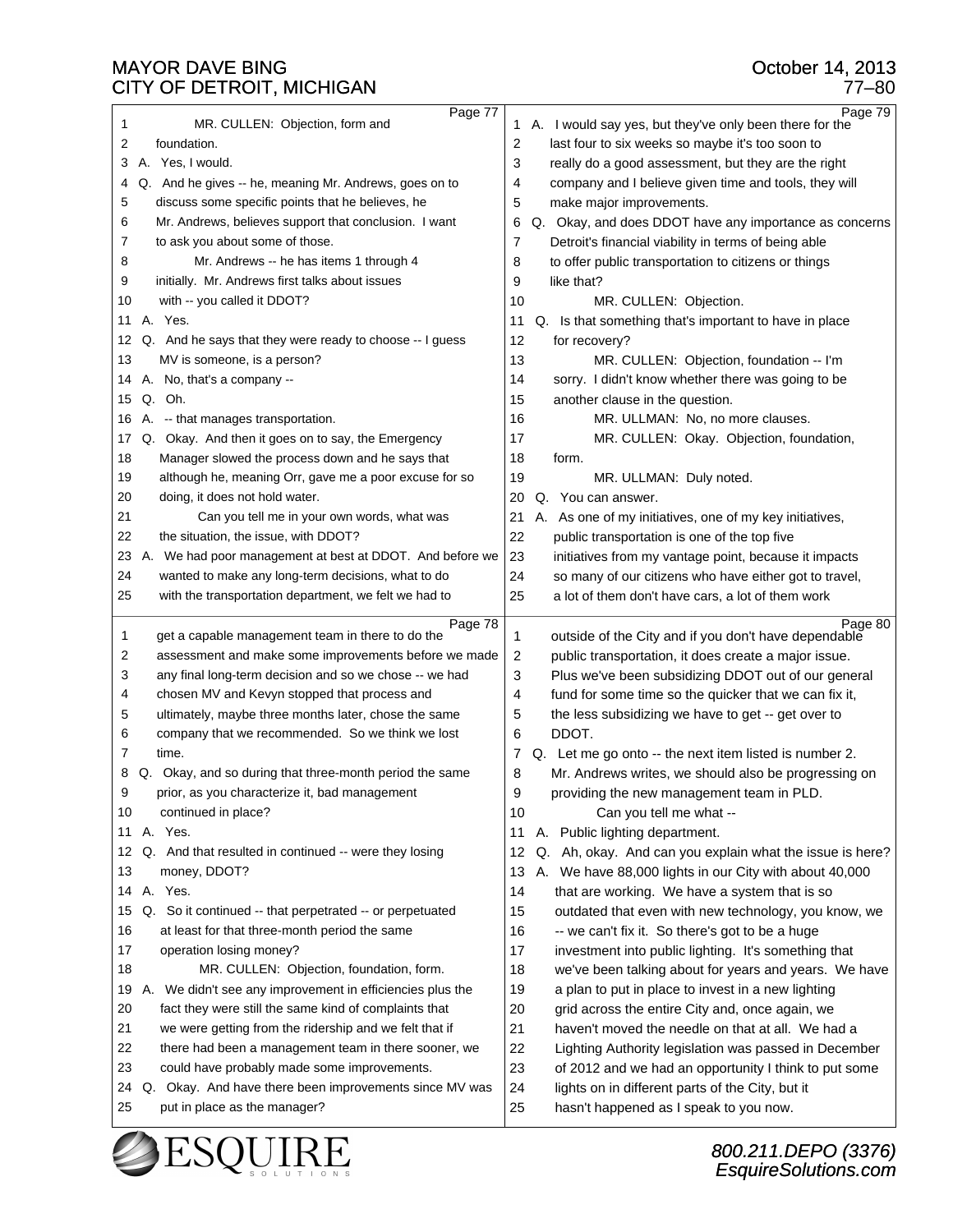| Page 81                                                                                                           | Page 83                                                                                                                   |
|-------------------------------------------------------------------------------------------------------------------|---------------------------------------------------------------------------------------------------------------------------|
| Q. And do you know why it -- why things have been, in the                                                         | Q. Going onto number 3, it says, similar issues surfaced                                                                  |
| 1                                                                                                                 | 1                                                                                                                         |
| 2                                                                                                                 | $\overline{2}$                                                                                                            |
| words of Mr. Andrews, been slowed down?                                                                           | around the Lighting Authority.                                                                                            |
| A. Once again, I would say to you, and this is more                                                               | 3                                                                                                                         |
| 3                                                                                                                 | Let me ask you. What's the difference                                                                                     |
| hearsay than anything else and this would be from --                                                              | between the PLD and the Lighting Authority?                                                                               |
| 4                                                                                                                 | 4                                                                                                                         |
| MR. CULLEN: Objection, foundation.                                                                                | A. Lighting Authority is independent of PLD. The                                                                          |
| 5                                                                                                                 | 5                                                                                                                         |
|                                                                                                                   | 6                                                                                                                         |
| A. What I hear is Lansing wants to take some credit for<br>6                                                      | Lighting Authority is more regional. We had had                                                                           |
| 7                                                                                                                 | 7                                                                                                                         |
| fixing the lighting system and they're trying to get                                                              | legislation passed and so those people on the                                                                             |
| the funding, 100 -- I think it's \$150 million they                                                               | authority are not employees of the City, it's                                                                             |
| 8                                                                                                                 | 8                                                                                                                         |
| want to go to the bond market. That hasn't happened                                                               | 9                                                                                                                         |
| 9                                                                                                                 | independent.                                                                                                              |
| 10                                                                                                                | Q. And do they have -- do they deal with different --                                                                     |
| yet. So the investment that's necessary to put on                                                                 | 10                                                                                                                        |
| 11                                                                                                                | 11                                                                                                                        |
| lights and start to fix the system has taken much                                                                 | with lights in different parts of Detroit than PLD?                                                                       |
| 12                                                                                                                | 12                                                                                                                        |
| longer than any of us anticipated.                                                                                | I'm not sure what the interplay between the two is.                                                                       |
| Q. Now, at the time that Mr. Andrews wrote this email to<br>13                                                    | 13 A. No, it would be the exact same PLD, but see, with PLD,                                                              |
| you, he was still part of your team; right?                                                                       | we don't control all the lighting in the City, DTE                                                                        |
| 14                                                                                                                | 14                                                                                                                        |
| A. Correct.                                                                                                       | 15                                                                                                                        |
| 15                                                                                                                | controls probably at least 40 percent of the lights in                                                                    |
| Q. He was still the -- what was his title? Was it                                                                 | the City because they have upgraded and they have made                                                                    |
| 16                                                                                                                | 16                                                                                                                        |
| 17                                                                                                                | 17                                                                                                                        |
| program manager director?                                                                                         | the necessary technology, investments in 40 percent of                                                                    |
| A. Program director.                                                                                              | 18                                                                                                                        |
| 18                                                                                                                | lights in the City so their grid works, ours doesn't.                                                                     |
| Q. And you had asked him to write this email to you as                                                            | Q. DTE is what?                                                                                                           |
| 19                                                                                                                | 19                                                                                                                        |
| 20                                                                                                                | A. Detroit -- DTE, Detroit -- Detroit Edison.                                                                             |
| part of his job duties?                                                                                           | 20                                                                                                                        |
| A. Yes.                                                                                                           | 21                                                                                                                        |
| 21                                                                                                                | Q. Detroit Edison supplies the electricity or --                                                                          |
| Q. To inform you as to --                                                                                         | 22                                                                                                                        |
| 22                                                                                                                | A. PLD also has the ability to generate electricity, but                                                                  |
| A. How things were going, yes.                                                                                    | 23                                                                                                                        |
| 23                                                                                                                | once again, it's such an old, outdated entity they've                                                                     |
| Q. And that's what this is? This is the email that he                                                             | 24                                                                                                                        |
| 24                                                                                                                | not made any kind of investments in their system in 30                                                                    |
| 25                                                                                                                | 25                                                                                                                        |
| wrote while in the -- employed in the capacity of                                                                 | or 40 years, so a lot of the system is just broken, it                                                                    |
|                                                                                                                   |                                                                                                                           |
|                                                                                                                   |                                                                                                                           |
| Page 82                                                                                                           | Page 84                                                                                                                   |
| program manager director in response to your request                                                              | can't even be fixed, you can't even get replacement                                                                       |
| 1                                                                                                                 | 1                                                                                                                         |
| that he do so?                                                                                                    | $\overline{2}$                                                                                                            |
| 2                                                                                                                 | parts.                                                                                                                    |
| A. That would be correct.                                                                                         | Q. Okay, just -- so you had indicated there were 88,000                                                                   |
| 3                                                                                                                 | 3                                                                                                                         |
| Q. And this was within the ordinary scope of his job                                                              | lights --                                                                                                                 |
| 4                                                                                                                 | 4                                                                                                                         |
| activities?<br>5                                                                                                  | Correct.<br>5<br>А.                                                                                                       |
| A. Yes.<br>6                                                                                                      | -- in Detroit? And some of those --<br>Q.<br>6                                                                            |
| Q. And you had asked him as part of his job to observe                                                            | A. Some of them are on the grid with DTE.                                                                                 |
| 7                                                                                                                 | 7                                                                                                                         |
| and monitor what was going on in the City under the                                                               | Q. Okay. And those are DTE's responsibility?                                                                              |
| 8                                                                                                                 | 8                                                                                                                         |
| a                                                                                                                 | 9                                                                                                                         |
| direction of the Emergency Manager and report back to                                                             | A. Correct.                                                                                                               |
| 10<br>you?                                                                                                        | 10 Q. And some are the responsibility of PLD?                                                                             |
| A. Yes.                                                                                                           | A. That would be correct.                                                                                                 |
| 11                                                                                                                | 11                                                                                                                        |
| Q. Now, Mr. Andrews writes in this -- and this is on both<br>12                                                   | 12 Q. And that's about how many?                                                                                          |
| 13<br>points one and two, he writes, and I quote, "He" --                                                         | 13 A. That's probably around 55,000.                                                                                      |
| 14                                                                                                                | Q. And then are others the responsibility of the Lighting                                                                 |
| the he there referring to Mr. Orr -- "He told me a                                                                | 14                                                                                                                        |
| disaster at DDOT would not be a problem for him since                                                             | Authority?                                                                                                                |
| 15                                                                                                                | 15                                                                                                                        |
| it would highlight how screwed up the City is." And<br>16                                                         | 16 A. No, no.                                                                                                             |
| 17                                                                                                                | Q. That's why I'm still a little unclear as to how the<br>17                                                              |
| then similarly, if you look at number 2, Mr. Andrews<br>writes that the EM slowed the process here also and<br>18 | Lighting Authority factors into this.<br>18                                                                               |
| 19                                                                                                                | A. We went to the outside, because we thought that one of                                                                 |
| said the same thing, a disaster at PLD would not be a                                                             | 19                                                                                                                        |
| 20                                                                                                                |                                                                                                                           |
| bad thing because it would highlight how messed up the                                                            | 20<br>the things we were thinking about doing was<br>21                                                                   |
| 21<br>City is.                                                                                                    | outsourcing the responsibility of lighting the City of                                                                    |
| 22                                                                                                                | 22                                                                                                                        |
| Did you ever have any conversations with                                                                          | Detroit. We didn't think that we had the capacity or                                                                      |
| 23                                                                                                                | 23                                                                                                                        |
| Mr. Orr in which Mr. Orr conveyed the substance of                                                                | the capability to do that internal so we were talking                                                                     |
| 24<br>what is reported here by Mr. Andrews to you?<br>25 A. No.                                                   | 24<br>to DTE as an alternative source, but we wanted to have<br>25<br>the Lighting Authority in place because DTE did not |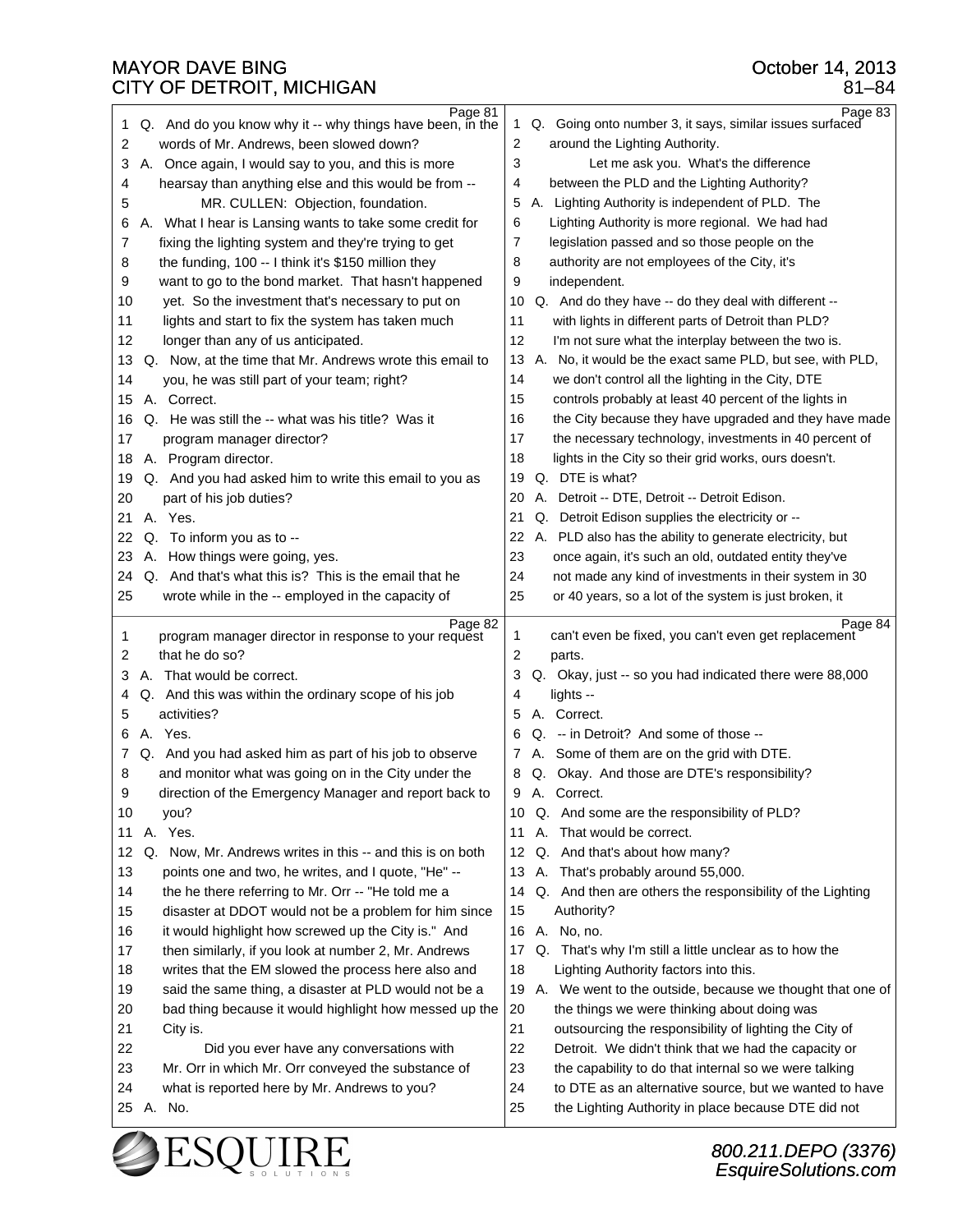| 1        | Page 85<br>want to make the necessary investment, so we had to do                                                   | Page 87<br>-- once you've gone out and you've secured the bonds,<br>1                                                     |
|----------|---------------------------------------------------------------------------------------------------------------------|---------------------------------------------------------------------------------------------------------------------------|
| 2        | that through this Lighting Authority by issuing bonds.                                                              | 2<br>you can use this tax to pay down the loan, and this                                                                  |
| 3        | Q. Okay, so one option was to work with DTE, but that                                                               | 3<br>Authority did not need the \$12.5 million in year one,                                                               |
| 4        | didn't look like it was going to work so the Lighting                                                               | but he's -- I think he told me that Kevyn gave them<br>4                                                                  |
| 5        | Authority is a regional authority and you were going                                                                | 5<br>the \$12.5 million and his feeling was that they only                                                                |
| 6        | to like bring them in through the floating of bonds to                                                              | needed as a startup entity 2 to \$3 million. Why not<br>6                                                                 |
| 7        | have them help take over and fix the lights in                                                                      | use the rest of the money to put into other areas that<br>7                                                               |
| 8        | Detroit; is that it?                                                                                                | 8<br>the City needs and I think that's what his -- what he                                                                |
| 9        | A. Yep, yep, yep.                                                                                                   | 9<br>was referring to.                                                                                                    |
| 10       | Q. And is there a name of this authority or is that a                                                               | Q. Okay. In item 4 Mr. Andrews makes a number of -- I<br>10                                                               |
| 11       | particular name?                                                                                                    | guess it's some general observations. One is ordering<br>11                                                               |
| 12       | A. No, Detroit Lighting Authority.                                                                                  | 12<br>us not to coordinate with the consultants we hired to                                                               |
| 13       | Q. Just called the --                                                                                               | 13<br>help us.                                                                                                            |
| 14       | A. Yeah.                                                                                                            | 14<br>Do you have an understanding as to what                                                                             |
| 15       | Q. There you go. Works for me.                                                                                      | 15<br>that's referring to?                                                                                                |
| 16       | Okay, and so what is -- can you explain the                                                                         | Yeah, Kriss was told not to -- not to have any contact<br>16<br>А.                                                        |
| 17       | issue that Mr. Andrews is writing about here in item 3                                                              | 17<br>with the consultants and that the consultants that                                                                  |
| 18       | when he says similar issues surfaced with the Lighting                                                              | 18<br>were coming in were very inexperienced people, that                                                                 |
| 19       | Authority?                                                                                                          | 19<br>had really no knowledge of Detroit and of municipal                                                                 |
| 20       | А.<br>We -- one of the big issues that we have is with our                                                          | 20<br>government, so it really slowed the process down.                                                                   |
| 21       | union employees, because as you start talking about                                                                 | 21<br>Q. And did Mr. Andrews tell you that he had been told not                                                           |
| 22       |                                                                                                                     | 22<br>to have contacts with the consultants?                                                                              |
|          | outsourcing, in a lot of cases they may very well lose                                                              | 23<br>A. Yes.                                                                                                             |
| 23       | a job, they're at risk, and as far as the lighting --                                                               |                                                                                                                           |
| 24       | the lighting department is concerned, you're not<br>talking about a lot of people and there were                    | Q. And when did -- did he tell you that directive was<br>24<br>25<br>given?                                               |
| 25       |                                                                                                                     |                                                                                                                           |
|          |                                                                                                                     |                                                                                                                           |
|          | Page 86                                                                                                             | Page 88                                                                                                                   |
| 1        | negotiations, I'm not involved in that, where those                                                                 | A. Oh, that was given by Kevyn. I don't know the exact<br>1                                                               |
| 2        | people who wanted to stay as City employees could be                                                                | 2<br>timing of that. It had to be in the April/May time                                                                   |
| 3        | transferred over to an outside third-party and                                                                      | 3<br>frame.                                                                                                               |
| 4        | wouldn't lose their jobs. So a lot of those                                                                         | Q. And up to the point of that directive had Mr. Andrews<br>4                                                             |
| 5        | negotiations were going on, but what Kriss is saying                                                                | been having contact with the consultants?<br>5                                                                            |
| 6        | is that Kevyn slowed that process down which kept us                                                                | A. Yes.<br>6                                                                                                              |
| 7        | from moving forward to try to get the investment in                                                                 | Q. And is that something you would know due to your<br>7                                                                  |
| 8        | place and start to get lights on in the City.                                                                       | supervision of Mr. Andrews?<br>8                                                                                          |
| 9        | Q. And is that process still ongoing to where --                                                                    | 9<br>A. Yes.                                                                                                              |
| 10       | A. That's ongoing.                                                                                                  | Q. And after that directive was given did Mr. Andrews<br>10                                                               |
| 11       | Q. And are people -- but it's just ongoing, as I think                                                              | 11<br>continue to have contact with the consultants?                                                                      |
| 12       | you had said, in a slower way than you had expected it                                                              | 12 A. No.                                                                                                                 |
| 13       | would be given the work -- the groundwork that you had                                                              | Q. And then Mr. Andrews goes on to say, putting in place<br>13                                                            |
| 14       | done?                                                                                                               | 14<br>very inexperienced staff to control things.                                                                         |
| 15       | A. That would be correct.                                                                                           | 15<br>Do you have an understanding as to what                                                                             |
| 16       | MR. CULLEN: Objection, foundation, form.                                                                            | 16<br>Andrews was referring to there?                                                                                     |
| 17       | Q. And Mr. Andrews writes that they went to Kevyn and got                                                           | 17 A. All the consultants.                                                                                                |
| 18       | a deal which forces the City to put in more money than                                                              | Q. Well, he's referring specifically to staff. Is<br>18                                                                   |
| 19       | they need and essentially saying a better deal than                                                                 | 19<br>that $-$                                                                                                            |
| 20       | they were able to negotiate with the City without the                                                               | A. Well, they -- they became staff.<br>20                                                                                 |
| 21       | Emergency Manager.                                                                                                  | Q. Oh, okay. Anyone in particular?<br>21                                                                                  |
| 22       | Do you have an understanding as to what                                                                             | A. It's a bunch of them.<br>22                                                                                            |
| 23       | Mr. Andrews is referring to here?                                                                                   | 23<br>Q. You mean these were people that Mr. Andrews -- Mr. Orr                                                           |
| 24<br>25 | A. If I recall, there's a tax that's about \$12.5 million<br>a year that I think I recall that is utilized once the | brought in to take on positions in the City management<br>24<br>25<br>structure to replace people that you had previously |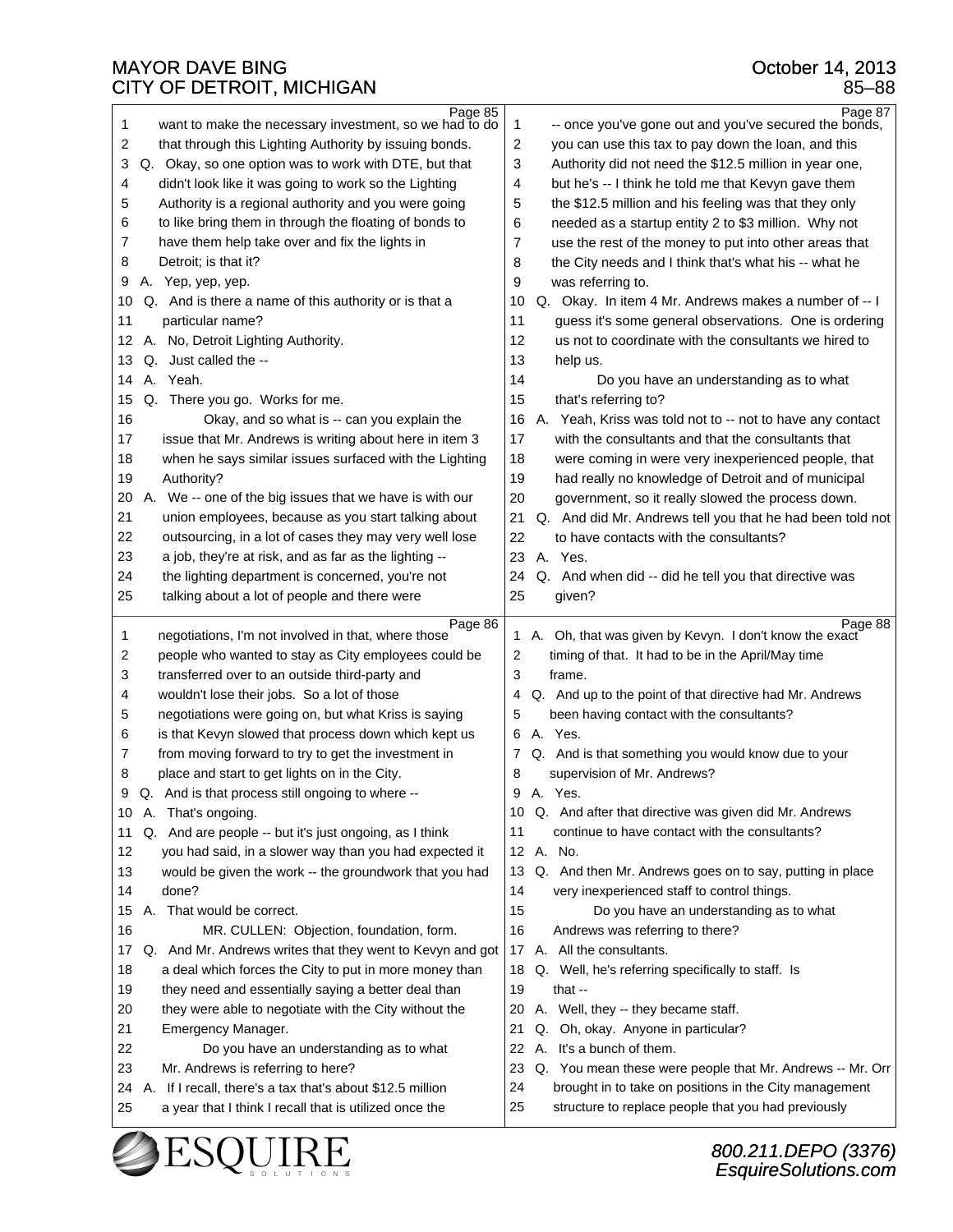|          | Page 89                                                                                           | Page 91                                                                                             |
|----------|---------------------------------------------------------------------------------------------------|-----------------------------------------------------------------------------------------------------|
| 1        | installed; is that right?                                                                         | don't even have a line item in our budget for<br>1                                                  |
| 2<br>А.  | That would be correct.                                                                            | 2<br>training. Somebody's got to get trained to do these                                            |
| 3        | Q. And can you just give me -- you don't have to name                                             | jobs on a long going basis.<br>3                                                                    |
| 4        | names but give me some of the positions where you                                                 | Q. So when you said -- you made some reference to young<br>4                                        |
| 5        | believe he put in people who are inexperienced or very                                            | consultants that were brought in. Is it the case that<br>5                                          |
| 6        | inexperienced.                                                                                    | the Emergency Manager has put in staff positions<br>6                                               |
| 7        | MR. CULLEN: Objection, foundation, form.                                                          | 7<br>people who are actually consultants rather than                                                |
| 8        | Which is it?                                                                                      | long-term employees of the City?<br>8                                                               |
| 9        | MR. ULLMAN: I think we'll go with very                                                            | A. Yes.<br>9                                                                                        |
| 10       | inexperienced.                                                                                    | 10<br>MR. CULLEN: Objection, foundation, form.                                                      |
| 11       | A. He brought on a CFO from the outside to replace Jack                                           | 11<br>Q. And do you know the names or positions of those                                            |
| 12       | and everybody said from day one he was not a good fit.                                            | 12<br>people?                                                                                       |
| 13       | I believe he'll be relieved of his duties for other                                               | 13 A. No, I don't.                                                                                  |
| 14       | reasons this week. Kriss was replaced by Gary Brown,                                              | Q. But that's at a lower level so you don't know the<br>14                                          |
| 15       | who was a City Council -- City Councilman who has                                                 | specific names?<br>15                                                                               |
| 16       | never run anything much less 11 different departments                                             | 16<br>A. Correct.                                                                                   |
| 17       | reporting to him. He was a police officer before he                                               | Q. But it's your understanding that that's what's<br>17                                             |
| 18       | became a City Councilman and he took Kriss' place.                                                | 18<br>happened?                                                                                     |
| 19       | Karla has not been replaced at all, Karla Henderson,                                              | A. Correct. I get feedback from a lot of my department<br>19                                        |
| 20       | who I think was one of our high profile leaders that                                              | 20<br>heads and directors that that's what's going on and                                           |
| 21       | really did an outstanding job in blight elimination                                               | 21<br>they're frustrated as hell.                                                                   |
| 22       | and planning for the City. She's not been replaced to                                             | 22<br>Q. And can you tell me who are some of these department                                       |
| 23       | my knowledge. Only recently our director of                                                       | 23<br>heads who are --                                                                              |
| 24       | purchasing has left and he has not been replaced. So                                              | 24 A. All of them.                                                                                  |
| 25       | a lot of the key people that they're taking out, what                                             | 25 Q. Mr. Andrews also says that the Emergency Manager is                                           |
|          |                                                                                                   |                                                                                                     |
| 1        | Page 90<br>they're doing is putting in consultants in those                                       | Page 92<br>not listening to Conway MacKenzie. Do you see that at<br>1                               |
| 2        | positions and, you know, they're learning on the fly                                              | 2<br>the top of Bates page 862?                                                                     |
| 3        | and just, once again, it's not efficient.                                                         | A. Yes, I see that.<br>3                                                                            |
| 4        | Q. I think you mentioned specifically two people who were                                         | Q. Do you have an understanding of what he was referring<br>4                                       |
| 5        | replaced who you didn't believe were good people or                                               | to there?<br>5                                                                                      |
| 6        | experienced people. You mentioned CFO, Jack Martin,                                               |                                                                                                     |
| 7        |                                                                                                   |                                                                                                     |
|          |                                                                                                   | 6 A. No, I don't. Conway MacKenzie is the restructuring --                                          |
| 8        | as I recall, and then Kriss Andrews himself who was                                               | the primary restructuring firm, but I'm -- you know, I<br>7<br>8                                    |
| q        | replaced by Gary Brown. Anyone else that was put out                                              | have no contact with them at all.<br>Q                                                              |
|          | and replaced by someone that you believe to be not                                                | Q. So you don't know the specifics of what Mr. Andrews                                              |
| 10       | suited, not experienced enough for the job apart from                                             | was referring to?<br>10                                                                             |
| 11       | those two? And put aside positions that are currently<br>unfilled.                                | No, no, I don't.<br>11<br>Α.                                                                        |
| 12       |                                                                                                   | 12 <sub>2</sub><br>Q. Okay. Let me just go quickly through the last couple                          |
| 13       | A. No, those would be the two key along with Karla and                                            | 13<br>of things. Mr. Andrews continues in this email                                                |
| 14       | Karla's just hasn't been replaced. They may be                                                    | 14<br>stating that the Emergency Manager and his team also                                          |
| 15       | looking for a person for that, I don't know, but some                                             | 15<br>pursued wrong things and he gives a list. First he                                            |
| 16       | of the other positions they've just put young                                                     | 16<br>talks about focusing on outsourcing solid waste. Do                                           |
| 17       | consultants in those positions. My big concern there                                              | 17<br>you have an understanding of what the issue is there?                                         |
| 18       | is at some point in time we will come out of                                                      | A. Yeah, trash is getting picked up, garbage and trash is<br>18                                     |
| 19       | bankruptcy and if you don't have the people internally                                            | 19<br>getting picked up. Maybe not as efficient as it                                               |
| 20       | that know the system and you have all these                                                       | 20<br>should be, but it's not like it's not happening. You                                          |
| 21       | consultants doing the job that City employees ought to                                            | 21<br>know, there may be a delay of several hours or maybe a                                        |
| 22       | be doing, when Kevyn leaves, which could be within the                                            | 22<br>day and he's saying that's not an area to overly                                              |
| 23       | next 11 months, and those consultants leave, you                                                  | 23<br>concern itself with. You know, the real issues still<br>24                                    |
| 24<br>25 | haven't developed anybody to run the City on a<br>day-to-day basis. That's my biggest concern. We | are the things that I focused on earlier.<br>Q. Mr. Andrews states in this paragraph that the<br>25 |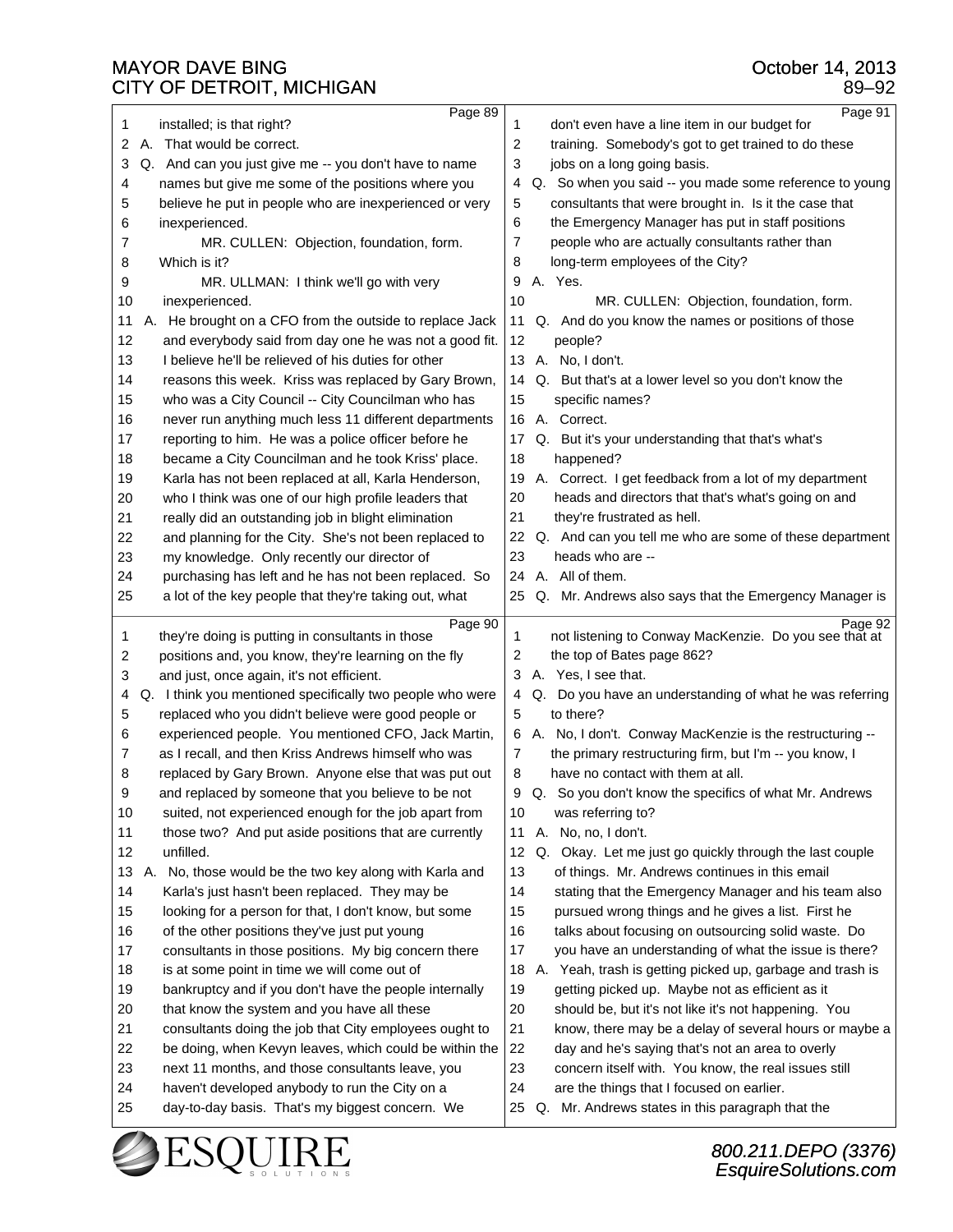| Page 93<br>Page 95<br>announced savings of 15 million are ridiculous and he<br>1<br>1<br>the Planning Department and shift it over to DEGC,<br>2<br>says they don't really know what the savings are, if<br>2<br>DEGC doesn't even want all of that, doesn't make -- we<br>3<br>3<br>don't think it makes a lot of good sense right now.<br>there are any.<br>4<br>Do you see that? Do you have an<br>Q. Okay. And there's also the last point that<br>4<br>5<br>understanding of what's referred to there?<br>5<br>Mr. Andrews makes, number 3, is about putting a new<br>Yeah, I think you first got to know your internal<br>chief in place. I think he's suggesting it should be<br>6<br>6<br>А.<br>costs and I think what Kriss is saying if you don't<br>7<br>7<br>an existing person as opposed to someone brought in<br>know your internal costs, how do you know that when<br>8<br>from the outside?<br>8<br>9<br>you go out, without quoting other companies, that<br>9<br>A. Too late. That's done. Traditionally -- historically<br>you're going to save this money? And so, you know,<br>I should say the police chief and the fire<br>10<br>10<br>that work had not been quoted out.<br>11<br>11<br>commissioner were always appointees selected by the<br>12<br>12<br>Q. I'm sorry, what work had not been quoted out?<br>Mayor. With the kind of problems that we've had from<br>13<br>A. Trash and garbage pickup.<br>a public safety standpoint and with the turnover of<br>13<br>Q. I'm -- I'm not -- I'm sorry, I'm not following.<br>police chiefs since I've been in office, they made a<br>14<br>14<br>A. Solid waste.<br>change so that the Mayor no longer selected the police<br>15<br>15<br>16<br>chief. The police chief was selected by Lansing going<br>Q. It had not been quoted out. I thought there was an<br>16<br>RFP that was put out for solid waste?<br>17<br>back -- actually he started July 1st, but they didn't<br>17<br>18<br>A. It may have been now, but before -- but I think he was<br>follow the process and we have a police commission<br>18<br>19<br>19<br>given information on this 15 million savings before<br>that purportedly has the responsibility of selecting<br>any information came back from the RFP.<br>20<br>and interviewing and they have a process of<br>20<br>21<br>Q. Oh, you're saying that there was an announcement that<br>identifying police chiefs. It didn't happen that way<br>21<br>22<br>with them. And I had no input into it at all and when<br>22<br>there would be a savings of 15 million --<br>23<br>23<br>A. Right.<br>I found out that they were ready to name a police<br>Q. -- before the specifics of the RFP were in --<br>24<br>chief and they showed me a couple names, they had no<br>24<br>A. Correct.<br>25<br>internal candidates at all and I went to Kevyn and<br>25<br>Page 94<br>Page 96<br>Q. -- compared so you could then compare with what the<br>said, you know, you got to -- we've got almost 3,000<br>1<br>1<br>internal --<br>2<br>police officers in the City of Detroit, you can't make<br>2<br>3<br>me believe that we don't have somebody internally who<br>3<br>A. What the internal cost was, correct.<br>Q. Okay. And at that time were the internal costs -- had<br>has the capability and capacity to be considered and<br>4<br>4<br>they been tabulated, calculated?<br>5<br>at the 11th hour they did interview two internal<br>5<br>A. I don't know the answer to that.<br>6<br>candidates but the reality is that the die was cast.<br>6<br>Q. Number 2 on this last list of Mr. Andrews is moving<br>7<br>The guy who they selected is the guy that's here now<br>7<br>PDD to DEGC.<br>8<br>from Cincinnati.<br>8 |
|------------------------------------------------------------------------------------------------------------------------------------------------------------------------------------------------------------------------------------------------------------------------------------------------------------------------------------------------------------------------------------------------------------------------------------------------------------------------------------------------------------------------------------------------------------------------------------------------------------------------------------------------------------------------------------------------------------------------------------------------------------------------------------------------------------------------------------------------------------------------------------------------------------------------------------------------------------------------------------------------------------------------------------------------------------------------------------------------------------------------------------------------------------------------------------------------------------------------------------------------------------------------------------------------------------------------------------------------------------------------------------------------------------------------------------------------------------------------------------------------------------------------------------------------------------------------------------------------------------------------------------------------------------------------------------------------------------------------------------------------------------------------------------------------------------------------------------------------------------------------------------------------------------------------------------------------------------------------------------------------------------------------------------------------------------------------------------------------------------------------------------------------------------------------------------------------------------------------------------------------------------------------------------------------------------------------------------------------------------------------------------------------------------------------------------------------------------------------------------------------------------------------------------------------------------------------------------------------------------------------------------------------------------------------------------------------------------------------------------------------------------------------------------------------------------------------------------------------------------------------------------------------------------------------------------------------------------------------------------------------------------------------------------------------------------------------------------------------------------------------------------------------------------------------------------------------------------------------------------------------------------------------------------------------------------------------------------------------------------------------------------------------------------------------------------------------------------------------------------------------------------------------------------------------------------------------------------------------------------------------------------------------------------------------------------------------------------------------------------------------|
|                                                                                                                                                                                                                                                                                                                                                                                                                                                                                                                                                                                                                                                                                                                                                                                                                                                                                                                                                                                                                                                                                                                                                                                                                                                                                                                                                                                                                                                                                                                                                                                                                                                                                                                                                                                                                                                                                                                                                                                                                                                                                                                                                                                                                                                                                                                                                                                                                                                                                                                                                                                                                                                                                                                                                                                                                                                                                                                                                                                                                                                                                                                                                                                                                                                                                                                                                                                                                                                                                                                                                                                                                                                                                                                                                |
|                                                                                                                                                                                                                                                                                                                                                                                                                                                                                                                                                                                                                                                                                                                                                                                                                                                                                                                                                                                                                                                                                                                                                                                                                                                                                                                                                                                                                                                                                                                                                                                                                                                                                                                                                                                                                                                                                                                                                                                                                                                                                                                                                                                                                                                                                                                                                                                                                                                                                                                                                                                                                                                                                                                                                                                                                                                                                                                                                                                                                                                                                                                                                                                                                                                                                                                                                                                                                                                                                                                                                                                                                                                                                                                                                |
|                                                                                                                                                                                                                                                                                                                                                                                                                                                                                                                                                                                                                                                                                                                                                                                                                                                                                                                                                                                                                                                                                                                                                                                                                                                                                                                                                                                                                                                                                                                                                                                                                                                                                                                                                                                                                                                                                                                                                                                                                                                                                                                                                                                                                                                                                                                                                                                                                                                                                                                                                                                                                                                                                                                                                                                                                                                                                                                                                                                                                                                                                                                                                                                                                                                                                                                                                                                                                                                                                                                                                                                                                                                                                                                                                |
|                                                                                                                                                                                                                                                                                                                                                                                                                                                                                                                                                                                                                                                                                                                                                                                                                                                                                                                                                                                                                                                                                                                                                                                                                                                                                                                                                                                                                                                                                                                                                                                                                                                                                                                                                                                                                                                                                                                                                                                                                                                                                                                                                                                                                                                                                                                                                                                                                                                                                                                                                                                                                                                                                                                                                                                                                                                                                                                                                                                                                                                                                                                                                                                                                                                                                                                                                                                                                                                                                                                                                                                                                                                                                                                                                |
|                                                                                                                                                                                                                                                                                                                                                                                                                                                                                                                                                                                                                                                                                                                                                                                                                                                                                                                                                                                                                                                                                                                                                                                                                                                                                                                                                                                                                                                                                                                                                                                                                                                                                                                                                                                                                                                                                                                                                                                                                                                                                                                                                                                                                                                                                                                                                                                                                                                                                                                                                                                                                                                                                                                                                                                                                                                                                                                                                                                                                                                                                                                                                                                                                                                                                                                                                                                                                                                                                                                                                                                                                                                                                                                                                |
|                                                                                                                                                                                                                                                                                                                                                                                                                                                                                                                                                                                                                                                                                                                                                                                                                                                                                                                                                                                                                                                                                                                                                                                                                                                                                                                                                                                                                                                                                                                                                                                                                                                                                                                                                                                                                                                                                                                                                                                                                                                                                                                                                                                                                                                                                                                                                                                                                                                                                                                                                                                                                                                                                                                                                                                                                                                                                                                                                                                                                                                                                                                                                                                                                                                                                                                                                                                                                                                                                                                                                                                                                                                                                                                                                |
|                                                                                                                                                                                                                                                                                                                                                                                                                                                                                                                                                                                                                                                                                                                                                                                                                                                                                                                                                                                                                                                                                                                                                                                                                                                                                                                                                                                                                                                                                                                                                                                                                                                                                                                                                                                                                                                                                                                                                                                                                                                                                                                                                                                                                                                                                                                                                                                                                                                                                                                                                                                                                                                                                                                                                                                                                                                                                                                                                                                                                                                                                                                                                                                                                                                                                                                                                                                                                                                                                                                                                                                                                                                                                                                                                |
|                                                                                                                                                                                                                                                                                                                                                                                                                                                                                                                                                                                                                                                                                                                                                                                                                                                                                                                                                                                                                                                                                                                                                                                                                                                                                                                                                                                                                                                                                                                                                                                                                                                                                                                                                                                                                                                                                                                                                                                                                                                                                                                                                                                                                                                                                                                                                                                                                                                                                                                                                                                                                                                                                                                                                                                                                                                                                                                                                                                                                                                                                                                                                                                                                                                                                                                                                                                                                                                                                                                                                                                                                                                                                                                                                |
|                                                                                                                                                                                                                                                                                                                                                                                                                                                                                                                                                                                                                                                                                                                                                                                                                                                                                                                                                                                                                                                                                                                                                                                                                                                                                                                                                                                                                                                                                                                                                                                                                                                                                                                                                                                                                                                                                                                                                                                                                                                                                                                                                                                                                                                                                                                                                                                                                                                                                                                                                                                                                                                                                                                                                                                                                                                                                                                                                                                                                                                                                                                                                                                                                                                                                                                                                                                                                                                                                                                                                                                                                                                                                                                                                |
|                                                                                                                                                                                                                                                                                                                                                                                                                                                                                                                                                                                                                                                                                                                                                                                                                                                                                                                                                                                                                                                                                                                                                                                                                                                                                                                                                                                                                                                                                                                                                                                                                                                                                                                                                                                                                                                                                                                                                                                                                                                                                                                                                                                                                                                                                                                                                                                                                                                                                                                                                                                                                                                                                                                                                                                                                                                                                                                                                                                                                                                                                                                                                                                                                                                                                                                                                                                                                                                                                                                                                                                                                                                                                                                                                |
|                                                                                                                                                                                                                                                                                                                                                                                                                                                                                                                                                                                                                                                                                                                                                                                                                                                                                                                                                                                                                                                                                                                                                                                                                                                                                                                                                                                                                                                                                                                                                                                                                                                                                                                                                                                                                                                                                                                                                                                                                                                                                                                                                                                                                                                                                                                                                                                                                                                                                                                                                                                                                                                                                                                                                                                                                                                                                                                                                                                                                                                                                                                                                                                                                                                                                                                                                                                                                                                                                                                                                                                                                                                                                                                                                |
|                                                                                                                                                                                                                                                                                                                                                                                                                                                                                                                                                                                                                                                                                                                                                                                                                                                                                                                                                                                                                                                                                                                                                                                                                                                                                                                                                                                                                                                                                                                                                                                                                                                                                                                                                                                                                                                                                                                                                                                                                                                                                                                                                                                                                                                                                                                                                                                                                                                                                                                                                                                                                                                                                                                                                                                                                                                                                                                                                                                                                                                                                                                                                                                                                                                                                                                                                                                                                                                                                                                                                                                                                                                                                                                                                |
|                                                                                                                                                                                                                                                                                                                                                                                                                                                                                                                                                                                                                                                                                                                                                                                                                                                                                                                                                                                                                                                                                                                                                                                                                                                                                                                                                                                                                                                                                                                                                                                                                                                                                                                                                                                                                                                                                                                                                                                                                                                                                                                                                                                                                                                                                                                                                                                                                                                                                                                                                                                                                                                                                                                                                                                                                                                                                                                                                                                                                                                                                                                                                                                                                                                                                                                                                                                                                                                                                                                                                                                                                                                                                                                                                |
|                                                                                                                                                                                                                                                                                                                                                                                                                                                                                                                                                                                                                                                                                                                                                                                                                                                                                                                                                                                                                                                                                                                                                                                                                                                                                                                                                                                                                                                                                                                                                                                                                                                                                                                                                                                                                                                                                                                                                                                                                                                                                                                                                                                                                                                                                                                                                                                                                                                                                                                                                                                                                                                                                                                                                                                                                                                                                                                                                                                                                                                                                                                                                                                                                                                                                                                                                                                                                                                                                                                                                                                                                                                                                                                                                |
|                                                                                                                                                                                                                                                                                                                                                                                                                                                                                                                                                                                                                                                                                                                                                                                                                                                                                                                                                                                                                                                                                                                                                                                                                                                                                                                                                                                                                                                                                                                                                                                                                                                                                                                                                                                                                                                                                                                                                                                                                                                                                                                                                                                                                                                                                                                                                                                                                                                                                                                                                                                                                                                                                                                                                                                                                                                                                                                                                                                                                                                                                                                                                                                                                                                                                                                                                                                                                                                                                                                                                                                                                                                                                                                                                |
|                                                                                                                                                                                                                                                                                                                                                                                                                                                                                                                                                                                                                                                                                                                                                                                                                                                                                                                                                                                                                                                                                                                                                                                                                                                                                                                                                                                                                                                                                                                                                                                                                                                                                                                                                                                                                                                                                                                                                                                                                                                                                                                                                                                                                                                                                                                                                                                                                                                                                                                                                                                                                                                                                                                                                                                                                                                                                                                                                                                                                                                                                                                                                                                                                                                                                                                                                                                                                                                                                                                                                                                                                                                                                                                                                |
|                                                                                                                                                                                                                                                                                                                                                                                                                                                                                                                                                                                                                                                                                                                                                                                                                                                                                                                                                                                                                                                                                                                                                                                                                                                                                                                                                                                                                                                                                                                                                                                                                                                                                                                                                                                                                                                                                                                                                                                                                                                                                                                                                                                                                                                                                                                                                                                                                                                                                                                                                                                                                                                                                                                                                                                                                                                                                                                                                                                                                                                                                                                                                                                                                                                                                                                                                                                                                                                                                                                                                                                                                                                                                                                                                |
|                                                                                                                                                                                                                                                                                                                                                                                                                                                                                                                                                                                                                                                                                                                                                                                                                                                                                                                                                                                                                                                                                                                                                                                                                                                                                                                                                                                                                                                                                                                                                                                                                                                                                                                                                                                                                                                                                                                                                                                                                                                                                                                                                                                                                                                                                                                                                                                                                                                                                                                                                                                                                                                                                                                                                                                                                                                                                                                                                                                                                                                                                                                                                                                                                                                                                                                                                                                                                                                                                                                                                                                                                                                                                                                                                |
|                                                                                                                                                                                                                                                                                                                                                                                                                                                                                                                                                                                                                                                                                                                                                                                                                                                                                                                                                                                                                                                                                                                                                                                                                                                                                                                                                                                                                                                                                                                                                                                                                                                                                                                                                                                                                                                                                                                                                                                                                                                                                                                                                                                                                                                                                                                                                                                                                                                                                                                                                                                                                                                                                                                                                                                                                                                                                                                                                                                                                                                                                                                                                                                                                                                                                                                                                                                                                                                                                                                                                                                                                                                                                                                                                |
|                                                                                                                                                                                                                                                                                                                                                                                                                                                                                                                                                                                                                                                                                                                                                                                                                                                                                                                                                                                                                                                                                                                                                                                                                                                                                                                                                                                                                                                                                                                                                                                                                                                                                                                                                                                                                                                                                                                                                                                                                                                                                                                                                                                                                                                                                                                                                                                                                                                                                                                                                                                                                                                                                                                                                                                                                                                                                                                                                                                                                                                                                                                                                                                                                                                                                                                                                                                                                                                                                                                                                                                                                                                                                                                                                |
|                                                                                                                                                                                                                                                                                                                                                                                                                                                                                                                                                                                                                                                                                                                                                                                                                                                                                                                                                                                                                                                                                                                                                                                                                                                                                                                                                                                                                                                                                                                                                                                                                                                                                                                                                                                                                                                                                                                                                                                                                                                                                                                                                                                                                                                                                                                                                                                                                                                                                                                                                                                                                                                                                                                                                                                                                                                                                                                                                                                                                                                                                                                                                                                                                                                                                                                                                                                                                                                                                                                                                                                                                                                                                                                                                |
|                                                                                                                                                                                                                                                                                                                                                                                                                                                                                                                                                                                                                                                                                                                                                                                                                                                                                                                                                                                                                                                                                                                                                                                                                                                                                                                                                                                                                                                                                                                                                                                                                                                                                                                                                                                                                                                                                                                                                                                                                                                                                                                                                                                                                                                                                                                                                                                                                                                                                                                                                                                                                                                                                                                                                                                                                                                                                                                                                                                                                                                                                                                                                                                                                                                                                                                                                                                                                                                                                                                                                                                                                                                                                                                                                |
|                                                                                                                                                                                                                                                                                                                                                                                                                                                                                                                                                                                                                                                                                                                                                                                                                                                                                                                                                                                                                                                                                                                                                                                                                                                                                                                                                                                                                                                                                                                                                                                                                                                                                                                                                                                                                                                                                                                                                                                                                                                                                                                                                                                                                                                                                                                                                                                                                                                                                                                                                                                                                                                                                                                                                                                                                                                                                                                                                                                                                                                                                                                                                                                                                                                                                                                                                                                                                                                                                                                                                                                                                                                                                                                                                |
|                                                                                                                                                                                                                                                                                                                                                                                                                                                                                                                                                                                                                                                                                                                                                                                                                                                                                                                                                                                                                                                                                                                                                                                                                                                                                                                                                                                                                                                                                                                                                                                                                                                                                                                                                                                                                                                                                                                                                                                                                                                                                                                                                                                                                                                                                                                                                                                                                                                                                                                                                                                                                                                                                                                                                                                                                                                                                                                                                                                                                                                                                                                                                                                                                                                                                                                                                                                                                                                                                                                                                                                                                                                                                                                                                |
|                                                                                                                                                                                                                                                                                                                                                                                                                                                                                                                                                                                                                                                                                                                                                                                                                                                                                                                                                                                                                                                                                                                                                                                                                                                                                                                                                                                                                                                                                                                                                                                                                                                                                                                                                                                                                                                                                                                                                                                                                                                                                                                                                                                                                                                                                                                                                                                                                                                                                                                                                                                                                                                                                                                                                                                                                                                                                                                                                                                                                                                                                                                                                                                                                                                                                                                                                                                                                                                                                                                                                                                                                                                                                                                                                |
|                                                                                                                                                                                                                                                                                                                                                                                                                                                                                                                                                                                                                                                                                                                                                                                                                                                                                                                                                                                                                                                                                                                                                                                                                                                                                                                                                                                                                                                                                                                                                                                                                                                                                                                                                                                                                                                                                                                                                                                                                                                                                                                                                                                                                                                                                                                                                                                                                                                                                                                                                                                                                                                                                                                                                                                                                                                                                                                                                                                                                                                                                                                                                                                                                                                                                                                                                                                                                                                                                                                                                                                                                                                                                                                                                |
|                                                                                                                                                                                                                                                                                                                                                                                                                                                                                                                                                                                                                                                                                                                                                                                                                                                                                                                                                                                                                                                                                                                                                                                                                                                                                                                                                                                                                                                                                                                                                                                                                                                                                                                                                                                                                                                                                                                                                                                                                                                                                                                                                                                                                                                                                                                                                                                                                                                                                                                                                                                                                                                                                                                                                                                                                                                                                                                                                                                                                                                                                                                                                                                                                                                                                                                                                                                                                                                                                                                                                                                                                                                                                                                                                |
|                                                                                                                                                                                                                                                                                                                                                                                                                                                                                                                                                                                                                                                                                                                                                                                                                                                                                                                                                                                                                                                                                                                                                                                                                                                                                                                                                                                                                                                                                                                                                                                                                                                                                                                                                                                                                                                                                                                                                                                                                                                                                                                                                                                                                                                                                                                                                                                                                                                                                                                                                                                                                                                                                                                                                                                                                                                                                                                                                                                                                                                                                                                                                                                                                                                                                                                                                                                                                                                                                                                                                                                                                                                                                                                                                |
|                                                                                                                                                                                                                                                                                                                                                                                                                                                                                                                                                                                                                                                                                                                                                                                                                                                                                                                                                                                                                                                                                                                                                                                                                                                                                                                                                                                                                                                                                                                                                                                                                                                                                                                                                                                                                                                                                                                                                                                                                                                                                                                                                                                                                                                                                                                                                                                                                                                                                                                                                                                                                                                                                                                                                                                                                                                                                                                                                                                                                                                                                                                                                                                                                                                                                                                                                                                                                                                                                                                                                                                                                                                                                                                                                |
|                                                                                                                                                                                                                                                                                                                                                                                                                                                                                                                                                                                                                                                                                                                                                                                                                                                                                                                                                                                                                                                                                                                                                                                                                                                                                                                                                                                                                                                                                                                                                                                                                                                                                                                                                                                                                                                                                                                                                                                                                                                                                                                                                                                                                                                                                                                                                                                                                                                                                                                                                                                                                                                                                                                                                                                                                                                                                                                                                                                                                                                                                                                                                                                                                                                                                                                                                                                                                                                                                                                                                                                                                                                                                                                                                |
|                                                                                                                                                                                                                                                                                                                                                                                                                                                                                                                                                                                                                                                                                                                                                                                                                                                                                                                                                                                                                                                                                                                                                                                                                                                                                                                                                                                                                                                                                                                                                                                                                                                                                                                                                                                                                                                                                                                                                                                                                                                                                                                                                                                                                                                                                                                                                                                                                                                                                                                                                                                                                                                                                                                                                                                                                                                                                                                                                                                                                                                                                                                                                                                                                                                                                                                                                                                                                                                                                                                                                                                                                                                                                                                                                |
|                                                                                                                                                                                                                                                                                                                                                                                                                                                                                                                                                                                                                                                                                                                                                                                                                                                                                                                                                                                                                                                                                                                                                                                                                                                                                                                                                                                                                                                                                                                                                                                                                                                                                                                                                                                                                                                                                                                                                                                                                                                                                                                                                                                                                                                                                                                                                                                                                                                                                                                                                                                                                                                                                                                                                                                                                                                                                                                                                                                                                                                                                                                                                                                                                                                                                                                                                                                                                                                                                                                                                                                                                                                                                                                                                |
|                                                                                                                                                                                                                                                                                                                                                                                                                                                                                                                                                                                                                                                                                                                                                                                                                                                                                                                                                                                                                                                                                                                                                                                                                                                                                                                                                                                                                                                                                                                                                                                                                                                                                                                                                                                                                                                                                                                                                                                                                                                                                                                                                                                                                                                                                                                                                                                                                                                                                                                                                                                                                                                                                                                                                                                                                                                                                                                                                                                                                                                                                                                                                                                                                                                                                                                                                                                                                                                                                                                                                                                                                                                                                                                                                |
|                                                                                                                                                                                                                                                                                                                                                                                                                                                                                                                                                                                                                                                                                                                                                                                                                                                                                                                                                                                                                                                                                                                                                                                                                                                                                                                                                                                                                                                                                                                                                                                                                                                                                                                                                                                                                                                                                                                                                                                                                                                                                                                                                                                                                                                                                                                                                                                                                                                                                                                                                                                                                                                                                                                                                                                                                                                                                                                                                                                                                                                                                                                                                                                                                                                                                                                                                                                                                                                                                                                                                                                                                                                                                                                                                |
| 9<br>9<br>Can you tell me what that refers to?<br>Q. And then lastly, if you look at the second to the last                                                                                                                                                                                                                                                                                                                                                                                                                                                                                                                                                                                                                                                                                                                                                                                                                                                                                                                                                                                                                                                                                                                                                                                                                                                                                                                                                                                                                                                                                                                                                                                                                                                                                                                                                                                                                                                                                                                                                                                                                                                                                                                                                                                                                                                                                                                                                                                                                                                                                                                                                                                                                                                                                                                                                                                                                                                                                                                                                                                                                                                                                                                                                                                                                                                                                                                                                                                                                                                                                                                                                                                                                                    |
| A. You got to learn the acronyms here. Planning and<br>paragraph in this email, Mr. Andrews makes reference<br>10<br>10                                                                                                                                                                                                                                                                                                                                                                                                                                                                                                                                                                                                                                                                                                                                                                                                                                                                                                                                                                                                                                                                                                                                                                                                                                                                                                                                                                                                                                                                                                                                                                                                                                                                                                                                                                                                                                                                                                                                                                                                                                                                                                                                                                                                                                                                                                                                                                                                                                                                                                                                                                                                                                                                                                                                                                                                                                                                                                                                                                                                                                                                                                                                                                                                                                                                                                                                                                                                                                                                                                                                                                                                                        |
| development and DEGC is Detroit Economic Growth<br>to a gag order or gag orders from Kevyn, which he says<br>11<br>11                                                                                                                                                                                                                                                                                                                                                                                                                                                                                                                                                                                                                                                                                                                                                                                                                                                                                                                                                                                                                                                                                                                                                                                                                                                                                                                                                                                                                                                                                                                                                                                                                                                                                                                                                                                                                                                                                                                                                                                                                                                                                                                                                                                                                                                                                                                                                                                                                                                                                                                                                                                                                                                                                                                                                                                                                                                                                                                                                                                                                                                                                                                                                                                                                                                                                                                                                                                                                                                                                                                                                                                                                          |
|                                                                                                                                                                                                                                                                                                                                                                                                                                                                                                                                                                                                                                                                                                                                                                                                                                                                                                                                                                                                                                                                                                                                                                                                                                                                                                                                                                                                                                                                                                                                                                                                                                                                                                                                                                                                                                                                                                                                                                                                                                                                                                                                                                                                                                                                                                                                                                                                                                                                                                                                                                                                                                                                                                                                                                                                                                                                                                                                                                                                                                                                                                                                                                                                                                                                                                                                                                                                                                                                                                                                                                                                                                                                                                                                                |
| 12<br>Corporation, and you know you got two functions that<br>12<br>only support the very poor reporting.                                                                                                                                                                                                                                                                                                                                                                                                                                                                                                                                                                                                                                                                                                                                                                                                                                                                                                                                                                                                                                                                                                                                                                                                                                                                                                                                                                                                                                                                                                                                                                                                                                                                                                                                                                                                                                                                                                                                                                                                                                                                                                                                                                                                                                                                                                                                                                                                                                                                                                                                                                                                                                                                                                                                                                                                                                                                                                                                                                                                                                                                                                                                                                                                                                                                                                                                                                                                                                                                                                                                                                                                                                      |
| 13<br>13<br>do planning for the City of Detroit. DEGC is a little                                                                                                                                                                                                                                                                                                                                                                                                                                                                                                                                                                                                                                                                                                                                                                                                                                                                                                                                                                                                                                                                                                                                                                                                                                                                                                                                                                                                                                                                                                                                                                                                                                                                                                                                                                                                                                                                                                                                                                                                                                                                                                                                                                                                                                                                                                                                                                                                                                                                                                                                                                                                                                                                                                                                                                                                                                                                                                                                                                                                                                                                                                                                                                                                                                                                                                                                                                                                                                                                                                                                                                                                                                                                              |
| Do you have an understanding as to what<br>14<br>different. They're basically about new business<br>14<br>he's referring to when he uses the phrase gag orders                                                                                                                                                                                                                                                                                                                                                                                                                                                                                                                                                                                                                                                                                                                                                                                                                                                                                                                                                                                                                                                                                                                                                                                                                                                                                                                                                                                                                                                                                                                                                                                                                                                                                                                                                                                                                                                                                                                                                                                                                                                                                                                                                                                                                                                                                                                                                                                                                                                                                                                                                                                                                                                                                                                                                                                                                                                                                                                                                                                                                                                                                                                                                                                                                                                                                                                                                                                                                                                                                                                                                                                 |
| 15<br>coming into town and they're more growth oriented than<br>15<br>from Kevyn?                                                                                                                                                                                                                                                                                                                                                                                                                                                                                                                                                                                                                                                                                                                                                                                                                                                                                                                                                                                                                                                                                                                                                                                                                                                                                                                                                                                                                                                                                                                                                                                                                                                                                                                                                                                                                                                                                                                                                                                                                                                                                                                                                                                                                                                                                                                                                                                                                                                                                                                                                                                                                                                                                                                                                                                                                                                                                                                                                                                                                                                                                                                                                                                                                                                                                                                                                                                                                                                                                                                                                                                                                                                              |
| anything else. They don't get into the nitty-gritty<br>16 A. I think anytime -- we got a different kind of press<br>16                                                                                                                                                                                                                                                                                                                                                                                                                                                                                                                                                                                                                                                                                                                                                                                                                                                                                                                                                                                                                                                                                                                                                                                                                                                                                                                                                                                                                                                                                                                                                                                                                                                                                                                                                                                                                                                                                                                                                                                                                                                                                                                                                                                                                                                                                                                                                                                                                                                                                                                                                                                                                                                                                                                                                                                                                                                                                                                                                                                                                                                                                                                                                                                                                                                                                                                                                                                                                                                                                                                                                                                                                         |
| 17<br>of managing what happens in city departments on a<br>here. I don't know. Are you from here?<br>17                                                                                                                                                                                                                                                                                                                                                                                                                                                                                                                                                                                                                                                                                                                                                                                                                                                                                                                                                                                                                                                                                                                                                                                                                                                                                                                                                                                                                                                                                                                                                                                                                                                                                                                                                                                                                                                                                                                                                                                                                                                                                                                                                                                                                                                                                                                                                                                                                                                                                                                                                                                                                                                                                                                                                                                                                                                                                                                                                                                                                                                                                                                                                                                                                                                                                                                                                                                                                                                                                                                                                                                                                                        |
| 18<br>Q. I'm from New York.<br>day-to-day basis. We don't think, meaning my<br>18                                                                                                                                                                                                                                                                                                                                                                                                                                                                                                                                                                                                                                                                                                                                                                                                                                                                                                                                                                                                                                                                                                                                                                                                                                                                                                                                                                                                                                                                                                                                                                                                                                                                                                                                                                                                                                                                                                                                                                                                                                                                                                                                                                                                                                                                                                                                                                                                                                                                                                                                                                                                                                                                                                                                                                                                                                                                                                                                                                                                                                                                                                                                                                                                                                                                                                                                                                                                                                                                                                                                                                                                                                                              |
| 19<br>administration, don't think that that's a good use of<br>19<br>Okay, our press may be worse than New York press.<br>А.                                                                                                                                                                                                                                                                                                                                                                                                                                                                                                                                                                                                                                                                                                                                                                                                                                                                                                                                                                                                                                                                                                                                                                                                                                                                                                                                                                                                                                                                                                                                                                                                                                                                                                                                                                                                                                                                                                                                                                                                                                                                                                                                                                                                                                                                                                                                                                                                                                                                                                                                                                                                                                                                                                                                                                                                                                                                                                                                                                                                                                                                                                                                                                                                                                                                                                                                                                                                                                                                                                                                                                                                                   |
| That's a matter of opinion.<br>the skill sets that we have in the two departments.<br>20<br>20<br>Q.                                                                                                                                                                                                                                                                                                                                                                                                                                                                                                                                                                                                                                                                                                                                                                                                                                                                                                                                                                                                                                                                                                                                                                                                                                                                                                                                                                                                                                                                                                                                                                                                                                                                                                                                                                                                                                                                                                                                                                                                                                                                                                                                                                                                                                                                                                                                                                                                                                                                                                                                                                                                                                                                                                                                                                                                                                                                                                                                                                                                                                                                                                                                                                                                                                                                                                                                                                                                                                                                                                                                                                                                                                           |
| There may be some things and we've even heard from<br>21<br>21<br>Having said that, having said that, the negative<br>А.                                                                                                                                                                                                                                                                                                                                                                                                                                                                                                                                                                                                                                                                                                                                                                                                                                                                                                                                                                                                                                                                                                                                                                                                                                                                                                                                                                                                                                                                                                                                                                                                                                                                                                                                                                                                                                                                                                                                                                                                                                                                                                                                                                                                                                                                                                                                                                                                                                                                                                                                                                                                                                                                                                                                                                                                                                                                                                                                                                                                                                                                                                                                                                                                                                                                                                                                                                                                                                                                                                                                                                                                                       |
| 22<br>HUD, which is a big supporter of our Planning<br>22<br>stories about Detroit is pretty rampant and you know,                                                                                                                                                                                                                                                                                                                                                                                                                                                                                                                                                                                                                                                                                                                                                                                                                                                                                                                                                                                                                                                                                                                                                                                                                                                                                                                                                                                                                                                                                                                                                                                                                                                                                                                                                                                                                                                                                                                                                                                                                                                                                                                                                                                                                                                                                                                                                                                                                                                                                                                                                                                                                                                                                                                                                                                                                                                                                                                                                                                                                                                                                                                                                                                                                                                                                                                                                                                                                                                                                                                                                                                                                             |
| Department, there are things that we can't transfer to<br>23<br>I guess things happen internally that you would hope<br>23                                                                                                                                                                                                                                                                                                                                                                                                                                                                                                                                                                                                                                                                                                                                                                                                                                                                                                                                                                                                                                                                                                                                                                                                                                                                                                                                                                                                                                                                                                                                                                                                                                                                                                                                                                                                                                                                                                                                                                                                                                                                                                                                                                                                                                                                                                                                                                                                                                                                                                                                                                                                                                                                                                                                                                                                                                                                                                                                                                                                                                                                                                                                                                                                                                                                                                                                                                                                                                                                                                                                                                                                                     |
| DEGC. And so when people just with blinders on<br>24<br>would maybe stay inside, but our press does a pretty<br>24                                                                                                                                                                                                                                                                                                                                                                                                                                                                                                                                                                                                                                                                                                                                                                                                                                                                                                                                                                                                                                                                                                                                                                                                                                                                                                                                                                                                                                                                                                                                                                                                                                                                                                                                                                                                                                                                                                                                                                                                                                                                                                                                                                                                                                                                                                                                                                                                                                                                                                                                                                                                                                                                                                                                                                                                                                                                                                                                                                                                                                                                                                                                                                                                                                                                                                                                                                                                                                                                                                                                                                                                                             |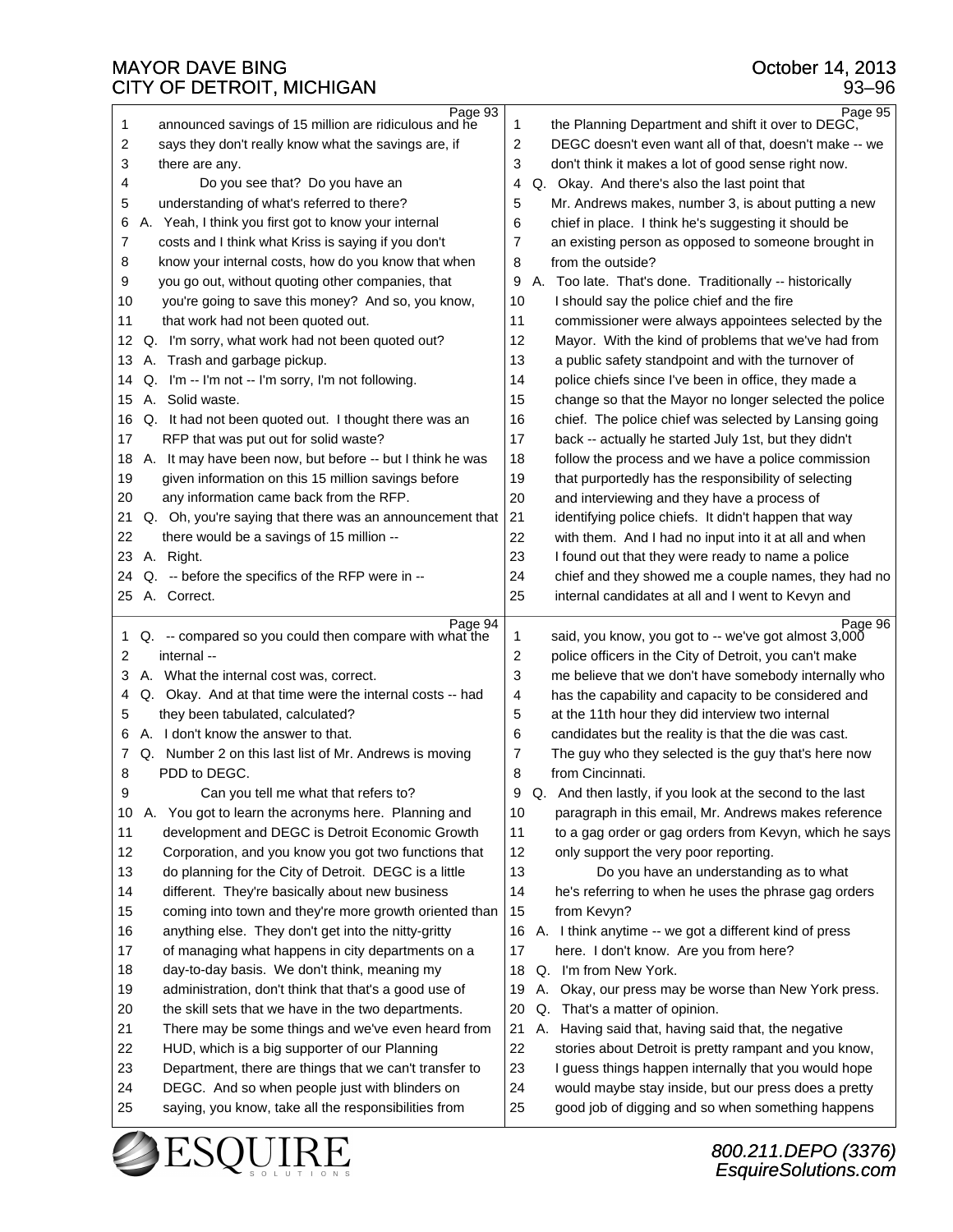| 1        | Page 97<br>internally and the press gets ahold of it, I think | 1.             | Page 99<br>Q. And earlier you had mentioned Treasurer Andy Dillon. |
|----------|---------------------------------------------------------------|----------------|--------------------------------------------------------------------|
| 2        | what Kevyn is saying, you know, there must be a leak          | $\overline{2}$ | Did you have any discussions with him about the                    |
| 3        | somewhere so, you know, we don't -- we want to make           | 3              | <b>Emergency Manager?</b>                                          |
| 4        | sure that that stops, we don't need to read about some        |                | 4 A. Not as much. Rich seemed to have taken the lead on            |
| 5        | of the things that are being discussed internally,            | 5              | that. I think the Treasurer was more involved in what              |
| 6        | etc., etc., so I'm putting a gag order out and                | 6              | was happening in Detroit in 2012 as opposed to 2013.               |
| 7        | anybody -- if I find out that you are the leak, then          | 7              | I've not seen a lot of him in 2013.                                |
| 8        | I'm going to have to deal with you appropriately.             | 8              | Q. But did you have any discussion about --                        |
| 9        | Q. Okay. And then actually as I see in the email above        | 9              | A. No, no with Andy, no.                                           |
| 10       | this Mr. Andrews says, we need to talk, we need to            | 10             | Q. Did you have any discussions with him about Detroit's           |
| 11       | plan this communication well, how do we get out a             | 11             | pension issues?                                                    |
| 12       | message that helps matters.                                   |                | 12 A. With Andy, no.                                               |
| 13       | Do you know what he was referring to by                       | 13             | Q. Okay. And how about Governor Snyder? Have you had               |
| 14       | planning this communication well?                             | 14             | any discussions with him about the Emergency Manager?              |
| 15       | A. I'm not 100 percent sure on that, but it's one of the      | 15             | A. Just once.                                                      |
| 16       | things that we talk about internally a lot. You know,         | 16             | Q. And when was that?                                              |
| 17       | I have an administration that have accomplished a lot         |                | 17 A. That was before I went to DC to meet Kevyn.                  |
| 18       | of things and because the focus is always on the              |                | 18 Q. And what was the substance of that conversation, if          |
| 19       | negative things that are happening, we're trying to           | 19             | you remember?                                                      |
| 20       | figure out -- there are some good stories. I mean,            | 20             | A. That they think that they found the right guy.                  |
| 21       | even yesterday with 60 Minutes, I guess, it was all           | 21             | Q. How long was the conversation?                                  |
| 22       | pretty negative about the City. It's the same thing           |                | 22 A. Short conversation.                                          |
| 23       | over and over and over. Nobody talks about some of            | 23             | Q. Did you say anything back or was it him simply                  |
| 24       | the positive things that are going on and I think in          | 24             | informing you that --                                              |
| 25       | deference to staff, I want people to understand that          |                | 25 A. Just informing me.                                           |
|          |                                                               |                |                                                                    |
|          |                                                               |                |                                                                    |
|          | Page 98                                                       |                | Page 100                                                           |
| 1        | they've accomplished a lot and so we wanted -- I think        | 1.             | Q. Did you have any discussions with the Governor about            |
| 2        | Kriss and Bob wanted to make sure that our press              | 2              | the possibility of filing for bankruptcy?                          |
| 3        | understood that there were good things, that we had           | 3              | A. No.                                                             |
| 4        | accomplished things, etc., etc. It's not all about            | 4              | Q. And did you have any discussions with him about the             |
| 5        | the Emergency Manager coming in and now things start          | 5              | City's pension issues?                                             |
| 6        | to happen. It's about things were already happening.          | 6              | A. No.                                                             |
| 7        | MR. ULLMAN: Okay, I have no further                           | 7              | MR. ELLISON: That's all I have for the                             |
| 8        | questions at this time. I will pass the witness.              | 8              | witness.                                                           |
| 9        | THE VIDEOGRAPHER: We'll go off the record                     | 9              | EXAMINATION                                                        |
| 10       | at 12:49.                                                     | 10             | BY MS. LEVINE:                                                     |
| 11       | (A brief recess was taken.)                                   | 11             | Q. Good afternoon, Mr. Mayor.                                      |
| 12       | THE VIDEOGRAPHER: Back on the record,                         | 12             | A. Good afternoon.                                                 |
| 13       | 12:52. Go ahead.                                              | 13             | Q. Sharon Levine, Lowenstein Sandler, for AFSCME.                  |
| 14       | <b>EXAMINATION</b>                                            | 14             | A. Okay.                                                           |
| 15       | BY MR. ELLISON:                                               | 15             | Q. Just a couple more questions.                                   |
| 16       | Q. Good afternoon, Mr. Mayor. I just have a few               | 16             | Prior to -- going back 18 months before the                        |
| 17       | questions so I'll be very brief.                              | 17             | bankruptcy filing, are you aware that there were                   |
| 18       | How many discussions did you have with                        | 18             | negotiations with the City and a coalition of unions               |
| 19       | Mr. Baird about the Emergency Manager; do you recall?         | 19             | with regard to certain tentative agreements?                       |
| 20       | A. No more than two.                                          | 20             | A. Yes.                                                            |
| 21       | Q. And when was the last one?                                 | 21             | Q. Were you involved in those negotiations?                        |
| 22       | A. I think after -- after I met with Kevyn.                   | 22             | A. Yes.                                                            |
| 23       | Q. So that would have been in the February or March time      | 23             | Q. Is it your understanding that those negotiations with           |
| 24<br>25 | frame?<br>A. In late February, yeah.                          | 24<br>25       | your unions actually did result in tentative<br>agreements?        |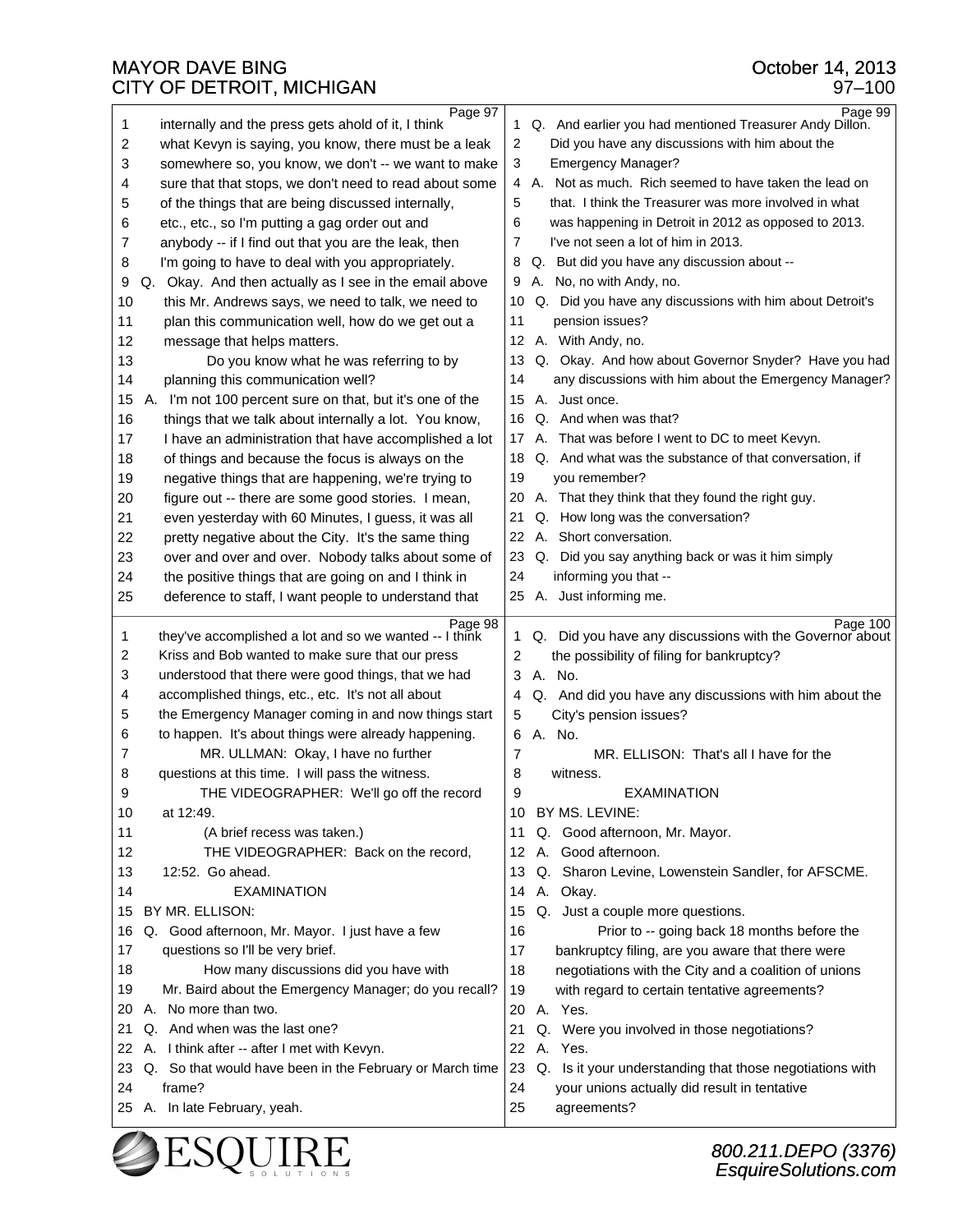| Page 101<br>Page 103<br>A. Yes.<br>finish?<br>1<br>1<br>Q. And is it your understanding that those tentative<br>2<br>A. Kriss and Jack Martin would have been the two guys,<br>2<br>3<br>agreements were ratified by the unions?<br>the CFO and the COO would have been the guys that were<br>3<br>A. Yes.<br>heading that up, and I would think HR guy had to be<br>4<br>4<br>Q. Were those -- and was it your understanding that those<br>5<br>involved in that who's no longer here, Patrick Aquart,<br>5<br>tentative agreements would have resulted in savings<br>6<br>and then our labor person would have been involved in<br>6<br>7<br>that, and they reported to either Jack or Kriss.<br>7<br>for the City?<br>A. Yes.<br>Q. To your knowledge did those meetings result in<br>8<br>8<br>9<br>tentative agreements or any agreements with the<br>Q. Were the tentative agreements -- were the tentative<br>9<br>unions?<br>10<br>agreements ever implemented by the City?<br>10<br>No.<br>A. Not to my knowledge.<br>11<br>А.<br>11<br>Q. Do you know why?<br>Q. Why did those -- did those discussions come to a halt?<br>12<br>12<br>A. They were rejected by the Treasurer, Andy Dillon.<br>A. I believe they did, once the determination was made<br>13<br>13<br>Q. After the rejection of the tentative agreements did<br>that an Emergency Manager was imminent.<br>14<br>14<br>15<br>there come a point in time where you were involved in<br>Q. Following the appointment of the Emergency Manager,<br>15<br>further negotiations with your unions with regard to<br>16<br>were you -- are you aware of any further discussions<br>16<br>17<br>concessions, specifically including meetings with<br>17<br>with your unions or coalition of unions before the<br>Ernst & Young?<br>18<br>18<br>filing of the Chapter 9 case?<br>A. I wasn't actually involved in any of that so I'm not<br>A. I'm sure there were ongoing meetings, but I've not<br>19<br>19<br>20<br>20<br>100 percent sure what other meetings occurred after we<br>been involved in any of them because that was under<br>21<br>21<br>didn't get the tentative agreements implemented.<br>the purview of the Emergency Manager.<br>Q. How are you sure that there were ongoing meetings if<br>22<br>Q. Were there meetings -- were you aware of meetings<br>22<br>23<br>between various union representatives and E&Y or<br>23<br>you weren't involved?<br>A. Just conversations, you hear conversation, people let<br>24<br>Ernst & Young?<br>24<br>A. Yes.<br>25<br>you know what's going on.<br>25<br>Page 104<br>Page 102<br>Q. When did those occur?<br>Q. So what -- with whom did you have a conversation that<br>1<br>1<br>A. Those would have been late 2012 and maybe the first<br>2<br>indicated to you that there were ongoing meetings with<br>2<br>3<br>the coalition of unions after the appointment of the<br>3<br>quarter of '13.<br>Q. And who was present at those meetings on behalf of the<br><b>Emergency Manager?</b><br>4<br>4<br>City?<br>5<br>Jack or Kriss.<br>5<br>А.<br>MR. CULLEN: Objection, foundation.<br>Q. And when did those meetings take place?<br>6<br>6<br>Q. Are you aware who was in attendance at those meetings<br>A. Once again, it was sometime in the first quarter of<br>7<br>7<br>on behalf of the City?<br>8<br>'13. I don't know that there were ongoing meetings.<br>8<br>9<br>A. That would have been our top labor guy. I don't know<br>9<br>Once Kevyn got here I do think there were still<br>if he was by himself. I don't know if Kriss was still<br>10<br>meetings, but like I said, I'm not involved in that at<br>10<br>11<br>involved in it, Andrews. I'm not sure from the City's<br>11<br>all anymore.<br>perspective who all may have been there.<br>12<br>12<br>Q. So while you were in control, there were negotiations<br>Q. But these took place before the Emergency Manager was<br>13<br>with the coalition of unions that resulted in a TA<br>13<br>14<br>appointed in March of 2013; correct?<br>14<br>where the unions ratified those TAs and those were not<br>A. Correct.<br>15<br>implemented because Mr. Baird declined to implement<br>15<br>Q. And these were done under -- although you weren't<br>16<br>16<br>them; is that your understanding?<br>physically there, they were done under your<br>17 A. Not --<br>17<br>supervision and control and the people who were<br>MR. CULLEN: Objection, foundation, form.<br>18<br>18 |
|-------------------------------------------------------------------------------------------------------------------------------------------------------------------------------------------------------------------------------------------------------------------------------------------------------------------------------------------------------------------------------------------------------------------------------------------------------------------------------------------------------------------------------------------------------------------------------------------------------------------------------------------------------------------------------------------------------------------------------------------------------------------------------------------------------------------------------------------------------------------------------------------------------------------------------------------------------------------------------------------------------------------------------------------------------------------------------------------------------------------------------------------------------------------------------------------------------------------------------------------------------------------------------------------------------------------------------------------------------------------------------------------------------------------------------------------------------------------------------------------------------------------------------------------------------------------------------------------------------------------------------------------------------------------------------------------------------------------------------------------------------------------------------------------------------------------------------------------------------------------------------------------------------------------------------------------------------------------------------------------------------------------------------------------------------------------------------------------------------------------------------------------------------------------------------------------------------------------------------------------------------------------------------------------------------------------------------------------------------------------------------------------------------------------------------------------------------------------------------------------------------------------------------------------------------------------------------------------------------------------------------------------------------------------------------------------------------------------------------------------------------------------------------------------------------------------------------------------------------------------------------------------------------------------------------------------------------------------------------------------------------------------------------------------------------------------------------------------------------------------------------------------------------------------------------------------------------------------------------------------------------------------------------------------------------------------------------------------------------------------------------------------------------------------------------------------------------------------------------------------------------------------------------------------------------------------------------------------------------------------------------------------------------------------------------------------------------------------------------------------------------------------------------------------------------------------------------------------------------------------------------------------------------------------------------------------------------------------------------------------------------------------------------------------------------------------------------------------------------------------------------------------------------------------------------------------------------------------------------------------------------------------------------------------------------------------------------------------------------------------------------------------------------------------------------------------------------------------------------------------------------|
|                                                                                                                                                                                                                                                                                                                                                                                                                                                                                                                                                                                                                                                                                                                                                                                                                                                                                                                                                                                                                                                                                                                                                                                                                                                                                                                                                                                                                                                                                                                                                                                                                                                                                                                                                                                                                                                                                                                                                                                                                                                                                                                                                                                                                                                                                                                                                                                                                                                                                                                                                                                                                                                                                                                                                                                                                                                                                                                                                                                                                                                                                                                                                                                                                                                                                                                                                                                                                                                                                                                                                                                                                                                                                                                                                                                                                                                                                                                                                                                                                                                                                                                                                                                                                                                                                                                                                                                                                                                                                                       |
|                                                                                                                                                                                                                                                                                                                                                                                                                                                                                                                                                                                                                                                                                                                                                                                                                                                                                                                                                                                                                                                                                                                                                                                                                                                                                                                                                                                                                                                                                                                                                                                                                                                                                                                                                                                                                                                                                                                                                                                                                                                                                                                                                                                                                                                                                                                                                                                                                                                                                                                                                                                                                                                                                                                                                                                                                                                                                                                                                                                                                                                                                                                                                                                                                                                                                                                                                                                                                                                                                                                                                                                                                                                                                                                                                                                                                                                                                                                                                                                                                                                                                                                                                                                                                                                                                                                                                                                                                                                                                                       |
|                                                                                                                                                                                                                                                                                                                                                                                                                                                                                                                                                                                                                                                                                                                                                                                                                                                                                                                                                                                                                                                                                                                                                                                                                                                                                                                                                                                                                                                                                                                                                                                                                                                                                                                                                                                                                                                                                                                                                                                                                                                                                                                                                                                                                                                                                                                                                                                                                                                                                                                                                                                                                                                                                                                                                                                                                                                                                                                                                                                                                                                                                                                                                                                                                                                                                                                                                                                                                                                                                                                                                                                                                                                                                                                                                                                                                                                                                                                                                                                                                                                                                                                                                                                                                                                                                                                                                                                                                                                                                                       |
|                                                                                                                                                                                                                                                                                                                                                                                                                                                                                                                                                                                                                                                                                                                                                                                                                                                                                                                                                                                                                                                                                                                                                                                                                                                                                                                                                                                                                                                                                                                                                                                                                                                                                                                                                                                                                                                                                                                                                                                                                                                                                                                                                                                                                                                                                                                                                                                                                                                                                                                                                                                                                                                                                                                                                                                                                                                                                                                                                                                                                                                                                                                                                                                                                                                                                                                                                                                                                                                                                                                                                                                                                                                                                                                                                                                                                                                                                                                                                                                                                                                                                                                                                                                                                                                                                                                                                                                                                                                                                                       |
|                                                                                                                                                                                                                                                                                                                                                                                                                                                                                                                                                                                                                                                                                                                                                                                                                                                                                                                                                                                                                                                                                                                                                                                                                                                                                                                                                                                                                                                                                                                                                                                                                                                                                                                                                                                                                                                                                                                                                                                                                                                                                                                                                                                                                                                                                                                                                                                                                                                                                                                                                                                                                                                                                                                                                                                                                                                                                                                                                                                                                                                                                                                                                                                                                                                                                                                                                                                                                                                                                                                                                                                                                                                                                                                                                                                                                                                                                                                                                                                                                                                                                                                                                                                                                                                                                                                                                                                                                                                                                                       |
|                                                                                                                                                                                                                                                                                                                                                                                                                                                                                                                                                                                                                                                                                                                                                                                                                                                                                                                                                                                                                                                                                                                                                                                                                                                                                                                                                                                                                                                                                                                                                                                                                                                                                                                                                                                                                                                                                                                                                                                                                                                                                                                                                                                                                                                                                                                                                                                                                                                                                                                                                                                                                                                                                                                                                                                                                                                                                                                                                                                                                                                                                                                                                                                                                                                                                                                                                                                                                                                                                                                                                                                                                                                                                                                                                                                                                                                                                                                                                                                                                                                                                                                                                                                                                                                                                                                                                                                                                                                                                                       |
|                                                                                                                                                                                                                                                                                                                                                                                                                                                                                                                                                                                                                                                                                                                                                                                                                                                                                                                                                                                                                                                                                                                                                                                                                                                                                                                                                                                                                                                                                                                                                                                                                                                                                                                                                                                                                                                                                                                                                                                                                                                                                                                                                                                                                                                                                                                                                                                                                                                                                                                                                                                                                                                                                                                                                                                                                                                                                                                                                                                                                                                                                                                                                                                                                                                                                                                                                                                                                                                                                                                                                                                                                                                                                                                                                                                                                                                                                                                                                                                                                                                                                                                                                                                                                                                                                                                                                                                                                                                                                                       |
|                                                                                                                                                                                                                                                                                                                                                                                                                                                                                                                                                                                                                                                                                                                                                                                                                                                                                                                                                                                                                                                                                                                                                                                                                                                                                                                                                                                                                                                                                                                                                                                                                                                                                                                                                                                                                                                                                                                                                                                                                                                                                                                                                                                                                                                                                                                                                                                                                                                                                                                                                                                                                                                                                                                                                                                                                                                                                                                                                                                                                                                                                                                                                                                                                                                                                                                                                                                                                                                                                                                                                                                                                                                                                                                                                                                                                                                                                                                                                                                                                                                                                                                                                                                                                                                                                                                                                                                                                                                                                                       |
|                                                                                                                                                                                                                                                                                                                                                                                                                                                                                                                                                                                                                                                                                                                                                                                                                                                                                                                                                                                                                                                                                                                                                                                                                                                                                                                                                                                                                                                                                                                                                                                                                                                                                                                                                                                                                                                                                                                                                                                                                                                                                                                                                                                                                                                                                                                                                                                                                                                                                                                                                                                                                                                                                                                                                                                                                                                                                                                                                                                                                                                                                                                                                                                                                                                                                                                                                                                                                                                                                                                                                                                                                                                                                                                                                                                                                                                                                                                                                                                                                                                                                                                                                                                                                                                                                                                                                                                                                                                                                                       |
|                                                                                                                                                                                                                                                                                                                                                                                                                                                                                                                                                                                                                                                                                                                                                                                                                                                                                                                                                                                                                                                                                                                                                                                                                                                                                                                                                                                                                                                                                                                                                                                                                                                                                                                                                                                                                                                                                                                                                                                                                                                                                                                                                                                                                                                                                                                                                                                                                                                                                                                                                                                                                                                                                                                                                                                                                                                                                                                                                                                                                                                                                                                                                                                                                                                                                                                                                                                                                                                                                                                                                                                                                                                                                                                                                                                                                                                                                                                                                                                                                                                                                                                                                                                                                                                                                                                                                                                                                                                                                                       |
|                                                                                                                                                                                                                                                                                                                                                                                                                                                                                                                                                                                                                                                                                                                                                                                                                                                                                                                                                                                                                                                                                                                                                                                                                                                                                                                                                                                                                                                                                                                                                                                                                                                                                                                                                                                                                                                                                                                                                                                                                                                                                                                                                                                                                                                                                                                                                                                                                                                                                                                                                                                                                                                                                                                                                                                                                                                                                                                                                                                                                                                                                                                                                                                                                                                                                                                                                                                                                                                                                                                                                                                                                                                                                                                                                                                                                                                                                                                                                                                                                                                                                                                                                                                                                                                                                                                                                                                                                                                                                                       |
|                                                                                                                                                                                                                                                                                                                                                                                                                                                                                                                                                                                                                                                                                                                                                                                                                                                                                                                                                                                                                                                                                                                                                                                                                                                                                                                                                                                                                                                                                                                                                                                                                                                                                                                                                                                                                                                                                                                                                                                                                                                                                                                                                                                                                                                                                                                                                                                                                                                                                                                                                                                                                                                                                                                                                                                                                                                                                                                                                                                                                                                                                                                                                                                                                                                                                                                                                                                                                                                                                                                                                                                                                                                                                                                                                                                                                                                                                                                                                                                                                                                                                                                                                                                                                                                                                                                                                                                                                                                                                                       |
|                                                                                                                                                                                                                                                                                                                                                                                                                                                                                                                                                                                                                                                                                                                                                                                                                                                                                                                                                                                                                                                                                                                                                                                                                                                                                                                                                                                                                                                                                                                                                                                                                                                                                                                                                                                                                                                                                                                                                                                                                                                                                                                                                                                                                                                                                                                                                                                                                                                                                                                                                                                                                                                                                                                                                                                                                                                                                                                                                                                                                                                                                                                                                                                                                                                                                                                                                                                                                                                                                                                                                                                                                                                                                                                                                                                                                                                                                                                                                                                                                                                                                                                                                                                                                                                                                                                                                                                                                                                                                                       |
|                                                                                                                                                                                                                                                                                                                                                                                                                                                                                                                                                                                                                                                                                                                                                                                                                                                                                                                                                                                                                                                                                                                                                                                                                                                                                                                                                                                                                                                                                                                                                                                                                                                                                                                                                                                                                                                                                                                                                                                                                                                                                                                                                                                                                                                                                                                                                                                                                                                                                                                                                                                                                                                                                                                                                                                                                                                                                                                                                                                                                                                                                                                                                                                                                                                                                                                                                                                                                                                                                                                                                                                                                                                                                                                                                                                                                                                                                                                                                                                                                                                                                                                                                                                                                                                                                                                                                                                                                                                                                                       |
|                                                                                                                                                                                                                                                                                                                                                                                                                                                                                                                                                                                                                                                                                                                                                                                                                                                                                                                                                                                                                                                                                                                                                                                                                                                                                                                                                                                                                                                                                                                                                                                                                                                                                                                                                                                                                                                                                                                                                                                                                                                                                                                                                                                                                                                                                                                                                                                                                                                                                                                                                                                                                                                                                                                                                                                                                                                                                                                                                                                                                                                                                                                                                                                                                                                                                                                                                                                                                                                                                                                                                                                                                                                                                                                                                                                                                                                                                                                                                                                                                                                                                                                                                                                                                                                                                                                                                                                                                                                                                                       |
|                                                                                                                                                                                                                                                                                                                                                                                                                                                                                                                                                                                                                                                                                                                                                                                                                                                                                                                                                                                                                                                                                                                                                                                                                                                                                                                                                                                                                                                                                                                                                                                                                                                                                                                                                                                                                                                                                                                                                                                                                                                                                                                                                                                                                                                                                                                                                                                                                                                                                                                                                                                                                                                                                                                                                                                                                                                                                                                                                                                                                                                                                                                                                                                                                                                                                                                                                                                                                                                                                                                                                                                                                                                                                                                                                                                                                                                                                                                                                                                                                                                                                                                                                                                                                                                                                                                                                                                                                                                                                                       |
|                                                                                                                                                                                                                                                                                                                                                                                                                                                                                                                                                                                                                                                                                                                                                                                                                                                                                                                                                                                                                                                                                                                                                                                                                                                                                                                                                                                                                                                                                                                                                                                                                                                                                                                                                                                                                                                                                                                                                                                                                                                                                                                                                                                                                                                                                                                                                                                                                                                                                                                                                                                                                                                                                                                                                                                                                                                                                                                                                                                                                                                                                                                                                                                                                                                                                                                                                                                                                                                                                                                                                                                                                                                                                                                                                                                                                                                                                                                                                                                                                                                                                                                                                                                                                                                                                                                                                                                                                                                                                                       |
|                                                                                                                                                                                                                                                                                                                                                                                                                                                                                                                                                                                                                                                                                                                                                                                                                                                                                                                                                                                                                                                                                                                                                                                                                                                                                                                                                                                                                                                                                                                                                                                                                                                                                                                                                                                                                                                                                                                                                                                                                                                                                                                                                                                                                                                                                                                                                                                                                                                                                                                                                                                                                                                                                                                                                                                                                                                                                                                                                                                                                                                                                                                                                                                                                                                                                                                                                                                                                                                                                                                                                                                                                                                                                                                                                                                                                                                                                                                                                                                                                                                                                                                                                                                                                                                                                                                                                                                                                                                                                                       |
|                                                                                                                                                                                                                                                                                                                                                                                                                                                                                                                                                                                                                                                                                                                                                                                                                                                                                                                                                                                                                                                                                                                                                                                                                                                                                                                                                                                                                                                                                                                                                                                                                                                                                                                                                                                                                                                                                                                                                                                                                                                                                                                                                                                                                                                                                                                                                                                                                                                                                                                                                                                                                                                                                                                                                                                                                                                                                                                                                                                                                                                                                                                                                                                                                                                                                                                                                                                                                                                                                                                                                                                                                                                                                                                                                                                                                                                                                                                                                                                                                                                                                                                                                                                                                                                                                                                                                                                                                                                                                                       |
|                                                                                                                                                                                                                                                                                                                                                                                                                                                                                                                                                                                                                                                                                                                                                                                                                                                                                                                                                                                                                                                                                                                                                                                                                                                                                                                                                                                                                                                                                                                                                                                                                                                                                                                                                                                                                                                                                                                                                                                                                                                                                                                                                                                                                                                                                                                                                                                                                                                                                                                                                                                                                                                                                                                                                                                                                                                                                                                                                                                                                                                                                                                                                                                                                                                                                                                                                                                                                                                                                                                                                                                                                                                                                                                                                                                                                                                                                                                                                                                                                                                                                                                                                                                                                                                                                                                                                                                                                                                                                                       |
|                                                                                                                                                                                                                                                                                                                                                                                                                                                                                                                                                                                                                                                                                                                                                                                                                                                                                                                                                                                                                                                                                                                                                                                                                                                                                                                                                                                                                                                                                                                                                                                                                                                                                                                                                                                                                                                                                                                                                                                                                                                                                                                                                                                                                                                                                                                                                                                                                                                                                                                                                                                                                                                                                                                                                                                                                                                                                                                                                                                                                                                                                                                                                                                                                                                                                                                                                                                                                                                                                                                                                                                                                                                                                                                                                                                                                                                                                                                                                                                                                                                                                                                                                                                                                                                                                                                                                                                                                                                                                                       |
|                                                                                                                                                                                                                                                                                                                                                                                                                                                                                                                                                                                                                                                                                                                                                                                                                                                                                                                                                                                                                                                                                                                                                                                                                                                                                                                                                                                                                                                                                                                                                                                                                                                                                                                                                                                                                                                                                                                                                                                                                                                                                                                                                                                                                                                                                                                                                                                                                                                                                                                                                                                                                                                                                                                                                                                                                                                                                                                                                                                                                                                                                                                                                                                                                                                                                                                                                                                                                                                                                                                                                                                                                                                                                                                                                                                                                                                                                                                                                                                                                                                                                                                                                                                                                                                                                                                                                                                                                                                                                                       |
|                                                                                                                                                                                                                                                                                                                                                                                                                                                                                                                                                                                                                                                                                                                                                                                                                                                                                                                                                                                                                                                                                                                                                                                                                                                                                                                                                                                                                                                                                                                                                                                                                                                                                                                                                                                                                                                                                                                                                                                                                                                                                                                                                                                                                                                                                                                                                                                                                                                                                                                                                                                                                                                                                                                                                                                                                                                                                                                                                                                                                                                                                                                                                                                                                                                                                                                                                                                                                                                                                                                                                                                                                                                                                                                                                                                                                                                                                                                                                                                                                                                                                                                                                                                                                                                                                                                                                                                                                                                                                                       |
|                                                                                                                                                                                                                                                                                                                                                                                                                                                                                                                                                                                                                                                                                                                                                                                                                                                                                                                                                                                                                                                                                                                                                                                                                                                                                                                                                                                                                                                                                                                                                                                                                                                                                                                                                                                                                                                                                                                                                                                                                                                                                                                                                                                                                                                                                                                                                                                                                                                                                                                                                                                                                                                                                                                                                                                                                                                                                                                                                                                                                                                                                                                                                                                                                                                                                                                                                                                                                                                                                                                                                                                                                                                                                                                                                                                                                                                                                                                                                                                                                                                                                                                                                                                                                                                                                                                                                                                                                                                                                                       |
|                                                                                                                                                                                                                                                                                                                                                                                                                                                                                                                                                                                                                                                                                                                                                                                                                                                                                                                                                                                                                                                                                                                                                                                                                                                                                                                                                                                                                                                                                                                                                                                                                                                                                                                                                                                                                                                                                                                                                                                                                                                                                                                                                                                                                                                                                                                                                                                                                                                                                                                                                                                                                                                                                                                                                                                                                                                                                                                                                                                                                                                                                                                                                                                                                                                                                                                                                                                                                                                                                                                                                                                                                                                                                                                                                                                                                                                                                                                                                                                                                                                                                                                                                                                                                                                                                                                                                                                                                                                                                                       |
|                                                                                                                                                                                                                                                                                                                                                                                                                                                                                                                                                                                                                                                                                                                                                                                                                                                                                                                                                                                                                                                                                                                                                                                                                                                                                                                                                                                                                                                                                                                                                                                                                                                                                                                                                                                                                                                                                                                                                                                                                                                                                                                                                                                                                                                                                                                                                                                                                                                                                                                                                                                                                                                                                                                                                                                                                                                                                                                                                                                                                                                                                                                                                                                                                                                                                                                                                                                                                                                                                                                                                                                                                                                                                                                                                                                                                                                                                                                                                                                                                                                                                                                                                                                                                                                                                                                                                                                                                                                                                                       |
|                                                                                                                                                                                                                                                                                                                                                                                                                                                                                                                                                                                                                                                                                                                                                                                                                                                                                                                                                                                                                                                                                                                                                                                                                                                                                                                                                                                                                                                                                                                                                                                                                                                                                                                                                                                                                                                                                                                                                                                                                                                                                                                                                                                                                                                                                                                                                                                                                                                                                                                                                                                                                                                                                                                                                                                                                                                                                                                                                                                                                                                                                                                                                                                                                                                                                                                                                                                                                                                                                                                                                                                                                                                                                                                                                                                                                                                                                                                                                                                                                                                                                                                                                                                                                                                                                                                                                                                                                                                                                                       |
|                                                                                                                                                                                                                                                                                                                                                                                                                                                                                                                                                                                                                                                                                                                                                                                                                                                                                                                                                                                                                                                                                                                                                                                                                                                                                                                                                                                                                                                                                                                                                                                                                                                                                                                                                                                                                                                                                                                                                                                                                                                                                                                                                                                                                                                                                                                                                                                                                                                                                                                                                                                                                                                                                                                                                                                                                                                                                                                                                                                                                                                                                                                                                                                                                                                                                                                                                                                                                                                                                                                                                                                                                                                                                                                                                                                                                                                                                                                                                                                                                                                                                                                                                                                                                                                                                                                                                                                                                                                                                                       |
|                                                                                                                                                                                                                                                                                                                                                                                                                                                                                                                                                                                                                                                                                                                                                                                                                                                                                                                                                                                                                                                                                                                                                                                                                                                                                                                                                                                                                                                                                                                                                                                                                                                                                                                                                                                                                                                                                                                                                                                                                                                                                                                                                                                                                                                                                                                                                                                                                                                                                                                                                                                                                                                                                                                                                                                                                                                                                                                                                                                                                                                                                                                                                                                                                                                                                                                                                                                                                                                                                                                                                                                                                                                                                                                                                                                                                                                                                                                                                                                                                                                                                                                                                                                                                                                                                                                                                                                                                                                                                                       |
|                                                                                                                                                                                                                                                                                                                                                                                                                                                                                                                                                                                                                                                                                                                                                                                                                                                                                                                                                                                                                                                                                                                                                                                                                                                                                                                                                                                                                                                                                                                                                                                                                                                                                                                                                                                                                                                                                                                                                                                                                                                                                                                                                                                                                                                                                                                                                                                                                                                                                                                                                                                                                                                                                                                                                                                                                                                                                                                                                                                                                                                                                                                                                                                                                                                                                                                                                                                                                                                                                                                                                                                                                                                                                                                                                                                                                                                                                                                                                                                                                                                                                                                                                                                                                                                                                                                                                                                                                                                                                                       |
|                                                                                                                                                                                                                                                                                                                                                                                                                                                                                                                                                                                                                                                                                                                                                                                                                                                                                                                                                                                                                                                                                                                                                                                                                                                                                                                                                                                                                                                                                                                                                                                                                                                                                                                                                                                                                                                                                                                                                                                                                                                                                                                                                                                                                                                                                                                                                                                                                                                                                                                                                                                                                                                                                                                                                                                                                                                                                                                                                                                                                                                                                                                                                                                                                                                                                                                                                                                                                                                                                                                                                                                                                                                                                                                                                                                                                                                                                                                                                                                                                                                                                                                                                                                                                                                                                                                                                                                                                                                                                                       |
|                                                                                                                                                                                                                                                                                                                                                                                                                                                                                                                                                                                                                                                                                                                                                                                                                                                                                                                                                                                                                                                                                                                                                                                                                                                                                                                                                                                                                                                                                                                                                                                                                                                                                                                                                                                                                                                                                                                                                                                                                                                                                                                                                                                                                                                                                                                                                                                                                                                                                                                                                                                                                                                                                                                                                                                                                                                                                                                                                                                                                                                                                                                                                                                                                                                                                                                                                                                                                                                                                                                                                                                                                                                                                                                                                                                                                                                                                                                                                                                                                                                                                                                                                                                                                                                                                                                                                                                                                                                                                                       |
|                                                                                                                                                                                                                                                                                                                                                                                                                                                                                                                                                                                                                                                                                                                                                                                                                                                                                                                                                                                                                                                                                                                                                                                                                                                                                                                                                                                                                                                                                                                                                                                                                                                                                                                                                                                                                                                                                                                                                                                                                                                                                                                                                                                                                                                                                                                                                                                                                                                                                                                                                                                                                                                                                                                                                                                                                                                                                                                                                                                                                                                                                                                                                                                                                                                                                                                                                                                                                                                                                                                                                                                                                                                                                                                                                                                                                                                                                                                                                                                                                                                                                                                                                                                                                                                                                                                                                                                                                                                                                                       |
|                                                                                                                                                                                                                                                                                                                                                                                                                                                                                                                                                                                                                                                                                                                                                                                                                                                                                                                                                                                                                                                                                                                                                                                                                                                                                                                                                                                                                                                                                                                                                                                                                                                                                                                                                                                                                                                                                                                                                                                                                                                                                                                                                                                                                                                                                                                                                                                                                                                                                                                                                                                                                                                                                                                                                                                                                                                                                                                                                                                                                                                                                                                                                                                                                                                                                                                                                                                                                                                                                                                                                                                                                                                                                                                                                                                                                                                                                                                                                                                                                                                                                                                                                                                                                                                                                                                                                                                                                                                                                                       |
|                                                                                                                                                                                                                                                                                                                                                                                                                                                                                                                                                                                                                                                                                                                                                                                                                                                                                                                                                                                                                                                                                                                                                                                                                                                                                                                                                                                                                                                                                                                                                                                                                                                                                                                                                                                                                                                                                                                                                                                                                                                                                                                                                                                                                                                                                                                                                                                                                                                                                                                                                                                                                                                                                                                                                                                                                                                                                                                                                                                                                                                                                                                                                                                                                                                                                                                                                                                                                                                                                                                                                                                                                                                                                                                                                                                                                                                                                                                                                                                                                                                                                                                                                                                                                                                                                                                                                                                                                                                                                                       |
|                                                                                                                                                                                                                                                                                                                                                                                                                                                                                                                                                                                                                                                                                                                                                                                                                                                                                                                                                                                                                                                                                                                                                                                                                                                                                                                                                                                                                                                                                                                                                                                                                                                                                                                                                                                                                                                                                                                                                                                                                                                                                                                                                                                                                                                                                                                                                                                                                                                                                                                                                                                                                                                                                                                                                                                                                                                                                                                                                                                                                                                                                                                                                                                                                                                                                                                                                                                                                                                                                                                                                                                                                                                                                                                                                                                                                                                                                                                                                                                                                                                                                                                                                                                                                                                                                                                                                                                                                                                                                                       |
|                                                                                                                                                                                                                                                                                                                                                                                                                                                                                                                                                                                                                                                                                                                                                                                                                                                                                                                                                                                                                                                                                                                                                                                                                                                                                                                                                                                                                                                                                                                                                                                                                                                                                                                                                                                                                                                                                                                                                                                                                                                                                                                                                                                                                                                                                                                                                                                                                                                                                                                                                                                                                                                                                                                                                                                                                                                                                                                                                                                                                                                                                                                                                                                                                                                                                                                                                                                                                                                                                                                                                                                                                                                                                                                                                                                                                                                                                                                                                                                                                                                                                                                                                                                                                                                                                                                                                                                                                                                                                                       |
|                                                                                                                                                                                                                                                                                                                                                                                                                                                                                                                                                                                                                                                                                                                                                                                                                                                                                                                                                                                                                                                                                                                                                                                                                                                                                                                                                                                                                                                                                                                                                                                                                                                                                                                                                                                                                                                                                                                                                                                                                                                                                                                                                                                                                                                                                                                                                                                                                                                                                                                                                                                                                                                                                                                                                                                                                                                                                                                                                                                                                                                                                                                                                                                                                                                                                                                                                                                                                                                                                                                                                                                                                                                                                                                                                                                                                                                                                                                                                                                                                                                                                                                                                                                                                                                                                                                                                                                                                                                                                                       |
|                                                                                                                                                                                                                                                                                                                                                                                                                                                                                                                                                                                                                                                                                                                                                                                                                                                                                                                                                                                                                                                                                                                                                                                                                                                                                                                                                                                                                                                                                                                                                                                                                                                                                                                                                                                                                                                                                                                                                                                                                                                                                                                                                                                                                                                                                                                                                                                                                                                                                                                                                                                                                                                                                                                                                                                                                                                                                                                                                                                                                                                                                                                                                                                                                                                                                                                                                                                                                                                                                                                                                                                                                                                                                                                                                                                                                                                                                                                                                                                                                                                                                                                                                                                                                                                                                                                                                                                                                                                                                                       |
|                                                                                                                                                                                                                                                                                                                                                                                                                                                                                                                                                                                                                                                                                                                                                                                                                                                                                                                                                                                                                                                                                                                                                                                                                                                                                                                                                                                                                                                                                                                                                                                                                                                                                                                                                                                                                                                                                                                                                                                                                                                                                                                                                                                                                                                                                                                                                                                                                                                                                                                                                                                                                                                                                                                                                                                                                                                                                                                                                                                                                                                                                                                                                                                                                                                                                                                                                                                                                                                                                                                                                                                                                                                                                                                                                                                                                                                                                                                                                                                                                                                                                                                                                                                                                                                                                                                                                                                                                                                                                                       |
|                                                                                                                                                                                                                                                                                                                                                                                                                                                                                                                                                                                                                                                                                                                                                                                                                                                                                                                                                                                                                                                                                                                                                                                                                                                                                                                                                                                                                                                                                                                                                                                                                                                                                                                                                                                                                                                                                                                                                                                                                                                                                                                                                                                                                                                                                                                                                                                                                                                                                                                                                                                                                                                                                                                                                                                                                                                                                                                                                                                                                                                                                                                                                                                                                                                                                                                                                                                                                                                                                                                                                                                                                                                                                                                                                                                                                                                                                                                                                                                                                                                                                                                                                                                                                                                                                                                                                                                                                                                                                                       |
|                                                                                                                                                                                                                                                                                                                                                                                                                                                                                                                                                                                                                                                                                                                                                                                                                                                                                                                                                                                                                                                                                                                                                                                                                                                                                                                                                                                                                                                                                                                                                                                                                                                                                                                                                                                                                                                                                                                                                                                                                                                                                                                                                                                                                                                                                                                                                                                                                                                                                                                                                                                                                                                                                                                                                                                                                                                                                                                                                                                                                                                                                                                                                                                                                                                                                                                                                                                                                                                                                                                                                                                                                                                                                                                                                                                                                                                                                                                                                                                                                                                                                                                                                                                                                                                                                                                                                                                                                                                                                                       |
|                                                                                                                                                                                                                                                                                                                                                                                                                                                                                                                                                                                                                                                                                                                                                                                                                                                                                                                                                                                                                                                                                                                                                                                                                                                                                                                                                                                                                                                                                                                                                                                                                                                                                                                                                                                                                                                                                                                                                                                                                                                                                                                                                                                                                                                                                                                                                                                                                                                                                                                                                                                                                                                                                                                                                                                                                                                                                                                                                                                                                                                                                                                                                                                                                                                                                                                                                                                                                                                                                                                                                                                                                                                                                                                                                                                                                                                                                                                                                                                                                                                                                                                                                                                                                                                                                                                                                                                                                                                                                                       |
| Not Mr. Baird. That was the Treasurer, Andy Dillon.<br>19<br>involved in those conversations reported to you; is<br>19<br>А.                                                                                                                                                                                                                                                                                                                                                                                                                                                                                                                                                                                                                                                                                                                                                                                                                                                                                                                                                                                                                                                                                                                                                                                                                                                                                                                                                                                                                                                                                                                                                                                                                                                                                                                                                                                                                                                                                                                                                                                                                                                                                                                                                                                                                                                                                                                                                                                                                                                                                                                                                                                                                                                                                                                                                                                                                                                                                                                                                                                                                                                                                                                                                                                                                                                                                                                                                                                                                                                                                                                                                                                                                                                                                                                                                                                                                                                                                                                                                                                                                                                                                                                                                                                                                                                                                                                                                                          |
| 20<br>that correct?<br>Q. Andy Dillon, okay.<br>20                                                                                                                                                                                                                                                                                                                                                                                                                                                                                                                                                                                                                                                                                                                                                                                                                                                                                                                                                                                                                                                                                                                                                                                                                                                                                                                                                                                                                                                                                                                                                                                                                                                                                                                                                                                                                                                                                                                                                                                                                                                                                                                                                                                                                                                                                                                                                                                                                                                                                                                                                                                                                                                                                                                                                                                                                                                                                                                                                                                                                                                                                                                                                                                                                                                                                                                                                                                                                                                                                                                                                                                                                                                                                                                                                                                                                                                                                                                                                                                                                                                                                                                                                                                                                                                                                                                                                                                                                                                    |
| 21<br>A. No, they reported to Kriss.<br>21<br>After the appointment of Emergency Manager                                                                                                                                                                                                                                                                                                                                                                                                                                                                                                                                                                                                                                                                                                                                                                                                                                                                                                                                                                                                                                                                                                                                                                                                                                                                                                                                                                                                                                                                                                                                                                                                                                                                                                                                                                                                                                                                                                                                                                                                                                                                                                                                                                                                                                                                                                                                                                                                                                                                                                                                                                                                                                                                                                                                                                                                                                                                                                                                                                                                                                                                                                                                                                                                                                                                                                                                                                                                                                                                                                                                                                                                                                                                                                                                                                                                                                                                                                                                                                                                                                                                                                                                                                                                                                                                                                                                                                                                              |
| To Kriss Andrews and Kriss Andrews reported to you?<br>22<br>22<br>you're not sure what meetings took place, although you<br>Q.                                                                                                                                                                                                                                                                                                                                                                                                                                                                                                                                                                                                                                                                                                                                                                                                                                                                                                                                                                                                                                                                                                                                                                                                                                                                                                                                                                                                                                                                                                                                                                                                                                                                                                                                                                                                                                                                                                                                                                                                                                                                                                                                                                                                                                                                                                                                                                                                                                                                                                                                                                                                                                                                                                                                                                                                                                                                                                                                                                                                                                                                                                                                                                                                                                                                                                                                                                                                                                                                                                                                                                                                                                                                                                                                                                                                                                                                                                                                                                                                                                                                                                                                                                                                                                                                                                                                                                       |
| Yes, Kriss --<br>23<br>23<br>А.<br>did hear around the halls that some meetings were                                                                                                                                                                                                                                                                                                                                                                                                                                                                                                                                                                                                                                                                                                                                                                                                                                                                                                                                                                                                                                                                                                                                                                                                                                                                                                                                                                                                                                                                                                                                                                                                                                                                                                                                                                                                                                                                                                                                                                                                                                                                                                                                                                                                                                                                                                                                                                                                                                                                                                                                                                                                                                                                                                                                                                                                                                                                                                                                                                                                                                                                                                                                                                                                                                                                                                                                                                                                                                                                                                                                                                                                                                                                                                                                                                                                                                                                                                                                                                                                                                                                                                                                                                                                                                                                                                                                                                                                                  |
|                                                                                                                                                                                                                                                                                                                                                                                                                                                                                                                                                                                                                                                                                                                                                                                                                                                                                                                                                                                                                                                                                                                                                                                                                                                                                                                                                                                                                                                                                                                                                                                                                                                                                                                                                                                                                                                                                                                                                                                                                                                                                                                                                                                                                                                                                                                                                                                                                                                                                                                                                                                                                                                                                                                                                                                                                                                                                                                                                                                                                                                                                                                                                                                                                                                                                                                                                                                                                                                                                                                                                                                                                                                                                                                                                                                                                                                                                                                                                                                                                                                                                                                                                                                                                                                                                                                                                                                                                                                                                                       |
| Q.<br>In other words, they weren't done --<br>24<br>ongoing?<br>24                                                                                                                                                                                                                                                                                                                                                                                                                                                                                                                                                                                                                                                                                                                                                                                                                                                                                                                                                                                                                                                                                                                                                                                                                                                                                                                                                                                                                                                                                                                                                                                                                                                                                                                                                                                                                                                                                                                                                                                                                                                                                                                                                                                                                                                                                                                                                                                                                                                                                                                                                                                                                                                                                                                                                                                                                                                                                                                                                                                                                                                                                                                                                                                                                                                                                                                                                                                                                                                                                                                                                                                                                                                                                                                                                                                                                                                                                                                                                                                                                                                                                                                                                                                                                                                                                                                                                                                                                                    |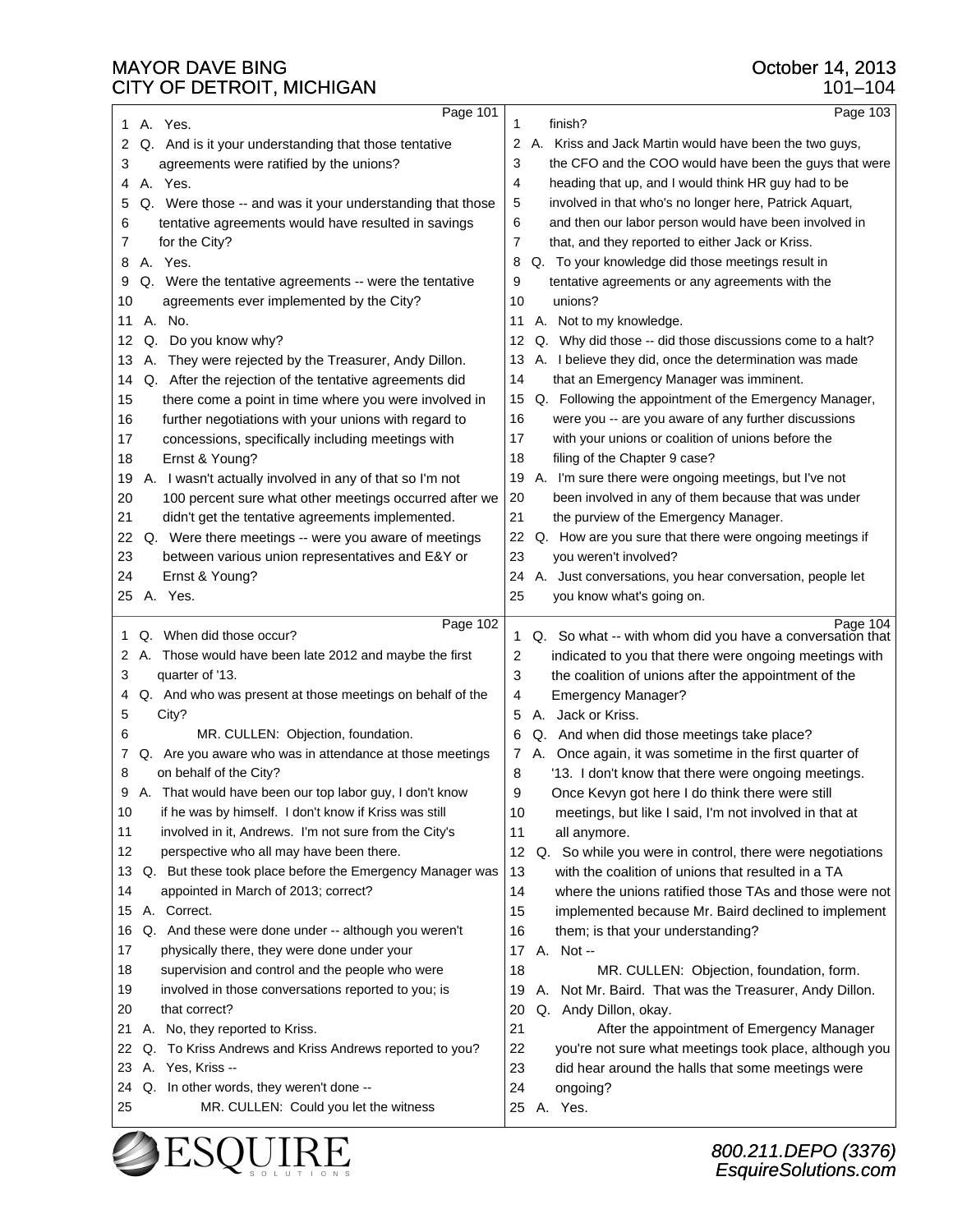| 1  |    | Page 105<br>Q. Before the Emergency Manager was appointed were you | $\mathbf{1}$ |    | Page 107<br>restructuring standpoint. Maybe Ernst & Young from a |
|----|----|--------------------------------------------------------------------|--------------|----|------------------------------------------------------------------|
| 2  |    | involved in budgeting for the City?                                | 2            |    | financial standpoint.                                            |
| 3  |    | A. At a very high level. Not so much in budgeting. I               | 3            |    | Q. But that's not the -- that's not the -- the line of           |
| 4  |    | mean, the budget director --                                       | 4            |    | folks we just discussed with regard to budgeting?                |
| 5  |    | Q. Who was responsible -- and did the budget director              | 5            |    | MR. CULLEN: Objection, foundation, form.                         |
| 6  |    | report to you?                                                     | 6            |    | A. I'm not sure your question.                                   |
| 7  |    | A. No, he reported to the CFO.                                     | 7            |    | Q. Before the Emergency Manager was appointed when you           |
| 8  |    | Q. And did the CFO report to you?                                  | 8            |    | did budgeting, did you look at things in your budget             |
| 9  |    | A. Correct.                                                        | 9            |    | like what, for example, you would spend on solid                 |
| 10 |    | Q. Okay, since the appointment of the Emergency Manager            | 10           |    | waste?                                                           |
| 11 |    | do you know who's involved in budgeting for the City?              | 11           |    | A. Yes.                                                          |
| 12 |    | A. Brent Hartzell. Brent Hartzell. H-A-R-T-Z-E-L-L.                | 12           |    | Q. And did you consider in the budget whether or not             |
| 13 |    | He's the budgeting director.                                       | 13           |    | there were ways to save costs with things such as                |
| 14 |    | Q. And to whom does he report?                                     | 14           |    | solid waste?                                                     |
| 15 |    | A. He reported directly to the new CFO, the guy that I             | 15           |    | A. Yes.                                                          |
| 16 |    | don't think's going to be here after this week,                    | 16           |    | Q. Okay, and one of the things that you talked about             |
| 17 |    | Jim Bonsall.                                                       | 17           |    | earlier was whether or not you could save money if you           |
| 18 |    | Q. And does he report to you?                                      | 18           |    | outsourced? Without the City would save money by                 |
| 19 |    | A. I've never seen an org chart. I've asked for it on              | 19           |    | outsourcing various function such as solid waste;                |
| 20 |    | several occasions and I've never seen one.                         | 20           |    | correct?                                                         |
| 21 |    | Q. So you're not sure what the reporting org chart would           | 21           |    | A. Correct.                                                      |
| 22 |    | be after the appointment of the Emergency Manager?                 | 22           |    | Q. And one of the concerns you had was it appeared people        |
| 23 |    | A. That is correct.                                                | 23           |    | were reaching conclusions with regards to numbers                |
| 24 |    | Q. Do you know whether or not any of the consultants               | 24           |    | about those savings without having gone through an RFP           |
| 25 |    | retained by the financial manager are involved in the              | 25           |    | process first; is that correct?                                  |
|    |    | Page 106                                                           |              |    | Page 108                                                         |
| 1  |    | budgeting functions?                                               | 1            |    | A. That would be correct.                                        |
|    |    | 2 A. I'm sure they are.                                            | 2            |    | Q. Okay. My question to you is who's the point person            |
| 3  | Q. | But you're not involved in those meetings?                         | 3            |    | now under the Emergency Manager who was looking at               |
| 4  |    | A. No.                                                             | 4            |    | these outsourcing issues?                                        |
| 5  |    |                                                                    |              |    |                                                                  |
| 6  |    | Q. And you don't get reports from those meetings?                  | 5            |    | A. I would assume it's somebody from Ernst & Young and           |
|    |    | A. No.                                                             | 6            |    | somebody from Conway MacKenzie.                                  |
| 7  |    | Q. You discussed earlier a conversation that you had with          | $\mathbf{7}$ |    | Q. Do you have any -- have you had any conversations with        |
| 8  |    | Kriss around outsourcing. I believe that was with                  | 8            |    | that person?                                                     |
| 9  |    | regard to solid waste; is that correct?                            |              |    | 9 A. Neither, neither organization.                              |
| 10 |    | A. Correct.                                                        |              |    | 10 Q. From the period from November 2012 through March of        |
| 11 |    | Q. And I believe you testified that one of the concerns            | 11           |    | 2013 did you have any discussions with anybody from              |
| 12 |    | you had was that there was an estimated savings from               | 12           |    | Lansing with regard to the ability to restructure                |
| 13 |    | outsourcing that had been announced before RFPs had                | 13           |    | Detroit without the need to appoint an Emergency                 |
| 14 |    | gone out and the actual numbers had come in; is that               | 14           |    | Manager or an Emergency Financial Manager?                       |
| 15 |    | correct?                                                           |              |    | 15 A. I think I made it clear to all of those that we were       |
| 16 |    | MR. CULLEN: Objection, foundation, form.                           | 16           |    | in contact in Lansing that that was not the direction            |
| 17 | А. | Maybe not before the proposals went out, but before                | 17           |    | that I supported.                                                |
| 18 |    | they came back in I think that number of 15 million                | 18           |    | Q. And did you -- did you have an opportunity to discuss         |
| 19 |    | was out there.                                                     | 19           |    | with the folks in Lansing your particular ideas with             |
| 20 |    | Q. Since the appointment of the Emergency Manager, is              | 20           |    | regard to how to restructure or rehabilitate Detroit?            |
| 21 |    | there somebody who's specifically looking at whether               | 21           | А. | Yes, they had -- they had what we would call a -- we             |
| 22 |    | or not outsourcing specific City functions would save              | 22           |    | gave them a lot of information in terms of department            |
| 23 |    | money for the City?                                                | 23           |    | by department what we thought we needed to do to                 |
| 24 |    | MR. CULLEN: Objection, foundation, form.                           | 24           |    | either create savings or generate some revenue from a            |
| 25 |    | A. I think that would be Conway MacKenzie from a                   | 25           |    | reorganization standpoint.                                       |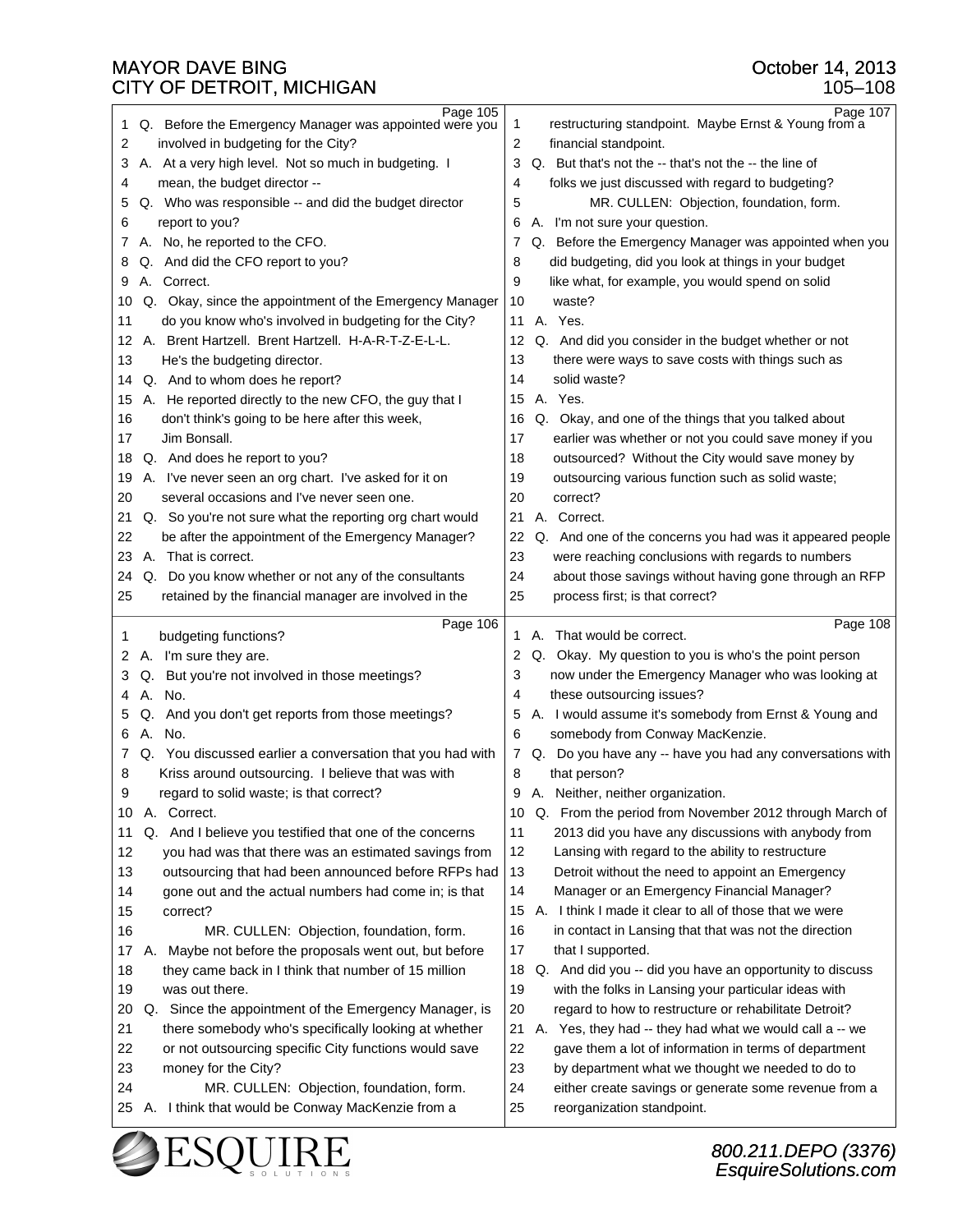109–112

| Page 109                                                  | Page 111                                                    |
|-----------------------------------------------------------|-------------------------------------------------------------|
| Q. During the course of those discussions did you ever    | 1                                                           |
| 1                                                         | insurance to cover certain otherwise provided pension       |
| 2                                                         | 2                                                           |
| have conversations with anybody in Lansing about the      | benefits that are now lost?                                 |
| 3                                                         | 3                                                           |
| prospect of filing a Chapter 9 without appointing an      | MR. CULLEN: Objection, foundation, form,                    |
|                                                           |                                                             |
| <b>Emergency Manager?</b>                                 | asks for a legal conclusion.                                |
| 4                                                         | 4                                                           |
| A. No.                                                    | A. I wouldn't know the answer to that.                      |
| 5                                                         | 5                                                           |
| 6                                                         | Q. I'm asking your understanding. I'm going to try          |
| Q. Did your plan or plans or any of the issues you        | 6                                                           |
| discussed include modifying vested pension benefits?      | 7                                                           |
| 7                                                         | again.                                                      |
| A. Yes.                                                   | 8                                                           |
| 8                                                         | Do you understand that in a Chapter 11                      |
| Q. With whom did you have discussions with regard to      | 9                                                           |
| 9                                                         | corporate case if there's a defined pension benefit         |
| modifying vested pensions?                                | 10                                                          |
| 10                                                        | plan that's terminated, the PBGC provides federal           |
| A. I had personally no discussion. I think the COO and    | 11                                                          |
| 11                                                        | insurance protection for the pension beneficiaries?         |
| 12                                                        | 12                                                          |
| the CFO had those discussions, I believe probably with    | MR. CULLEN: Why don't you just ask him the                  |
| 13                                                        | 13<br>foundation question whether he has any understanding  |
| Andy.                                                     |                                                             |
| Q. Was there any discussion to your knowledge of how to   | 14                                                          |
| 14                                                        | about that whatsoever?                                      |
| 15                                                        | MS. LEVINE: I did. That's the start of                      |
| implement a change to vested pension benefits given       | 15                                                          |
| 16                                                        | 16                                                          |
| the Michigan State Constitution?                          | the question is -- is it his understanding.                 |
| A. No.                                                    | 17                                                          |
| 17                                                        | MR. CULLEN: Well, that's not the rest of                    |
| Q. Did your plan or the plans that were adopted by you    | 18                                                          |
| 18                                                        | the question, but I'll object to the form and the           |
| 19                                                        | 19                                                          |
| include privatization?                                    | foundation and you can address the question.                |
| A. Of?                                                    | A. You have to ask me the question again I think.           |
| 20                                                        | 20                                                          |
| Q. Anything.                                              | 21                                                          |
| 21                                                        | Q. If the pension is terminated -- if Detroit's pension     |
| 22                                                        | 22                                                          |
| A. I think we looked at privatization, yes. I mean, we    | is terminated, is there any federal program that            |
| 23                                                        | 23                                                          |
| just talked about the DDOT, we just talked about PLD,     | provides pension benefits for the retirees who have         |
| 24                                                        | 24                                                          |
| as two.                                                   | now lost their benefits?                                    |
| 25                                                        | 25<br>A. Not to my knowledge.                               |
|                                                           |                                                             |
| Q. So in connection with outsourcing or privatization did |                                                             |
| Page 110                                                  | Page $112$                                                  |
| your plan include a process for evaluating or valuing     | Q. In a Chapter 11 case or in a bankruptcy case that        |
| 1                                                         | $\mathbf{1}$                                                |
| whether or not there really truly would be savings to     | doesn't involve a municipality, is there a federal          |
| 2                                                         | 2                                                           |
| 3                                                         | 3                                                           |
| the City as a result of that job loss?                    | program that provides benefits to pension                   |
| A. Yes, that was done through the purchasing department.  | 4                                                           |
| 4                                                         | beneficiaries who've lost their benefit from a private      |
| Q. And what was your process for evaluating outsourcing?  | 5                                                           |
| 5                                                         | pension?                                                    |
| A. I can't tell you the process.                          | 6                                                           |
| 6                                                         | MR. CULLEN: Objection, foundation, form.                    |
| Q. But did it include getting RFPs before you announced   | A. I wouldn't know the answer to that.                      |
| 7                                                         | 7                                                           |
| what the purported savings would be?                      | Q. In the plans that you discussed with Lansing what was    |
| 8                                                         | 8                                                           |
| 9                                                         | 9                                                           |
| A. Yes, yes.                                              | your understanding of how retirees were going to live       |
| 10 Q. Did your plan include the sale of assets?           | post restructuring if pension benefits were going to<br>10  |
| 11 A. Some.                                               | 11<br>be cut?                                               |
| 12 Q. And you discussed them previously with counsel?     | 12 A. Never had that conversation.                          |
| A. Correct.<br>13                                         |                                                             |
|                                                           | 13 Q. Did you have any input into the retention of          |
| Q. So I won't do that again.                              | 14                                                          |
| 14                                                        | restructuring counsel for the City?                         |
| A. Correct.<br>15                                         | 15 A. No.                                                   |
| Q. Did your plan include a loss of City jobs?             | Q. How did you learn that Jones Day was retained as the     |
| 16                                                        | 16                                                          |
| A. Yes.                                                   | City's restructuring counsel?                               |
| 17                                                        | 17                                                          |
| Q. Do you recall how many?<br>18                          | 18 A. There was a meeting in the airport in the December    |
| A. I don't -- we -- I think it was a number of 1,500 jobs | 19                                                          |
| 19                                                        | time frame of 2012. Representing the City was               |
| 20                                                        | 20                                                          |
| in total.                                                 | Kriss Andrews and Jack Martin and they're the ones          |
| Q. How many of those were nonuniform employees?           | 21                                                          |
| 21                                                        | that made me aware.                                         |
| A. I don't know the answer to that.<br>22                 | 22 Q. Since November of 2012 have you had any conversations |
| 23                                                        | 23                                                          |
| Q. Do you understand that in a Chapter 11 corporate case  | with House Speaker Bolger with regard to Detroit's          |
| if a pension is terminated, the PBGC or the Pension       | financial issues?                                           |
| 24                                                        | 24                                                          |
| Benefit Guaranty Corp, provides federally provided<br>25  | 25 A. No.                                                   |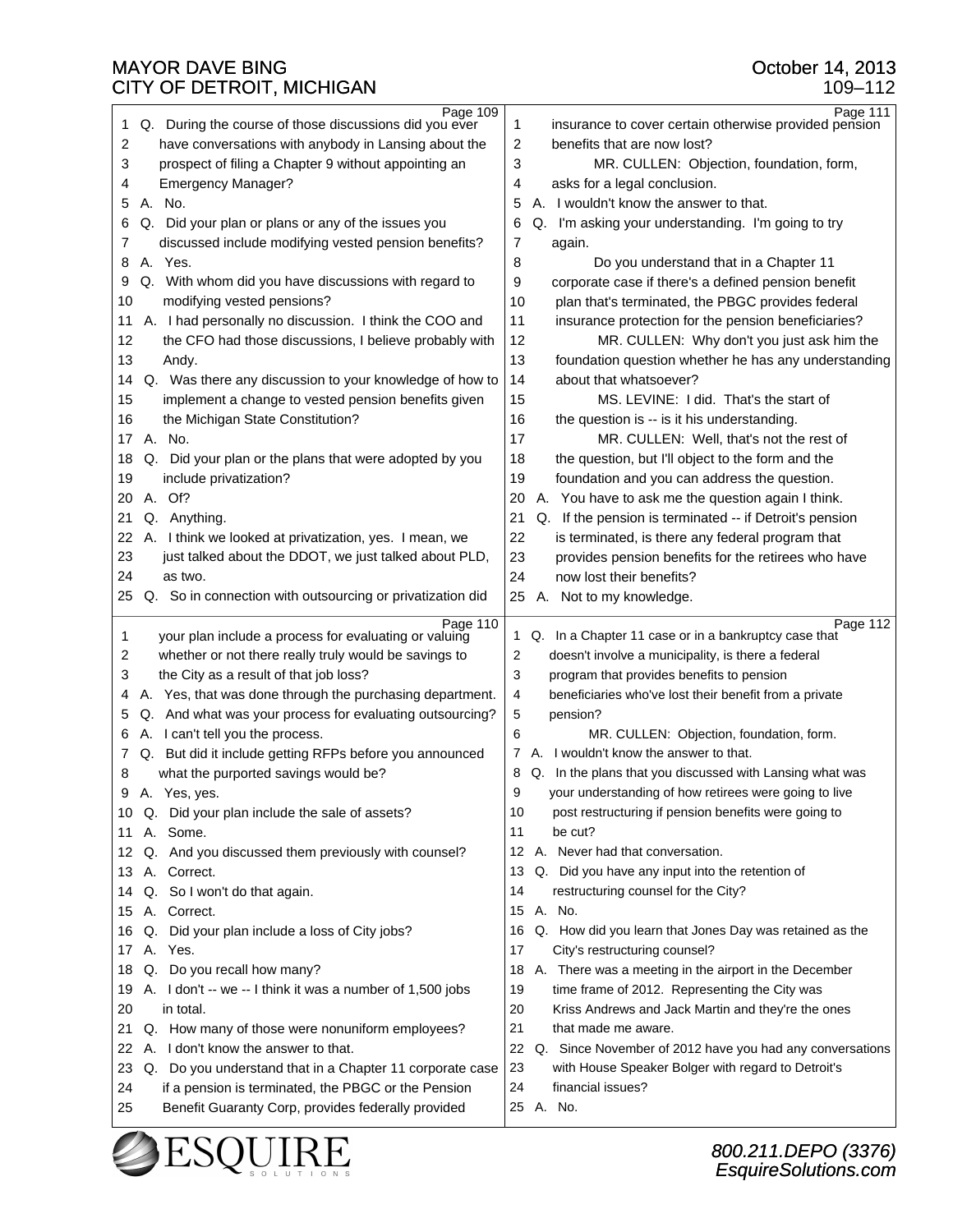25 financial issues in Detroit?

EsquireSolutions.com

|    | CITY OF DETROIT, MICHIGAN                                         |    | 113-116                                                    |
|----|-------------------------------------------------------------------|----|------------------------------------------------------------|
|    | Page 113<br>Q. Any conversations with Randy Richardville?         |    | Page $115$                                                 |
| 1  |                                                                   |    | 1 A. Yes, I've met with our business community leadership, |
| 2  | A. I think I was up in Lansing and at that time it was            | 2  | I've met with most of our foundations and I think          |
| 3  | really trying to get the legislature to vote and pass             | 3  | because of that we've gotten the kind of support we've     |
| 4  | some legislation for the Lighting Authority and the               | 4  | gotten.                                                    |
| 5  | Regional Transportation Authority.                                | 5  | Q. Have you continued to have those discussions since the  |
| 6  | Q. And what were those conversations that you had with --         | 6  | appointment of the Emergency Manager?                      |
| 7  | A. We needed them to support it, because we were in dire          | 7  | A. Yes. For the record let me be specific about that.      |
| 8  | need of both.                                                     | 8  | MR. CULLEN: Always a bad idea, but go                      |
| 9  | Q. Did they agree to support it?                                  | 9  | ahead.                                                     |
| 10 | A. They did. The legislation was passed in December.              | 10 | A. You know, I've been able to raise -- I raised           |
| 11 | Q. Did that provide State assistance?                             | 11 | \$8 million from our corporate community to assist us      |
| 12 | A. It's supposed to. That hasn't happened yet.                    | 12 | with 100 police vehicles, with 23 brand-new fleet of       |
| 13 | Q. What's your understanding why that hasn't happened             | 13 | EMS vehicles. From the corporate and foundation            |
| 14 | yet?                                                              | 14 | community, I've been able to generate \$14 million to      |
|    | 15 A. They had to get the Authorities' board together and         | 15 | keep our recreation and parks open. So -- and that's       |
| 16 | they've been working on that for a long time for both             | 16 | been ongoing. So all of this was before the Emergency      |
| 17 | authorities, but I think they're both in play right               | 17 | Manager and since the Emergency Manager I've continued     |
| 18 | now and they have both chosen the leadership for the              | 18 | to do that and will continue.                              |
| 19 | Regional Authority for Transportation as well as for              | 19 | MS. LEVINE: If I can confer for a second.                  |
| 20 | the Lighting Authority.                                           | 20 | THE VIDEOGRAPHER: We're off the record,                    |
| 21 | Q. Prior to the appointment of the Emergency Manager did          | 21 | 1:14.                                                      |
| 22 | you have any involvement to trying to get access to               | 22 | (A brief recess was taken.)                                |
| 23 | federal assistance for Detroit?                                   | 23 | THE VIDEOGRAPHER: Back on the record,                      |
| 24 | A. Absolutely.                                                    | 24 | 1:17. Go ahead.                                            |
| 25 | Q. Since the appointment of the Emergency Manager do you          | 25 | MS. LEVINE: Thank you. Just a couple more                  |
| 1  | Page 114<br>continue to have involvement in trying to get federal | 1  | Page 116                                                   |
| 2  | assistance for Detroit?                                           | 2  | questions.<br>BY MS. LEVINE:                               |
| 3  | A. Absolutely.                                                    | 3  | Q. We've had some discussion with regard to quoting        |
| 4  | Q. Who were you talking to before the appointment of the          | 4  | potential savings from outsourcing without RFPs having     |
| 5  | <b>Emergency Manager?</b>                                         | 5  | gone out. To your knowledge as we sit here today have      |
| 6  | A. Three to four of the different secretaries under the           | 6  | RFPs -- have any RFPs gone out and come back?              |
| 7  | Obama administration.                                             |    | 7 A. Not to -- not to my knowledge. I'm not involved in it |
| 8  | Q. And who have you been talking to since the appointment         | 8  | anymore and I know there's a concern from our              |
| 9  | of the Emergency Manager?                                         | 9  | purchasing department that the process isn't being --      |
| 10 | A. The same ones, except now there's a new department,            | 10 | they got a process that's not being followed.              |
| 11 | there's a new Secretary of Transportation.                        | 11 | Q. And as we sit here today, is it your understanding      |
| 12 | Q. Prior to the appointment of the Emergency Manager did          | 12 | that that concern persists?                                |
| 13 | you have any discussions other than what we've just               | 13 | A. Yes.                                                    |
| 14 | been talking about with anybody in Lansing with regard            | 14 | Q. And that's part of the discussion we had earlier where  |
| 15 | to assistance for Detroit?                                        | 15 | you just hear things in the hall?                          |
| 16 | A. Yes. We have talked -- I mean, I've had ongoing                | 16 | A. Yes.                                                    |
| 17 | conversations with the Treasurer as well as the                   | 17 | Q. Is it your understanding that Miller Buckfire has been  |
| 18 | Governor.                                                         | 18 | retained by the City?                                      |
| 19 | Q. Have you continued those discussions post the                  | 19 | A. Yes.                                                    |
| 20 | appointment of the Emergency Manager?                             | 20 | Q. When were they retained?                                |
| 21 | A. No.                                                            | 21 | A. I think they may have been retained back in the         |
| 22 | Q. Prior to the appointment of the Emergency Manager did          | 22 | December/January time frame.                               |
| 23 | you have any discussions with anybody about accessing             | 23 | Q. Were they retained as a restructuring professional?     |
| 24 | private or not-for-profit assistance to help with the             |    | 24 A. I think they were as the bank -- the corporate bank  |
|    |                                                                   |    |                                                            |

25 representing the City.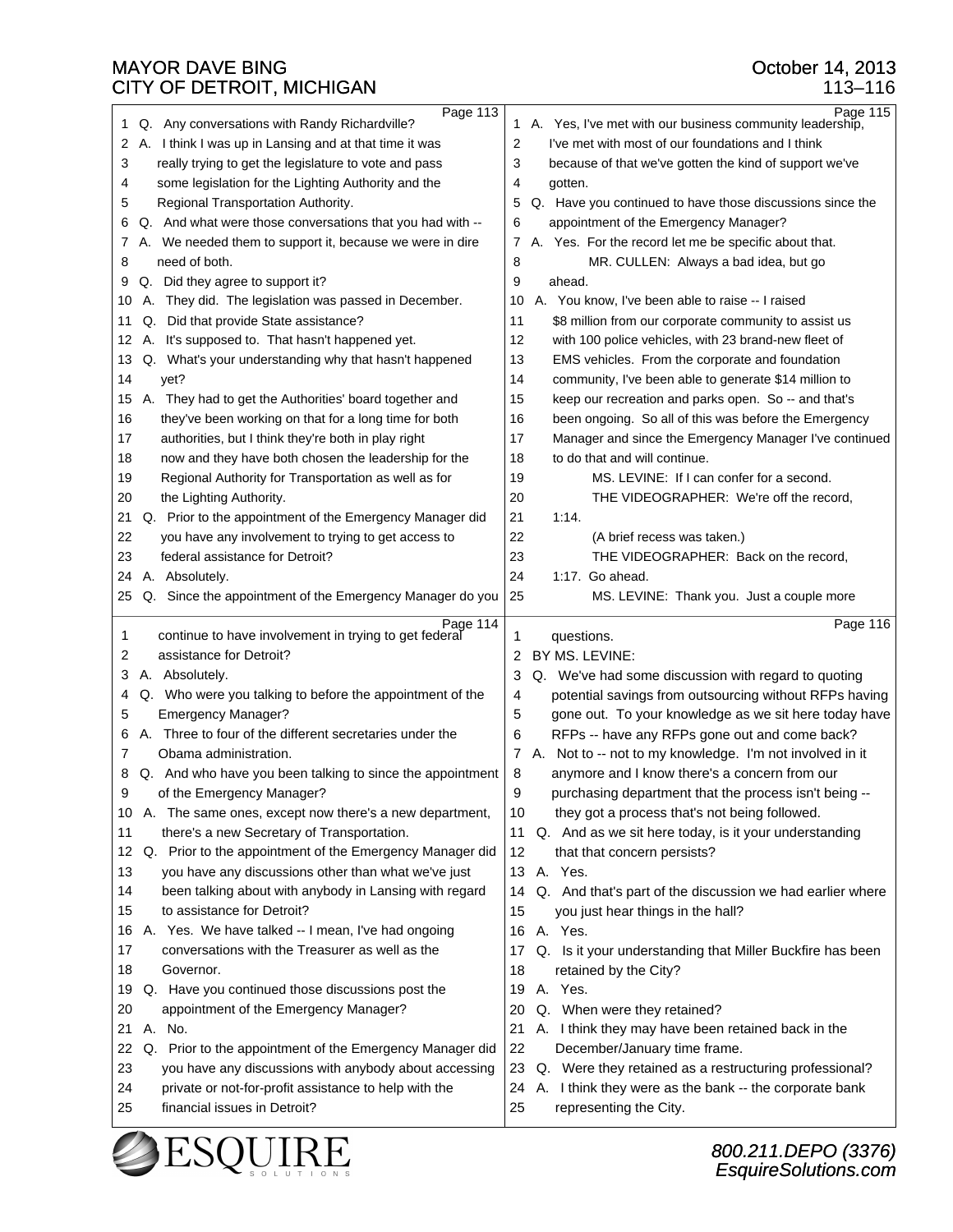|                                                                 | $117 - 120$                                                  |
|-----------------------------------------------------------------|--------------------------------------------------------------|
| Page 117                                                        | Page 119                                                     |
| Q. Did you hire them?                                           | administrations in my -- in my perspective a lot of          |
| 1                                                               | 1                                                            |
| A. No.                                                          | that should have been written off a long time ago but        |
| 2                                                               | 2                                                            |
| Q. Who retained them?                                           | they've been carrying it on books and I just think           |
| 3                                                               | 3                                                            |
| A. I think -- once again, most of these companies were          | 4                                                            |
| 4                                                               | that's the wrong approach.                                   |
| 5                                                               | Q. Under your administration were -- how many -- how much    |
| being -- they were being pressed by the -- we were              | 5                                                            |
| pressed by the State to my understanding, the State             | did you write-off in what you believe to be                  |
| 6                                                               | 6                                                            |
| had a lot of input into the selection process and in            | uncollected taxes?                                           |
| 7                                                               | 7                                                            |
| some cases where the City has a responsibility for              | A. I'm not sure of that. I would have to get with the        |
| 8                                                               | 8                                                            |
| paying part of the fees, you know, I've always had a            | 9                                                            |
| 9                                                               | CFO.                                                         |
| 10                                                              | Q. Do you have an approximate number?                        |
| problem that I was not at the table to participate in           | 10                                                           |
| 11                                                              | A. No, I don't.                                              |
| the selection process.                                          | 11                                                           |
| Q. Do you pay part of the fees for Miller Buckfire?             | 12                                                           |
| 12                                                              | MS. LEVINE: I don't have anything further.                   |
| A. Yes.                                                         | 13                                                           |
| 13                                                              | Thank you.                                                   |
| Q. Does the State pay part of the fees for Miller               | THE WITNESS: Thank you.                                      |
| 14                                                              | 14                                                           |
| Buckfire?                                                       | MR. GREEN: No, I don't have any questions.                   |
| 15                                                              | 15                                                           |
| A. Yes.                                                         | 16                                                           |
| 16                                                              | MR. CULLEN: We don't need the Pistons                        |
| Q. Does the NERD Fund pay part of the fees for Miller           | 17                                                           |
| 17                                                              | question on the record?                                      |
| Buckfire?                                                       | 18                                                           |
| 18                                                              | MR. ESSAD: No.                                               |
| A. I wouldn't know that.                                        | 19                                                           |
| 19                                                              | MR. CULLEN: Thank you very much.                             |
| 20                                                              | 20                                                           |
| Q. Do you have a copy of Miller Buckfire's retention or         | THE VIDEOGRAPHER: This completes the                         |
| 21                                                              | 21                                                           |
| engagement letter?                                              | deposition. We're off the record, 1:22.                      |
| 22                                                              | 22                                                           |
| A. I would think we have that. I don't -- I don't have          | (Deposition concluded at 1:22 p.m.)                          |
| 23<br>it personally, but I would think we do in the purchase    | 23                                                           |
| 24<br>department and maybe in the law department.               | 24                                                           |
| 25<br>MS. LEVINE: We would request a copy of                    | 25                                                           |
|                                                                 |                                                              |
| Page 118<br>that letter. I know that there's been a lot of<br>1 | Page 120<br>1 State of Michigan)                             |
| documents that have been produced but we didn't happen<br>2     | 2 County of Genesee)                                         |
| to see what in there so we would make that specific             | 3                                                            |
| 3                                                               | Certificate of Notary Public                                 |
| 4                                                               | I certify that this transcript is a complete, true and       |
| request.                                                        | 4                                                            |
| 5<br>MR. GREEN: And if I may add the 2012                       | correct record of the testimony of the witness held in this  |
| engagement letter from Miller Buckfire as well. I<br>6          |                                                              |
| 7                                                               | 6                                                            |
| understand they were initially engaged the prior year.          | case.                                                        |
| 8                                                               | I also certify that prior to taking this deposition,         |
| There may be two engagement letters.                            | 7                                                            |
| 9<br>MR. MOSS: Please put that in a letter so                   | 8 the witness was duly sworn or affirmed to tell the truth.  |
|                                                                 |                                                              |
|                                                                 | I further certify that I am not a relative or an<br>9        |
| we make sure we get it part of the record. We'll take<br>10     | 10 employee of or an attorney for a party; and that I am not |
| 11<br>a look.                                                   | 11 financially interested, directly or indirectly, in the    |
| 12<br>MS. LEVINE: So the request will be for any                | 12 matter.                                                   |
| 13                                                              | 13                                                           |
| engagement letters or contracts with Miller Buckfire            | WITNESS my hand this 16th day of October,                    |
| 14<br>and we'll clarify that.                                   | 14 2013.                                                     |
| Q. During the deposition last week with Treasurer Dillon<br>15  | 15                                                           |
| he made a reference to a report with regard to certain<br>16    | 16                                                           |
| tax write-offs or uncollected taxes. Are you familiar<br>17     | 17                                                           |
| with that?                                                      | Jeanette M. Fallon, CRR/RMR/CLR/CSR-3267                     |
| 18                                                              | 18                                                           |
| A. No, I'm not. Not specifically.                               | Certified Realtime Reporter                                  |
| 19                                                              | 19                                                           |
| Q. Are you familiar with any issue with regard to               | Registered Merit Reporter                                    |
| 20                                                              | 20                                                           |
| 21                                                              | 21                                                           |
| potential tax write-offs where the taxes could have             | Certified LiveNote Reporter                                  |
| 22                                                              | 22                                                           |
| been collected?                                                 | <b>Certified Shorthand Reporter</b>                          |
| 23                                                              | Notary Public, Genesee, Michigan                             |
| MR. CULLEN: Objection, foundation, form.                        | 23                                                           |
| A. No, I'm not. You know, we've got uncollected taxes           | Acting in Oakland County, Michigan                           |
| 24                                                              | 24                                                           |
| 25                                                              | My Commission Expires: 9-19-18                               |
| that go back ten, 12 years, and so prior                        | 25                                                           |